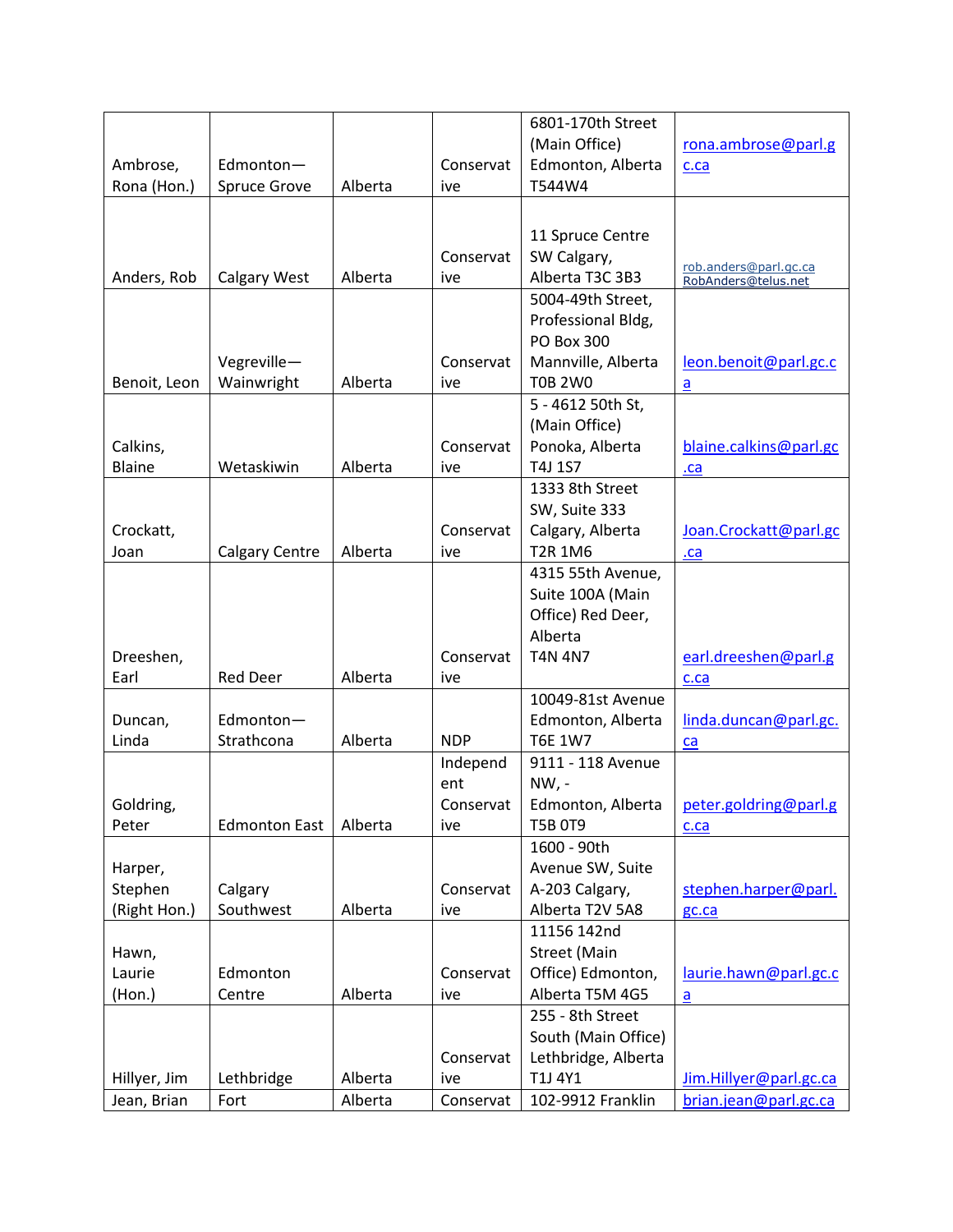|              | McMurray-    |         | ive       | Avenue Fort               |                       |
|--------------|--------------|---------|-----------|---------------------------|-----------------------|
|              | Athabasca    |         |           | Mcmurray, Alberta         |                       |
|              |              |         |           | <b>T9H 2K4</b>            |                       |
|              |              |         |           | 1168-137 Ave SE           |                       |
|              |              |         |           | (Main Office)             |                       |
| Kenney,      | Calgary      |         | Conservat | Calgary, Alberta          | jason.kenney@parl.gc  |
| Jason (Hon.) | Southeast    | Alberta | ive       | T2J 6T6                   | . <b>ca</b>           |
|              |              |         |           | 9225 28th Avenue          |                       |
|              | Edmonton-    |         |           | <b>NW</b>                 |                       |
| Lake, Mike   | Mill Woods-  |         | Conservat | Edmonton, Alberta         |                       |
| (Hon.)       | Beaumont     | Alberta | ive       | <b>T6N 1N1</b>            | mike.lake@parl.gc.ca  |
|              |              |         |           | 4925 1st Street           |                       |
|              |              |         |           | West, PO Box 40           |                       |
| Menzies,     |              |         | Conservat | Claresholm,               | ted.menzies@parl.gc.  |
| Ted (Hon.)   | Macleod      | Alberta | ive       | Alberta T0L 0T0           | ca                    |
|              |              |         |           | 119-50th Street,          |                       |
|              |              |         |           | PO Box 7887,              |                       |
|              |              |         |           | <b>Station Main (Main</b> |                       |
|              |              |         |           | Office)                   |                       |
|              |              |         |           | Edson, Alberta            |                       |
|              |              |         |           | <b>T7E 1V9</b>            |                       |
|              |              |         |           |                           |                       |
|              |              |         |           | 5115 49th Street          |                       |
|              |              |         |           | PO Box 1495, Suite        |                       |
|              |              |         |           | 117 Whitecourt,           |                       |
| Merrifield,  |              |         | Conservat | Alberta T7S 1P3           | rob.merrifield@parl.g |
| Rob (Hon.)   | Yellowhead   | Alberta | ive       |                           | c.ca                  |
|              |              |         |           | Radisson Centre,          |                       |
|              |              |         |           | Suite 225, 525-           |                       |
|              |              |         |           | 28th Street SE            |                       |
| Obhrai,      |              |         | Conservat | Calgary, Alberta          | deepak.obhrai@parl.g  |
| Deepak       | Calgary East | Alberta | ive       | T2A 6W9                   | c.ca                  |
|              |              |         |           | 112-1310 Kingsway         |                       |
|              |              |         |           | Avenue SE (Main           |                       |
|              |              |         |           | Office) Medicine          |                       |
|              |              |         |           | Hat, Alberta T1A          |                       |
|              |              |         |           | 2Y4                       |                       |
|              |              |         |           |                           |                       |
|              |              |         |           | 2-403 2nd Ave.            |                       |
|              |              |         |           | West, PO Box 640          |                       |
|              |              |         |           | Brooks, Alberta           |                       |
| Payne,       |              |         | Conservat | T1R 1B6                   | lavar.payne@parl.gc.c |
| LaVar        | Medicine Hat | Alberta | ive       |                           | $\underline{a}$       |
|              |              |         |           | 204-596 Riverbend         |                       |
| Rajotte,     | Edmonton-    |         | Conservat | Square, Edmonton,         | james.rajotte@parl.gc |
| James        | Leduc        | Alberta | ive       | Alberta T6R 2E3           | .ca                   |
| Rathgeber,   | Edmonton-St. | Alberta | Conservat | 220-20 Perron             | brent.rathgeber@parl  |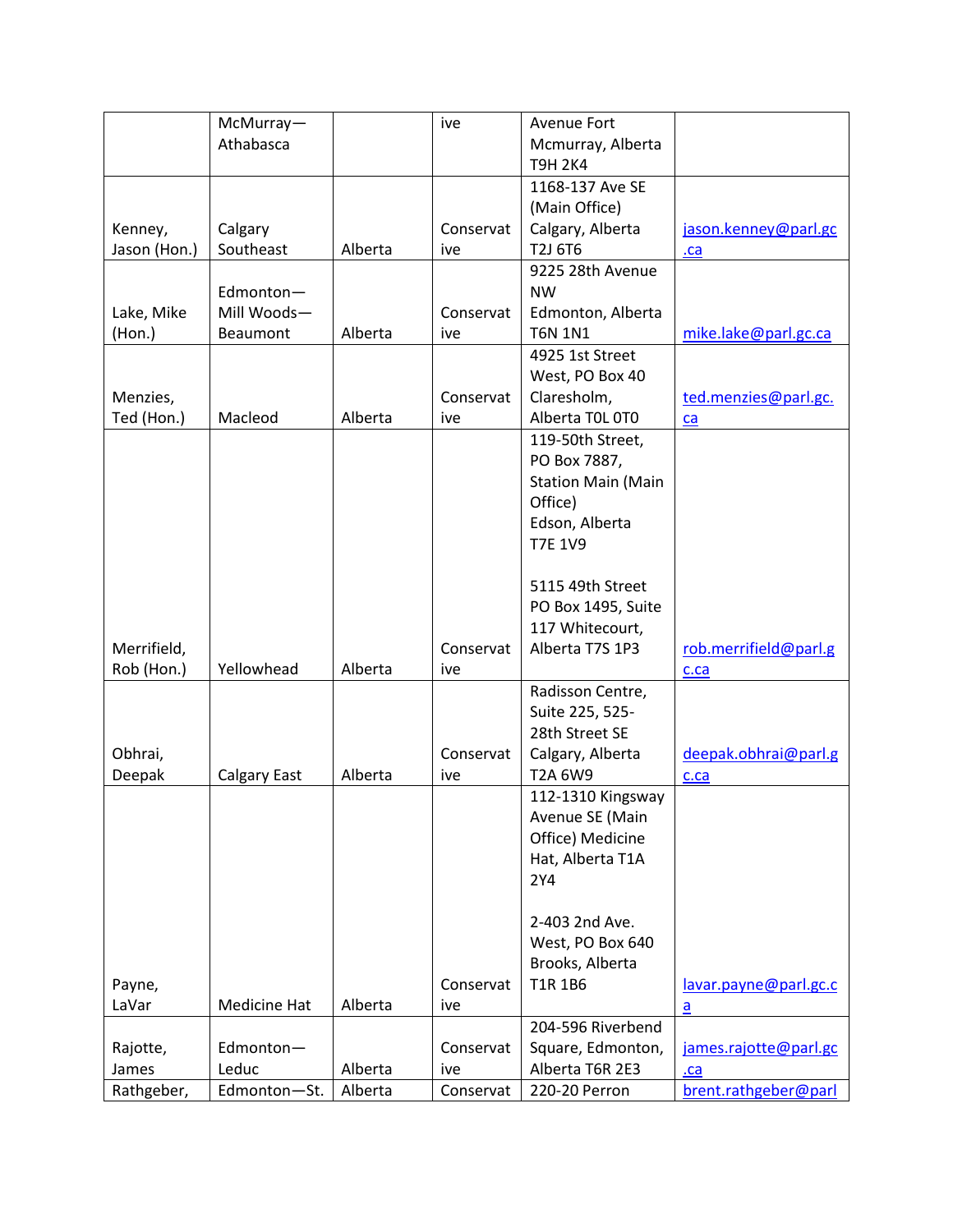| <b>Brent</b> | Albert           |                | ive        | <b>Street (Main</b>     | .gc.ca                |
|--------------|------------------|----------------|------------|-------------------------|-----------------------|
|              |                  |                |            | Office) St Albert,      |                       |
|              |                  |                |            | Alberta T8N 1E4         |                       |
|              |                  |                |            |                         |                       |
|              |                  |                |            | 107 White Oaks          |                       |
|              |                  |                |            | Square 12222 - 137      |                       |
|              |                  |                |            | Ave. NW                 |                       |
|              |                  |                |            | Edmonton, Alberta       |                       |
|              |                  |                |            | <b>T5L 4X5</b>          |                       |
|              |                  |                |            | 105-1318 Centre St      |                       |
| Rempel,      | Calgary          |                | Conservat  | NE Calgary, Alberta     | Michelle.Rempel@par   |
| Michelle     | Centre-North     | Alberta        | ive        | <b>T2E 2R7</b>          | l.gc.ca               |
|              |                  |                |            | 16-620 1st Avenue       |                       |
| Richards,    |                  |                | Conservat  | NW Airdrie,             | blake.richards@parl.g |
| <b>Blake</b> | <b>Wild Rose</b> | Alberta        | ive        | Alberta T4B 2R3         | c.ca                  |
|              |                  |                |            | 2635 - 37th             |                       |
|              |                  |                |            | Avenue NE, Suite        |                       |
| Shory,       | Calgary          |                | Conservat  | 140 Calgary,            | devinder.shory@parl.  |
| Devinder     | Northeast        | Alberta        | ive        | Alberta T1Y 5Z6         | gc.ca                 |
|              |                  |                |            | 4945-50th Street,       |                       |
| Sorenson,    |                  |                | Conservat  | Camrose, Alberta        | kevin.sorenson@parl.  |
| Kevin        | Crowfoot         | Alberta        | ive        | <b>T4V 1P9</b>          | gc.ca                 |
|              |                  |                |            | 10623-100th             |                       |
|              |                  |                |            | Avenue, Suite B         |                       |
|              |                  |                |            | (Main Office)           |                       |
| Storseth,    | Westlock-St.     |                | Conservat  | Westlock, Alberta       | brian.storseth@parl.g |
| <b>Brian</b> | Paul             | Alberta        | ive        | <b>T7P 2J4</b>          | c.ca                  |
|              |                  |                |            | 141 Seneca Road         |                       |
|              |                  |                |            | Sherwood Park,          |                       |
|              |                  |                |            | Alberta                 |                       |
|              |                  |                |            | T8A 4G6                 |                       |
| Uppal, Tim   | Edmonton-        |                | Conservat  |                         |                       |
| (Hon.)       | Sherwood Park    | Alberta        | ive        |                         | tim.uppal@parl.gc.ca  |
|              |                  |                |            | 201-10625               |                       |
|              |                  |                |            | <b>Westside Drive</b>   |                       |
|              |                  |                |            | (Main Office)           |                       |
| Warkentin,   |                  |                | Conservat  | Grande Prairie,         | chris.warkentin@parl. |
| Chris        | Peace River      | Alberta        | ive        | Alberta T8V 8E6         | gc.ca                 |
|              |                  |                |            | 202-301 Main            |                       |
|              |                  |                |            | Street, (Main           |                       |
|              |                  |                |            | Office) Penticton,      |                       |
|              | Okanagan-        | <b>British</b> | Conservat  | <b>British Columbia</b> |                       |
| Albas, Dan   | Coquihalla       | Columbia       | ive        | <b>V2A 5B7</b>          | Dan.Albas@parl.gc.ca  |
|              | <b>British</b>   |                |            | 337 Columbia            |                       |
| Atamanenko   | Columbia         | <b>British</b> |            | Avenue (Main            | alex.atamanenko@pa    |
| Alex         | Southern         | Columbia       | <b>NDP</b> | Office) Castlegar,      | rl.gc.ca              |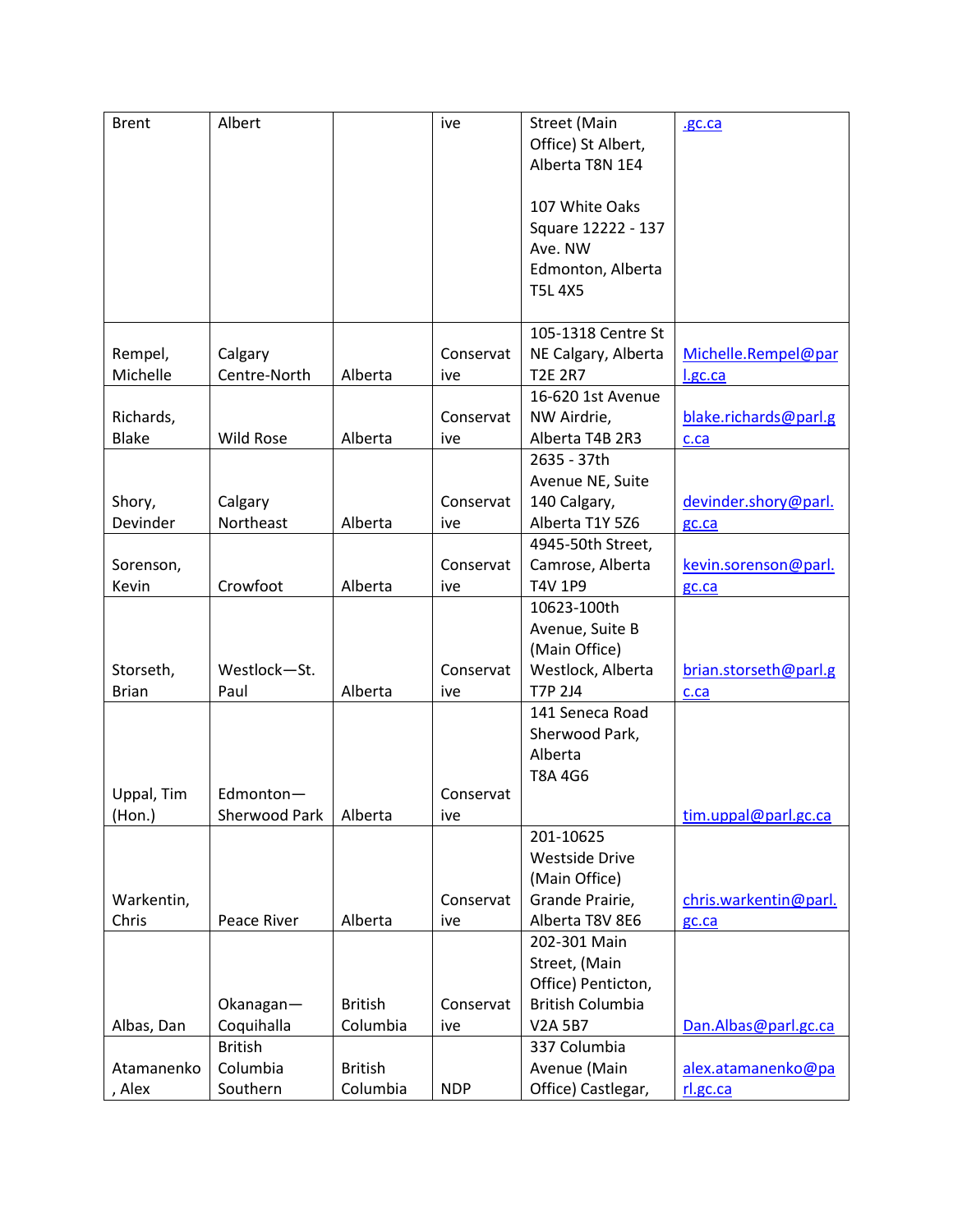|             | Interior              |                |            | <b>British Columbia</b> |                        |
|-------------|-----------------------|----------------|------------|-------------------------|------------------------|
|             |                       |                |            | <b>V1N 1G6</b>          |                        |
|             |                       |                |            | 114-1835 Gordon         |                        |
|             |                       |                |            | Drive (Main Office)     |                        |
|             |                       |                |            | Kelowna, British        |                        |
| Cannan, Ron | Kelowna-              | <b>British</b> | Conservat  | Columbia                | ron.cannan@parl.gc.c   |
| (Hon.)      | Lake Country          | Columbia       | ive        | <b>V1Y 3H4</b>          | $\underline{a}$        |
|             |                       |                |            | 126 Ingram Street,      |                        |
|             |                       |                |            | Suite 101 (Main         |                        |
|             |                       |                |            | Office)                 |                        |
|             |                       |                |            | Duncan, British         |                        |
|             |                       |                |            | Columbia                |                        |
|             |                       |                |            | <b>V9L 1P1</b>          |                        |
|             |                       |                |            |                         |                        |
|             |                       |                |            |                         |                        |
|             |                       |                |            | 77 Victoria             |                        |
|             |                       |                |            | Crescent, Suite 4       |                        |
|             |                       |                |            | Nanaimo, British        |                        |
| Crowder,    | Nanaimo-              | <b>British</b> |            | Columbia                | jean.crowder@parl.gc   |
| Jean        | Cowichan              | Columbia       | <b>NDP</b> | <b>V9R 5B9</b>          | $ca$                   |
|             |                       |                |            | 1283 Main Street,       |                        |
|             |                       |                |            | 2nd Floor, PO Box       |                        |
|             |                       |                |            | 4914 (Main Office)      |                        |
|             |                       |                |            | Smithers, British       |                        |
|             |                       |                |            | Columbia                |                        |
|             |                       |                |            | <b>V0J 2N0</b>          |                        |
|             |                       |                |            | 4710 Lazelle            |                        |
|             |                       |                |            | Avenue, Suite 104       |                        |
|             |                       |                |            | Terrace, British        |                        |
|             |                       |                |            | Columbia                |                        |
|             |                       |                |            | <b>V8G 1T2</b>          |                        |
|             |                       |                |            |                         |                        |
|             |                       |                |            | 818 Third Avenue        |                        |
|             |                       |                |            | West                    |                        |
|             |                       |                |            | Prince Rupert,          |                        |
| Cullen,     | Skeena-               | <b>British</b> |            | <b>British Columbia</b> | nathan.cullen@parl.gc  |
| Nathan      | <b>Bulkley Valley</b> | Columbia       | <b>NDP</b> | V8J 1M6                 | .ca                    |
|             |                       |                |            | 2951 Kingsway           |                        |
|             |                       |                |            | Avenue                  |                        |
|             |                       |                |            | Vancouver, British      |                        |
|             | Vancouver             | <b>British</b> |            | Columbia                |                        |
| Davies, Don | Kingsway              | Columbia       | <b>NDP</b> | <b>V5R 5J4</b>          | don.davies@parl.gc.ca  |
|             |                       |                |            | 2412 Main Street,       |                        |
|             |                       |                |            | Vancouver, British      |                        |
| Davies,     | Vancouver             | <b>British</b> |            | Columbia                | libby.davies@parl.gc.c |
| Libby       | East                  | Columbia       | <b>NDP</b> | <b>V5T 3E2</b>          |                        |
|             |                       |                | <b>NDP</b> |                         | a                      |
| Donnelly,   | <b>New</b>            | <b>British</b> |            | 1116 Austin             | fin.donnelly@parl.gc.c |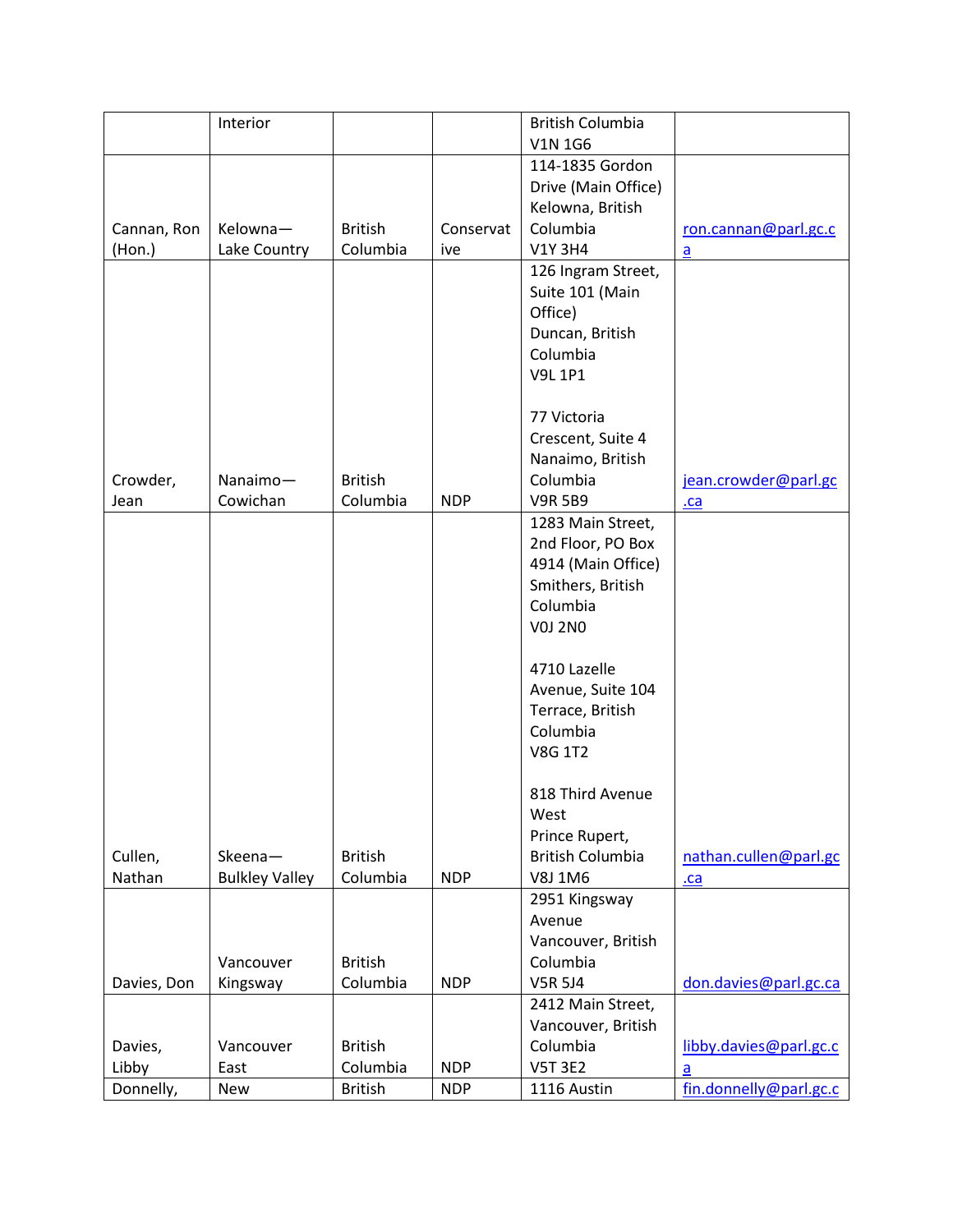| Fin         | Westminster-         | Columbia       |            | Avenue (Main            | $\underline{a}$        |
|-------------|----------------------|----------------|------------|-------------------------|------------------------|
|             | Coquitlam            |                |            | Office)                 |                        |
|             |                      |                |            | Coquitlam, British      |                        |
|             |                      |                |            | Columbia                |                        |
|             |                      |                |            | <b>V3K 3P5</b>          |                        |
|             |                      |                |            | 576 England Ave.        |                        |
|             |                      |                |            | Unit 104 (Main          |                        |
|             |                      |                |            | Office)                 |                        |
|             |                      |                |            | Courtenay, British      |                        |
| Duncan,     | Vancouver            | <b>British</b> | Conservat  | Columbia                | john.duncan@parl.gc.   |
| John (Hon.) | <b>Island North</b>  | Columbia       | ive        | <b>V9N 2N3</b>          | ca                     |
|             |                      |                |            | 205-2825                |                        |
|             |                      |                |            | Clearbrook Road         |                        |
|             |                      |                |            | (Main Office)           |                        |
|             |                      |                |            | Abbotsford, British     |                        |
| Fast, Ed    |                      | <b>British</b> | Conservat  | Columbia                |                        |
| (Hon.)      | Abbotsford           | Columbia       | ive        | <b>V2T 6S3</b>          | ed.fast@parl.gc.ca     |
|             |                      |                |            | 5000 Bridge Street,     |                        |
|             |                      |                |            | Suite 202               |                        |
| Findlay,    |                      |                |            | Delta, British          | Kerry-                 |
| Kerry-Lynne | Delta-               | <b>British</b> | Conservat  | Columbia                | Lynne.Findlay@parl.g   |
| D. (Hon.)   | <b>Richmond East</b> | Columbia       | ive        | <b>V4K 2K4</b>          | c.ca                   |
|             |                      |                |            | 1030 Denman St,         |                        |
|             |                      |                |            | Suite 106               |                        |
|             |                      |                |            | Vancouver, British      |                        |
| Fry, Hedy   | Vancouver            | <b>British</b> |            | Columbia                |                        |
| (Hon.)      | Centre               | Columbia       | Liberal    | <b>V6G 2M6</b>          | hedy.fry@parl.gc.ca    |
|             |                      |                |            | $A2 - 100$              |                        |
|             |                      |                |            | Aldersmith Place        |                        |
|             |                      |                |            | (Main Office)           |                        |
|             |                      |                |            | Victoria, British       |                        |
| Garrison,   | Esquimalt-           | <b>British</b> |            | Columbia                | Randall.Garrison@par   |
| Randall     | Juan de Fuca         | Columbia       | <b>NDP</b> | <b>V9A 7M8</b>          | l.gc.ca                |
|             |                      |                |            | 15957-84th              |                        |
|             |                      |                |            | Avenue, Suite 201       |                        |
|             |                      |                |            | Surrey, British         |                        |
| Grewal,     | Fleetwood-           | <b>British</b> | Conservat  | Columbia                | nina.grewal@parl.gc.c  |
| Nina        | Port Kells           | Columbia       | ive        | <b>V4N 0W7</b>          | a                      |
|             |                      |                |            | 206-575 Quebec          |                        |
|             |                      |                |            | <b>Street</b>           |                        |
|             |                      |                |            | Prince George,          |                        |
| Harris,     | Cariboo-             | <b>British</b> | Conservat  | <b>British Columbia</b> | richard.harris@parl.gc |
| Richard M.  | Prince George        | Columbia       | ive        | V2L 1W6                 | .ca                    |
|             |                      |                |            | 106A-2429 152nd         |                        |
|             | South Surrey-        |                |            | <b>Street</b>           |                        |
| Hiebert,    | White Rock-          | <b>British</b> | Conservat  | Surrey, British         | russ.hiebert@parl.gc.c |
| Russ        | Cloverdale           | Columbia       | ive        | Columbia                | $\underline{a}$        |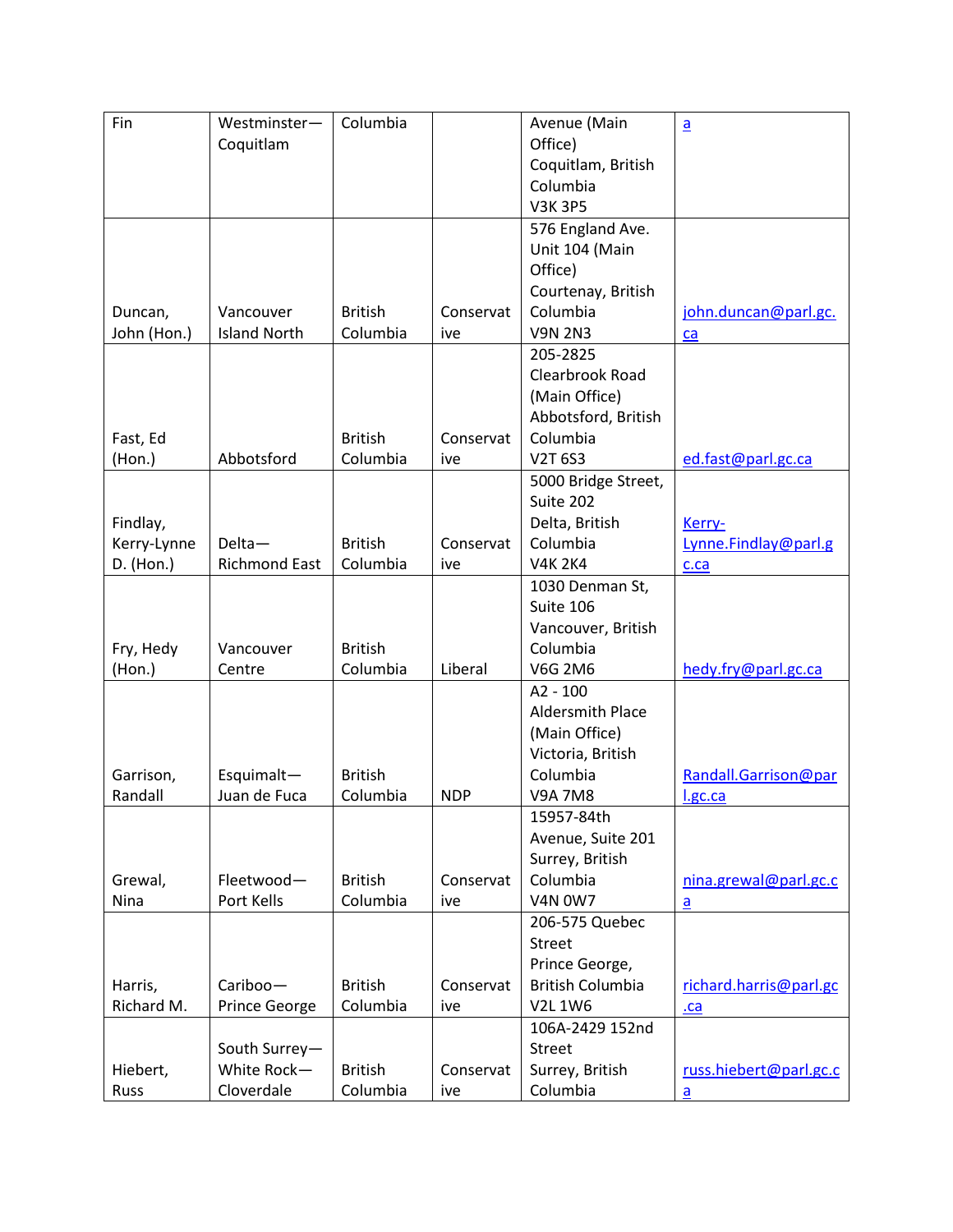|               |                |                |            | <b>V4P 1N4</b>          |                        |
|---------------|----------------|----------------|------------|-------------------------|------------------------|
|               |                |                |            | 7615 6th Street         |                        |
|               |                |                |            | (Main Office)           |                        |
|               |                |                |            | Burnaby, British        |                        |
|               | Burnaby-New    | <b>British</b> |            | Columbia                | peter.julian@parl.gc.c |
| Julian, Peter | Westminster    | Columbia       | <b>NDP</b> | <b>V3N 3M6</b>          | $\underline{a}$        |
|               |                |                |            | 22720 Lougheed          |                        |
|               | Pitt           |                |            | Hwy                     |                        |
|               | Meadows-       |                |            | Maple Ridge,            |                        |
| Kamp,         | Maple Ridge-   | <b>British</b> | Conservat  | <b>British Columbia</b> | randy.kamp@parl.gc.c   |
| Randy         | Mission        | Columbia       | ive        | V2X 2V6                 | $\underline{a}$        |
|               |                |                |            | 6894 Island             |                        |
|               |                |                |            | Highway North,          |                        |
|               |                |                |            | Suite 6 (Main           |                        |
|               |                |                |            | Office)                 |                        |
|               |                |                |            | Nanaimo, British        |                        |
|               |                |                |            | Columbia                |                        |
|               |                |                |            | <b>V9V 1P6</b>          |                        |
|               |                |                |            |                         |                        |
|               |                |                |            | A-5262 Argyle           |                        |
|               |                |                |            | <b>Street</b>           |                        |
|               |                |                |            | Port Alberni,           |                        |
| Lunney,       | Nanaimo-       | <b>British</b> | Conservat  | <b>British Columbia</b> | james.lunney@parl.gc   |
| James         | Alberni        | Columbia       | ive        | V9Y 1T9                 | .ca                    |
|               |                |                |            | 9711 Fourth Street,     |                        |
|               |                |                |            | Suite 1 (Main           |                        |
|               |                |                |            | Office)                 |                        |
|               |                |                |            | Sidney, British         |                        |
| May,          | Saanich-Gulf   | <b>British</b> | Green      | Columbia                | Elizabeth.May@parl.g   |
| Elizabeth     | Islands        | Columbia       | Party      | <b>V8L 2Y8</b>          | c.ca                   |
|               |                |                |            | 3105 29 Street          |                        |
|               |                |                |            | Vernon, British         |                        |
|               | Okanagan-      | <b>British</b> | Conservat  | Columbia                | colin.mayes@parl.gc.c  |
| Mayes, Colin  | Shuswap        | Columbia       | ive        | <b>V1T 5A8</b>          | a                      |
|               |                |                |            | 979 Victoria Street     |                        |
|               |                |                |            | (Main Office)           |                        |
|               |                |                |            | Kamloops, British       |                        |
|               |                |                |            | Columbia                |                        |
|               |                |                |            | <b>V2C 2C1</b>          |                        |
|               |                |                |            |                         |                        |
|               |                |                |            | 118-475 Birch           |                        |
|               | Kamloops-      |                |            | Avenue                  |                        |
| McLeod,       | Thompson-      | <b>British</b> | Conservat  | 100 Mile House,         | cathy.mcleod@parl.gc   |
| Cathy         | Cariboo        | Columbia       | ive        | <b>British Columbia</b> | $ca$                   |
| Moore,        | Port Moody-    |                |            | 2603 St. John's St.,    |                        |
| James         | Westwood-      | <b>British</b> | Conservat  | Port Moody, British     | james.moore@parl.gc    |
| (Hon.)        | Port Coquitlam | Columbia       | ive        | Columbia                | $ca$                   |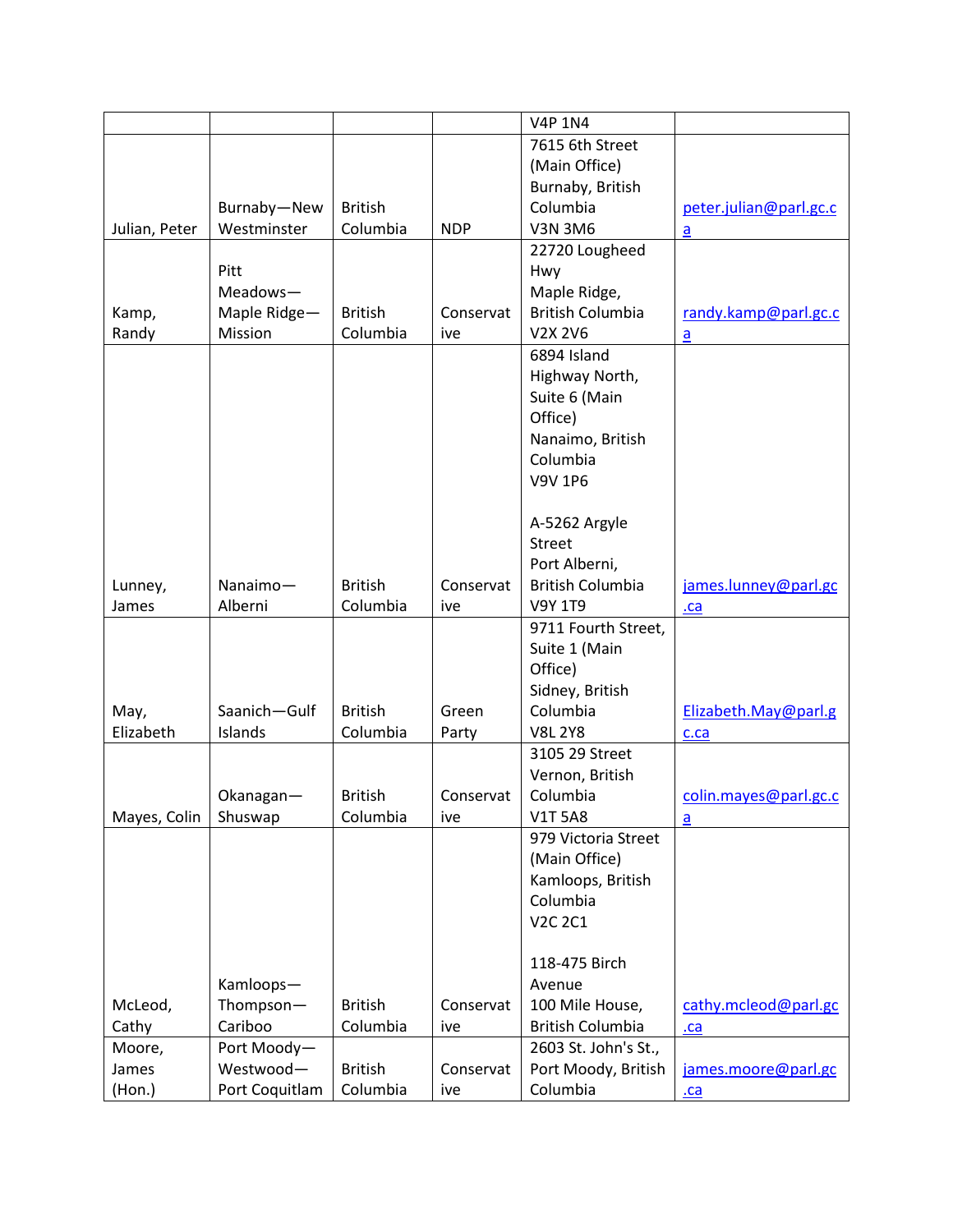|              |                     |                |            | <b>V3H 2B5</b>          |                       |
|--------------|---------------------|----------------|------------|-------------------------|-----------------------|
|              |                     |                |            | 2112 Broadway           |                       |
|              |                     |                |            | West, Suite 206         |                       |
|              |                     |                |            | Vancouver, British      |                       |
| Murray,      | Vancouver           | <b>British</b> |            | Columbia                | joyce.murray@parl.gc  |
| Joyce        | Quadra              | Columbia       | Liberal    | <b>V6K 2C8</b>          | .ca                   |
|              |                     |                |            | 1057 Fort Street        |                       |
|              |                     |                |            | (Main Office)           |                       |
|              |                     |                |            | Victoria, British       |                       |
| Rankin,      |                     | <b>British</b> |            | Columbia                | Murray.Rankin@parl.   |
| Murray       | Victoria            | Columbia       | <b>NDP</b> | <b>V8V 3K5</b>          | gc.ca                 |
|              |                     |                |            | 13979 104th             |                       |
|              |                     |                |            | Avenue, Suite 107       |                       |
|              |                     |                |            | (Main Office)           |                       |
|              |                     |                |            | Surrey, British         |                       |
| Sandhu,      |                     | <b>British</b> |            | Columbia                | Jasbir.Sandhu@parl.g  |
| Jasbir       | <b>Surrey North</b> | Columbia       | <b>NDP</b> | <b>V3P 1X1</b>          | c.ca                  |
|              |                     |                |            | 102 West 3rd            |                       |
|              |                     |                |            | <b>Street (Main</b>     |                       |
|              |                     |                |            | Office)                 |                       |
|              |                     |                |            | North Vancouver,        |                       |
|              | North               | <b>British</b> | Conservat  | <b>British Columbia</b> |                       |
| Saxton,      |                     |                |            |                         | andrew.saxton@parl.   |
| Andrew       | Vancouver           | Columbia       | ive        | <b>V7M 1E8</b>          | gc.ca                 |
|              |                     |                |            | 8532 - 120th            |                       |
|              |                     |                |            | Street, Suite 113       |                       |
|              |                     |                |            | Surrey, British         |                       |
| Sims, Jinny  | Newton-             | <b>British</b> |            | Columbia                |                       |
| Jogindera    | North Delta         | Columbia       | <b>NDP</b> | <b>V3W 3N5</b>          | Jinny.Sims@parl.gc.ca |
|              |                     |                |            | 4658 Hastings           |                       |
|              |                     |                |            | <b>Street (Main</b>     |                       |
|              |                     |                |            | Office)                 |                       |
|              |                     |                |            | Burnaby, British        |                       |
| Stewart,     | Burnaby-            | <b>British</b> |            | Columbia                | Kennedy.Stewart@pa    |
| Kennedy      | Douglas             | Columbia       | <b>NDP</b> | <b>V5C 2K5</b>          | rl.gc.ca              |
|              |                     |                |            | 102-7388 Vedder         |                       |
|              |                     |                |            | Road (Main Office)      |                       |
|              |                     |                |            | Chilliwack, British     |                       |
|              | Chilliwack-         | <b>British</b> | Conservat  | Columbia                | Mark.Strahl@parl.gc.c |
| Strahl, Mark | Fraser Canyon       | Columbia       | ive        | <b>V2R 4E4</b>          | $\underline{a}$       |
|              |                     |                |            | 104-4769 222nd          |                       |
|              |                     |                |            | <b>Street</b>           |                       |
|              |                     |                |            | Langley, British        |                       |
| Warawa,      |                     | <b>British</b> | Conservat  | Columbia                | mark.warawa@parl.gc   |
| Mark         | Langley             | Columbia       | ive        | V2Z 3C1                 | .ca                   |
|              | West                |                |            | 285-17th Street,        |                       |
| Weston,      | Vancouver-          | <b>British</b> | Conservat  | Suite 21 (Main          | john.weston@parl.gc.  |
| John         | Sunshine            | Columbia       | ive        | Office)                 | ca                    |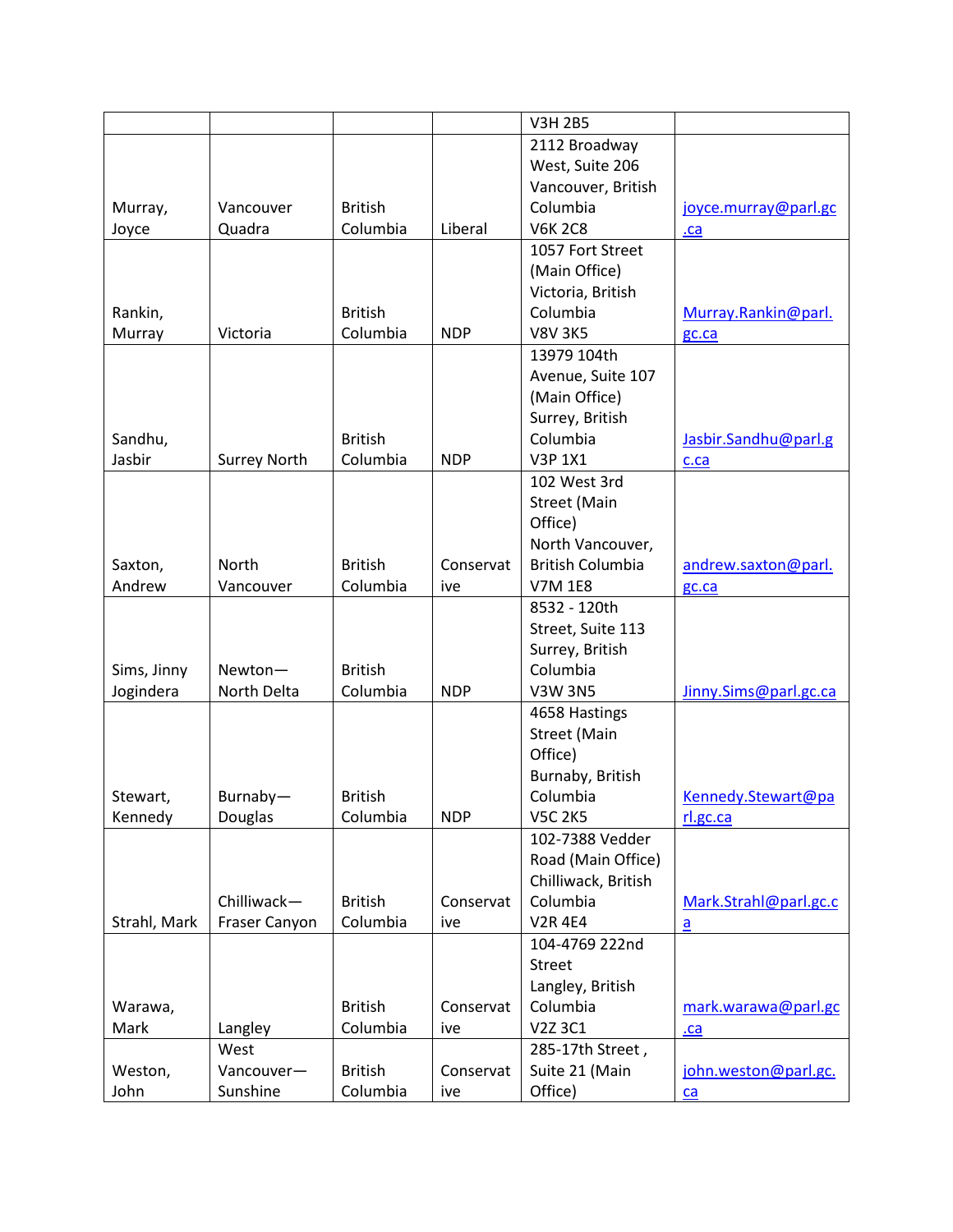|              | Coast-Sea to |                |           | West Vancouver,         |                       |
|--------------|--------------|----------------|-----------|-------------------------|-----------------------|
|              | Sky Country  |                |           | <b>British Columbia</b> |                       |
|              |              |                |           | <b>V7V 3S6</b>          |                       |
|              |              |                |           |                         |                       |
|              |              |                |           | 5760 Teredo Street      |                       |
|              |              |                |           | Trail Bay Centre,       |                       |
|              |              |                |           | Suite 207               |                       |
|              |              |                |           | Sechelt, British        |                       |
|              |              |                |           | Columbia                |                       |
|              |              |                |           | <b>VON 3A2</b>          |                       |
|              |              |                |           |                         |                       |
|              |              |                |           | 7100 Alberni            |                       |
|              |              |                |           | Street, Suite 24        |                       |
|              |              |                |           | Powell River,           |                       |
|              |              |                |           | <b>British Columbia</b> |                       |
|              |              |                |           | <b>V8A 5K9</b>          |                       |
|              |              |                |           | 100 Cranbrook           |                       |
|              |              |                |           | Street North, Suite     |                       |
|              |              |                |           | B (Main Office)         |                       |
|              |              |                |           | Cranbrook, British      |                       |
|              | Kootenay-    | <b>British</b> | Conservat | Columbia                | David.Wilks@parl.gc.c |
| Wilks, David | Columbia     | Columbia       | ive       | <b>V1C 3P9</b>          | $\mathsf{a}$          |
|              |              |                |           | 360-5951 No. 3          |                       |
|              |              |                |           | Road                    |                       |
|              |              |                |           | Richmond, British       |                       |
| Wong, Alice  |              | <b>British</b> | Conservat | Columbia                |                       |
| (Hon.)       | Richmond     | Columbia       | ive       | <b>V6X 2E3</b>          | alice.wong@parl.gc.ca |
|              |              |                |           | 6406 Victoria Drive     |                       |
|              |              |                |           | (Main Office)           |                       |
|              |              |                |           | Vancouver, British      |                       |
|              | Vancouver    | <b>British</b> | Conservat | Columbia                |                       |
| Young, Wai   | South        | Columbia       | ive       | <b>V5P 3X7</b>          | Wai.Young@parl.gc.ca  |
|              |              |                |           | 9916 100th Avenue       |                       |
|              |              |                |           | (Main Office)           |                       |
|              |              |                |           | Fort St John, British   |                       |
|              |              |                |           | Columbia                |                       |
|              |              |                |           | V1J 1Y5                 |                       |
|              |              |                |           |                         |                       |
|              |              |                |           | 101-1584 7th Ave        |                       |
|              |              |                |           | Prince George,          |                       |
|              |              |                |           | <b>British Columbia</b> |                       |
|              |              |                |           | <b>V2L 3P4</b>          |                       |
|              |              |                |           |                         |                       |
|              |              |                |           | 10421, 10th Street      |                       |
|              | Prince       |                |           | Dawson Creek,           |                       |
| Zimmer,      | George-      | <b>British</b> | Conservat | <b>British Columbia</b> | Bob.Zimmer@parl.gc.   |
| Bob          | Peace River  | Columbia       | ive       | <b>V1G 3T8</b>          | $ca$                  |
|              |              |                |           |                         |                       |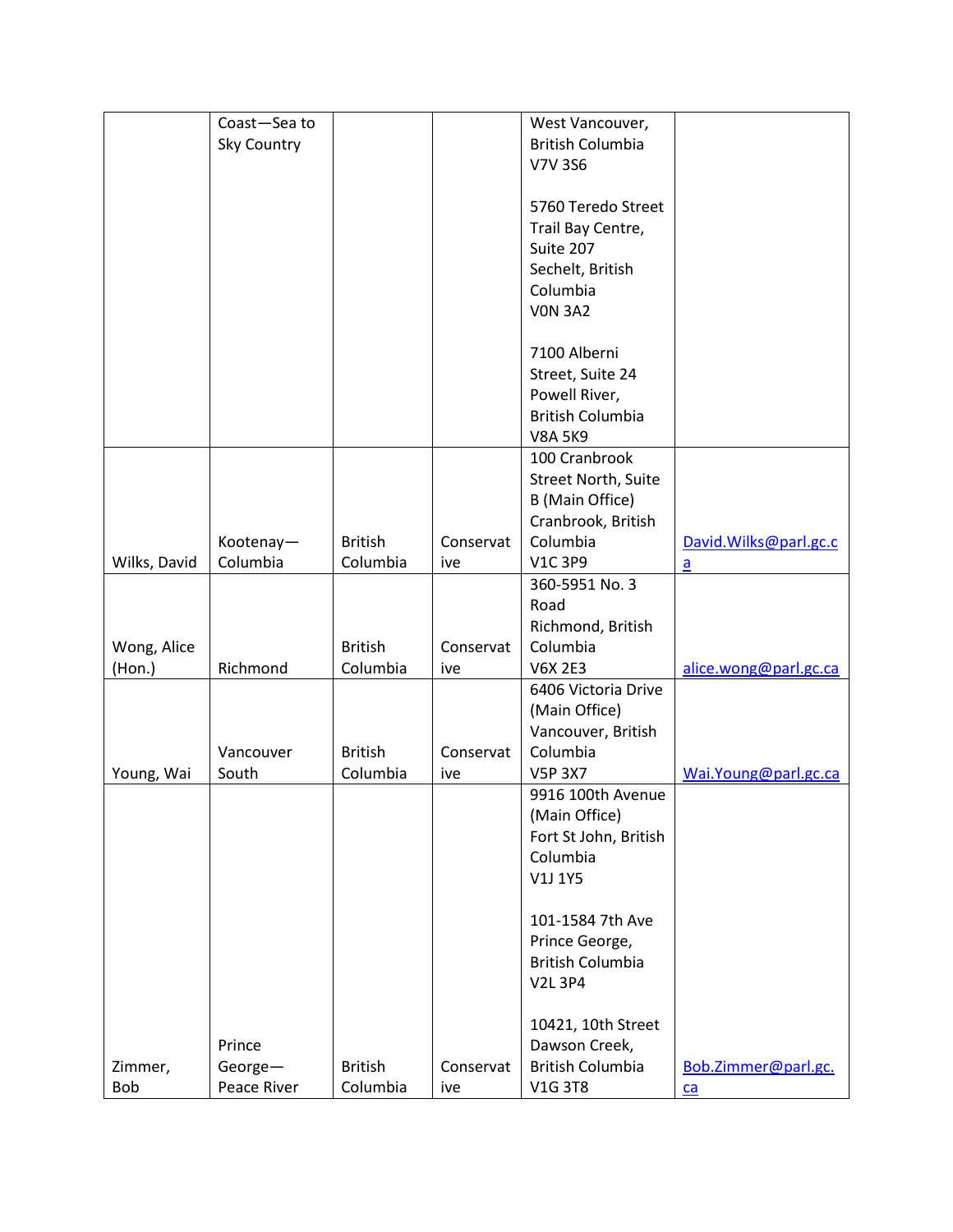|              |                |          |            | 307-83 Churchill     |                        |
|--------------|----------------|----------|------------|----------------------|------------------------|
|              |                |          |            |                      |                        |
|              |                |          |            | Drive (Main Office)  |                        |
|              |                |          |            | Thompson,            |                        |
|              |                |          |            | Manitoba             |                        |
|              |                |          |            | <b>R8N 0L4</b>       |                        |
|              |                |          |            | 1416 Gordon          |                        |
|              |                |          |            | Avenue               |                        |
|              |                |          |            |                      |                        |
|              |                |          |            | The Pas, Manitoba    |                        |
|              |                |          |            | <b>R9A 1K3</b>       |                        |
|              |                |          |            | 24 Main Street,      |                        |
|              |                |          |            | Unit 2               | niki.ashton@parl.gc.c  |
| Ashton, Niki | Churchill      | Manitoba | <b>NDP</b> | Flin Flon, Manitoba  | $\overline{a}$         |
|              |                |          |            | 102-611 Corydon      |                        |
|              |                |          |            | Avenue (Main         |                        |
|              |                |          |            | Office)              |                        |
|              |                |          |            | Winnipeg,            |                        |
| Bateman,     | Winnipeg       |          | Conservat  | Manitoba             | Joyce.Bateman@parl.    |
|              | South Centre   | Manitoba |            | <b>R3L0P3</b>        |                        |
| Joyce        |                |          | ive        | 886 Thornhill        | gc.ca                  |
|              |                |          |            |                      |                        |
|              |                |          |            | <b>Street Unit E</b> |                        |
| Bergen,      | Portage-       |          | Conservat  | Morden, Manitoba     | candice.bergen@parl.   |
| Candice      | Lisgar         | Manitoba | ive        | <b>R6M 2E1</b>       | gc.ca                  |
|              |                |          |            | 374 Main Street      |                        |
| Bezan,       | Selkirk-       |          | Conservat  | Selkirk, Manitoba    | james.bezan@parl.gc.   |
| James        | Interlake      | Manitoba | ive        | R1A 1T7              | ca                     |
|              |                |          |            | 2855 Pembina         |                        |
|              |                |          |            | Highway, Unit 27     |                        |
|              |                |          |            | (Main Office)        |                        |
|              |                |          |            | Winnipeg,            |                        |
| Bruinooge,   | Winnipeg       |          | Conservat  | Manitoba             | rod.bruinooge@parl.g   |
| Rod          | South          | Manitoba | ive        | <b>R3T 2H5</b>       | c.ca                   |
|              |                |          |            | 3111 A Portage       |                        |
|              |                |          |            | Ave                  |                        |
| Fletcher,    | Charleswood-   |          |            | Winnipeg,            |                        |
| Steven       | St. James-     |          | Conservat  | Manitoba             | steven.fletcher@parl.  |
| (Hon.)       | Assiniboia     | Manitoba | ive        | <b>R3K0W4</b>        | gc.ca                  |
|              |                |          |            | 4-213 St. Mary's Rd  |                        |
|              |                |          |            | Winnipeg,            |                        |
| Glover,      |                |          | Conservat  | Manitoba             | shelly.glover@parl.gc. |
| Shelly       | Saint Boniface | Manitoba | ive        | <b>R2H 1J2</b>       | ca                     |
|              |                |          |            | 6-998 Keewatin       |                        |
|              |                |          |            | Blvd (Main Office)   |                        |
|              |                |          |            | Winnipeg,            |                        |
| Lamoureux,   | Winnipeg       |          |            | Manitoba             | kevin.lamoureux@par    |
| Kevin        | North          | Manitoba | Liberal    | <b>R2R 2V1</b>       | l.gc.ca                |
|              |                |          |            |                      |                        |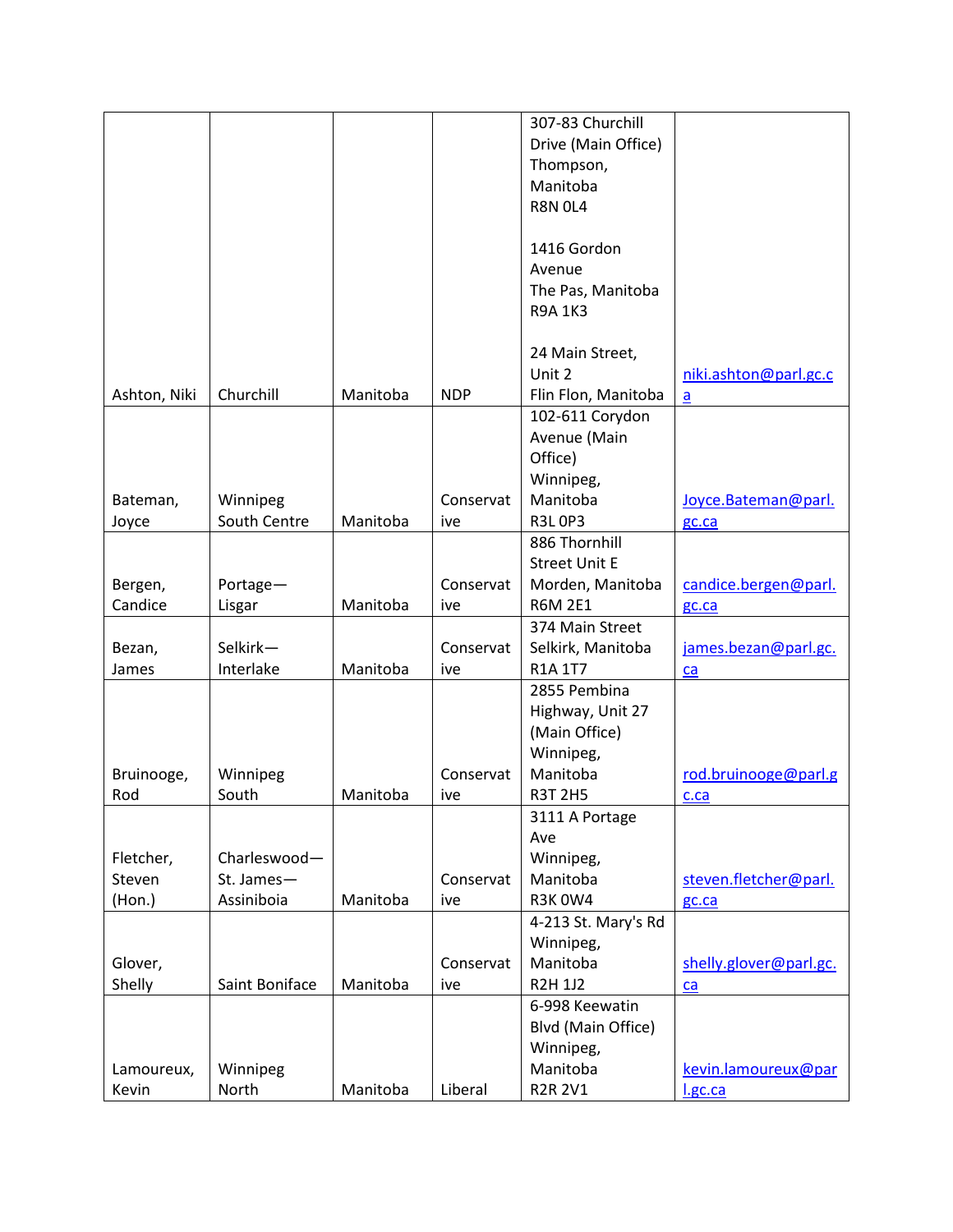|             |              |                  |            | 892 Sargent Ave,    |                       |
|-------------|--------------|------------------|------------|---------------------|-----------------------|
|             |              |                  |            | Winnipeg,           |                       |
|             | Winnipeg     |                  |            | Manitoba            |                       |
| Martin, Pat | Centre       | Manitoba         | <b>NDP</b> | <b>R3E OC7</b>      | pat.martin@parl.gc.ca |
|             |              |                  |            | 1795 Henderson      |                       |
|             |              |                  |            | Hwy Unit 13C        |                       |
|             |              |                  |            | Winnipeg,           |                       |
|             |              |                  |            |                     |                       |
|             | Kildonan-St. |                  | Conservat  | Manitoba            |                       |
| Smith, Joy  | Paul         | Manitoba         | ive        | R2G 1P3             | joy.smith@parl.gc.ca  |
|             |              |                  |            | PO Box 68 Unit A-   |                       |
|             |              |                  |            | No. 9 Provincial    |                       |
|             |              |                  |            | <b>Road 354</b>     |                       |
|             |              |                  |            | Onanole, Manitoba   |                       |
|             |              |                  |            | <b>ROJ 1NO</b>      |                       |
|             |              |                  |            |                     |                       |
|             |              |                  |            | Unit 4C Dauphin     |                       |
|             |              |                  |            | Marketplace Mall    |                       |
|             |              |                  |            | 1450 Main Street    |                       |
|             | Dauphin-     |                  |            | South               |                       |
| Sopuck,     | Swan River-  |                  | Conservat  | Dauphin, Manitoba   | robert.sopuck@parl.g  |
| Robert      | Marquette    | Manitoba         | ive        | <b>R7N 3H4</b>      | c.ca                  |
|             |              |                  |            | 127 Regent Avenue   |                       |
|             |              |                  |            | West (Main Office)  |                       |
|             |              |                  |            |                     |                       |
|             |              |                  |            | Winnipeg,           |                       |
| Toet,       | Elmwood-     |                  | Conservat  | Manitoba            | Lawrence.Toet@parl.   |
| Lawrence    | Transcona    | Manitoba         | ive        | <b>R2C 1R1</b>      | gc.ca                 |
|             |              |                  |            | 227 Main Street,    |                       |
|             |              |                  |            | Suite 8 (Main       |                       |
|             |              |                  |            | Office)             |                       |
|             |              |                  |            | Steinbach,          |                       |
| Toews, Vic  |              |                  | Conservat  | Manitoba            |                       |
| (Hon.)      | Provencher   | Manitoba         | ive        | R5G 1Y7             | vic.toews@parl.gc.ca  |
|             |              |                  |            | 8-223 18th Street   |                       |
|             |              |                  |            | North (Main Office) |                       |
| Tweed,      | Brandon-     |                  | Conservat  | Brandon, Manitoba   | merv.tweed@parl.gc.   |
| Merv        | Souris       | Manitoba         | ive        | <b>R7A 2V8</b>      | ca                    |
|             |              |                  |            | 672 Main Street     |                       |
|             |              |                  |            | Suite 8 (Main       |                       |
|             |              |                  |            | Office)             |                       |
|             |              |                  |            | Woodstock, New      |                       |
|             |              |                  |            | <b>Brunswick</b>    |                       |
|             |              |                  |            |                     |                       |
|             |              |                  |            | <b>E7M 2C8</b>      |                       |
|             |              |                  |            |                     |                       |
|             |              |                  |            | 105-218 Broadway    |                       |
|             |              |                  |            | Blvd                |                       |
|             | Tobique-     | New              | Conservat  | Grand Falls, New    |                       |
| Allen, Mike | Mactaquac    | <b>Brunswick</b> | ive        | <b>Brunswick</b>    | mike.allen@parl.gc.ca |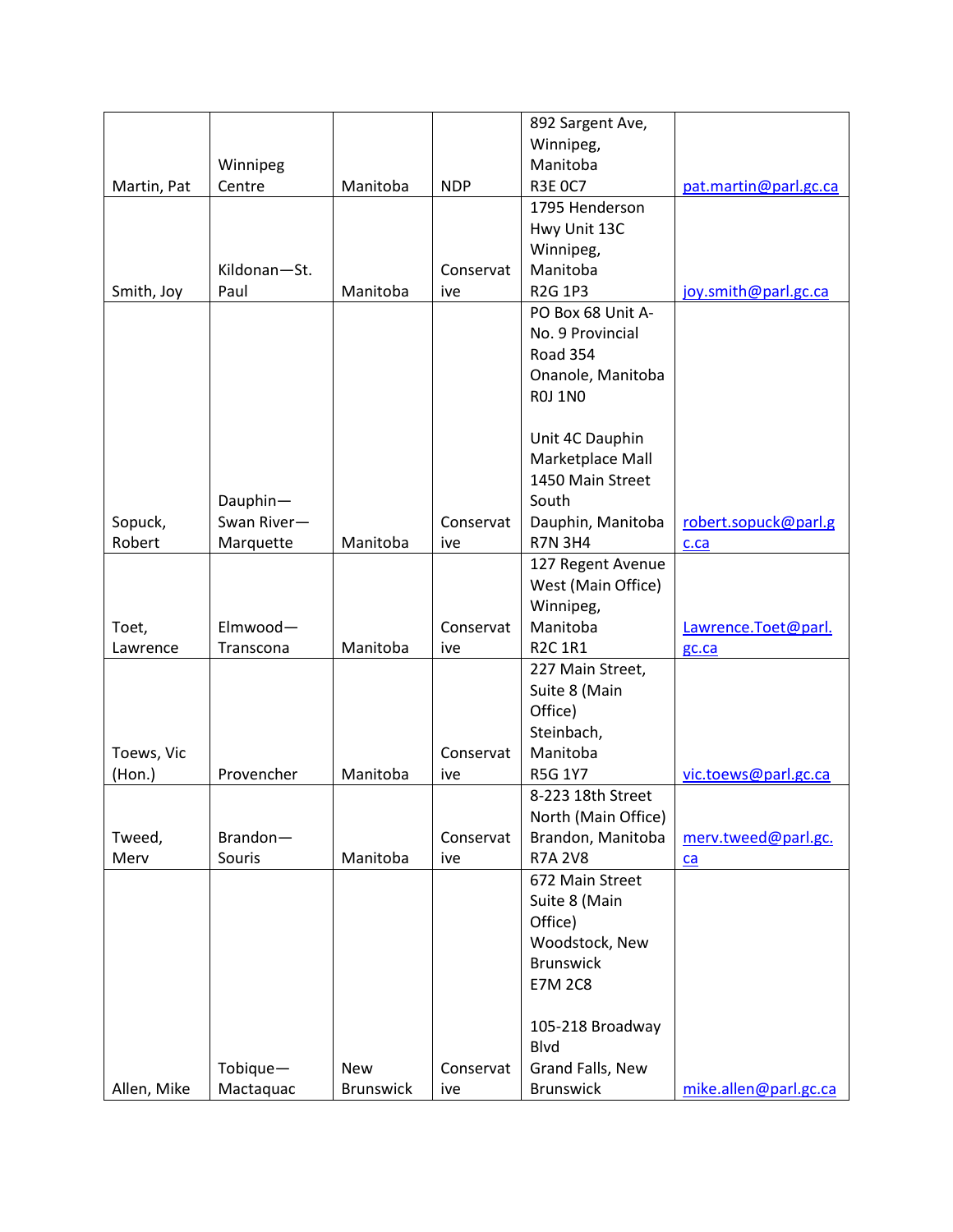|                           |                    |                                |                  | E3Z 2J9                                 |                                |
|---------------------------|--------------------|--------------------------------|------------------|-----------------------------------------|--------------------------------|
|                           |                    |                                |                  | 9 Yerxa Lane, Suite                     |                                |
|                           |                    |                                |                  | 1                                       |                                |
|                           |                    |                                |                  | Keswick, New                            |                                |
|                           |                    |                                |                  | <b>Brunswick</b>                        |                                |
|                           |                    |                                |                  | <b>E6L 1N7</b>                          |                                |
|                           |                    |                                |                  | 23 Alison Blvd                          |                                |
|                           |                    |                                |                  | (Main Office)                           |                                |
|                           |                    |                                |                  | Fredericton, New<br><b>Brunswick</b>    |                                |
| Ashfield,<br>Keith (Hon.) | Fredericton        | <b>New</b><br><b>Brunswick</b> | Conservat<br>ive | <b>E3C 2N5</b>                          | keith.ashfield@parl.gc<br>$ca$ |
|                           |                    |                                |                  | 216 Main Street,                        |                                |
|                           |                    |                                |                  | Suite 311                               |                                |
|                           |                    |                                |                  | Bathurst, New                           |                                |
|                           | Acadie-            | <b>New</b>                     |                  | <b>Brunswick</b>                        | yvon.godin@parl.gc.c           |
| Godin, Yvon               | <b>Bathurst</b>    | <b>Brunswick</b>               | <b>NDP</b>       | <b>E2A 1A8</b>                          | a                              |
|                           |                    |                                |                  | 34 King Street                          |                                |
|                           |                    |                                |                  | (Main Office)                           |                                |
|                           | Moncton-           |                                |                  | Moncton, New                            |                                |
| Goguen,                   | Riverview-         | <b>New</b>                     | Conservat        | <b>Brunswick E1C</b>                    | Robert.Goguen@parl.            |
| Robert                    | Dieppe             | <b>Brunswick</b>               | ive              | 4M2<br>328 Main Street,                 | gc.ca                          |
|                           |                    |                                |                  | Suite I                                 |                                |
| LeBlanc,                  |                    |                                |                  | Shediac, New                            |                                |
| Dominic                   |                    | <b>New</b>                     |                  | <b>Brunswick</b>                        | dominic.leblanc@parl.          |
| (Hon.)                    | Beauséjour         | <b>Brunswick</b>               | Liberal          | E4P 2E3                                 | gc.ca                          |
|                           |                    |                                |                  | 599 Main Street,                        |                                |
|                           |                    |                                |                  | Suite 104                               |                                |
|                           |                    |                                |                  | Hampton, New                            |                                |
| Moore, Rob                |                    | <b>New</b>                     | Conservat        | <b>Brunswick</b>                        |                                |
| (Hon.)                    | <b>Fundy Royal</b> | <b>Brunswick</b>               | ive              | <b>E5N 6C2</b>                          | rob.moore@parl.gc.ca           |
|                           |                    |                                |                  | 1 Allan Street, Unit<br>C (Main Office) |                                |
|                           |                    |                                |                  | Miramichi, New                          |                                |
| O'Neill                   |                    | <b>New</b>                     | Conservat        | <b>Brunswick</b>                        | tilly.oneillgordon@par         |
| Gordon, Tilly             | Miramichi          | <b>Brunswick</b>               | ive              | E1V 6A9                                 | I.gc.ca                        |
|                           |                    |                                |                  |                                         |                                |
|                           |                    |                                |                  | 14 Costigan Street                      |                                |
|                           |                    |                                |                  | (Main Office)                           |                                |
|                           |                    |                                |                  | Edmundston, New                         |                                |
|                           |                    |                                |                  | <b>Brunswick</b>                        |                                |
|                           |                    |                                |                  | E3V 1W9                                 |                                |
| Valcourt,                 |                    |                                |                  | 114 Roseberry                           |                                |
| Bernard                   | Madawaska-         | <b>New</b>                     | Conservat        | <b>Street</b>                           | Bernard. Valcourt@pa           |
| (Hon.)                    | Restigouche        | <b>Brunswick</b>               | ive              | Campbellton, New                        | rl.gc.ca                       |
|                           |                    |                                |                  |                                         |                                |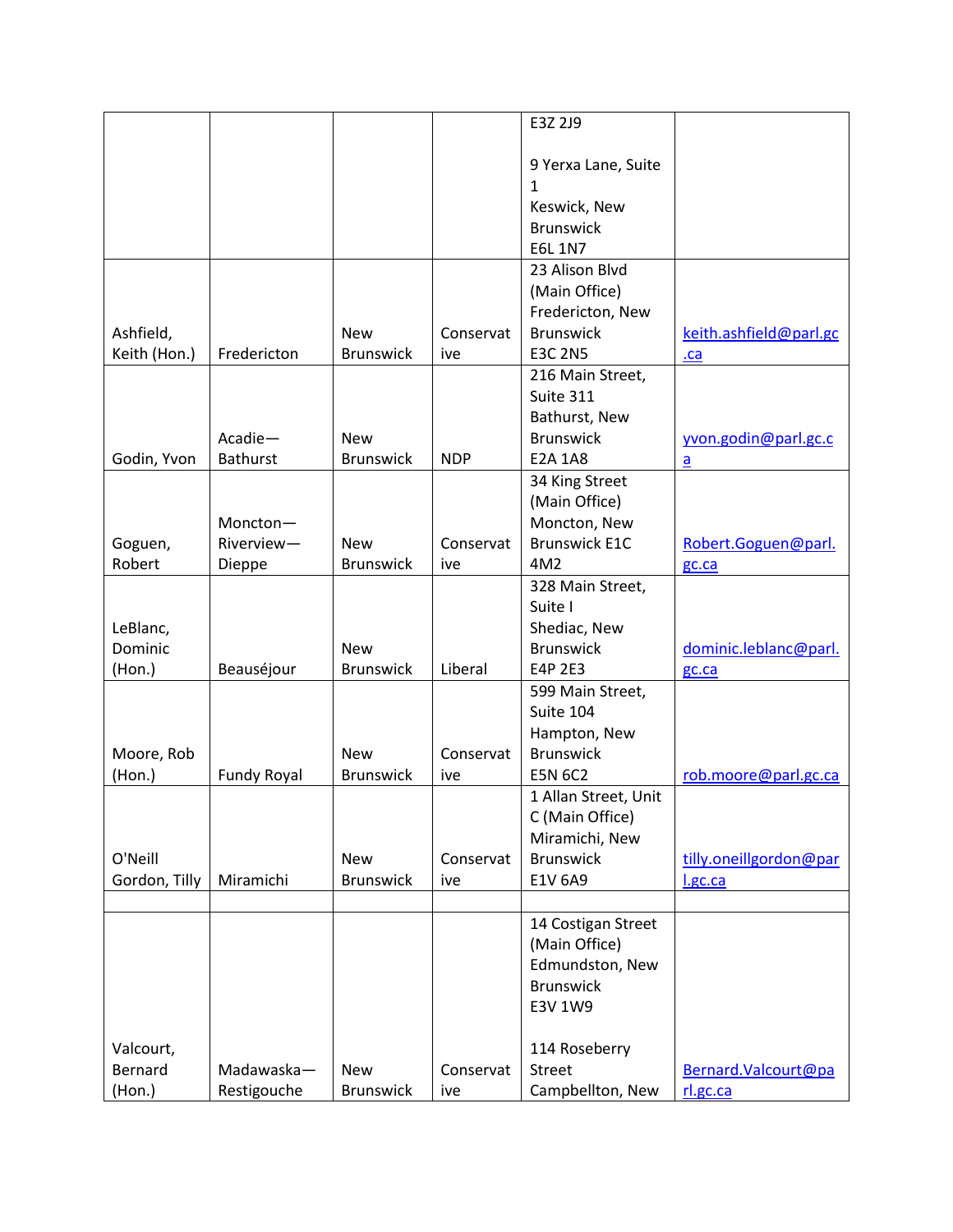|              |                  |                  |            | <b>Brunswick</b>      |                       |
|--------------|------------------|------------------|------------|-----------------------|-----------------------|
|              |                  |                  |            | <b>E3N 2G8</b>        |                       |
|              |                  |                  |            | 90 King Street        |                       |
|              |                  |                  |            | Saint John, New       |                       |
| Weston,      |                  | <b>New</b>       | Conservat  | <b>Brunswick</b>      | rodney.weston@parl.   |
| Rodney       | Saint John       | <b>Brunswick</b> | ive        | <b>E2L1G4</b>         | gc.ca                 |
|              |                  |                  |            | 120 Milltown Blvd,    |                       |
|              |                  |                  |            | (Main Office)         |                       |
|              |                  |                  |            | St. Stephen, New      |                       |
|              |                  |                  |            | <b>Brunswick</b>      |                       |
|              |                  |                  |            | E3L 1G6               |                       |
|              |                  |                  |            |                       |                       |
|              |                  |                  |            | 192 River Valley      |                       |
|              |                  |                  |            | Drive, Suite 1        |                       |
|              |                  |                  |            | Grand Bay -           |                       |
|              | <b>New</b>       |                  |            | Westfield, New        |                       |
| Williamson,  | <b>Brunswick</b> | <b>New</b>       | Conservat  | <b>Brunswick</b>      | John. Williamson@parl |
| John         | Southwest        | <b>Brunswick</b> | ive        | <b>E5K 1A4</b>        | .gc.ca                |
|              |                  |                  |            | 944-956               |                       |
|              |                  |                  |            | <b>Conception Bay</b> |                       |
|              |                  |                  |            | Hwy (Main Office)     |                       |
|              |                  |                  |            | Kelligrews,           |                       |
|              |                  | Newfoundl        |            | Newfoundland and      |                       |
| Andrews,     |                  | and and          |            | Labrador              | scott.andrews@parl.g  |
| Scott        | Avalon           | Labrador         | Liberal    | A1X 3H1               | c.ca                  |
|              |                  |                  |            | 14 Main Street,       |                       |
|              |                  |                  |            | 2nd Floor (Main       |                       |
|              |                  |                  |            | Office)               |                       |
|              |                  |                  |            | Corner Brook,         |                       |
|              | Humber-St.       | Newfoundl        |            | Newfoundland and      |                       |
| Byrne, Gerry | Barbe-Baie       | and and          |            | Labrador              | gerry.byrne@parl.gc.c |
| (Hon.)       | Verte            | Labrador         | Liberal    | A2H 1B9               | a                     |
|              |                  |                  |            | 9 Commonwealth        |                       |
|              |                  |                  |            | Avenue (Main          |                       |
|              |                  |                  |            | Office)               |                       |
|              |                  |                  |            | Mount Pearl,          |                       |
|              | St. John's       | Newfoundl        |            | Newfoundland and      |                       |
|              | South-Mount      | and and          |            | Labrador              | Ryan.Cleary@parl.gc.c |
| Cleary, Ryan | Pearl            | Labrador         | <b>NDP</b> | A1N 1W3               | $\underline{a}$       |
|              |                  |                  |            | 83-B Main Street      |                       |
|              |                  |                  |            | Stephenville,         |                       |
|              |                  |                  |            | Newfoundland and      |                       |
|              |                  |                  |            | Labrador              |                       |
|              |                  |                  |            | A2N 1H9               |                       |
|              | Random-          | Newfoundl        |            |                       |                       |
|              | Burin-St.        | and and          |            | 3 Church Street,      |                       |
| Foote, Judy  | George's         | Labrador         | Liberal    | PO Box 370            | judy.foote@parl.gc.ca |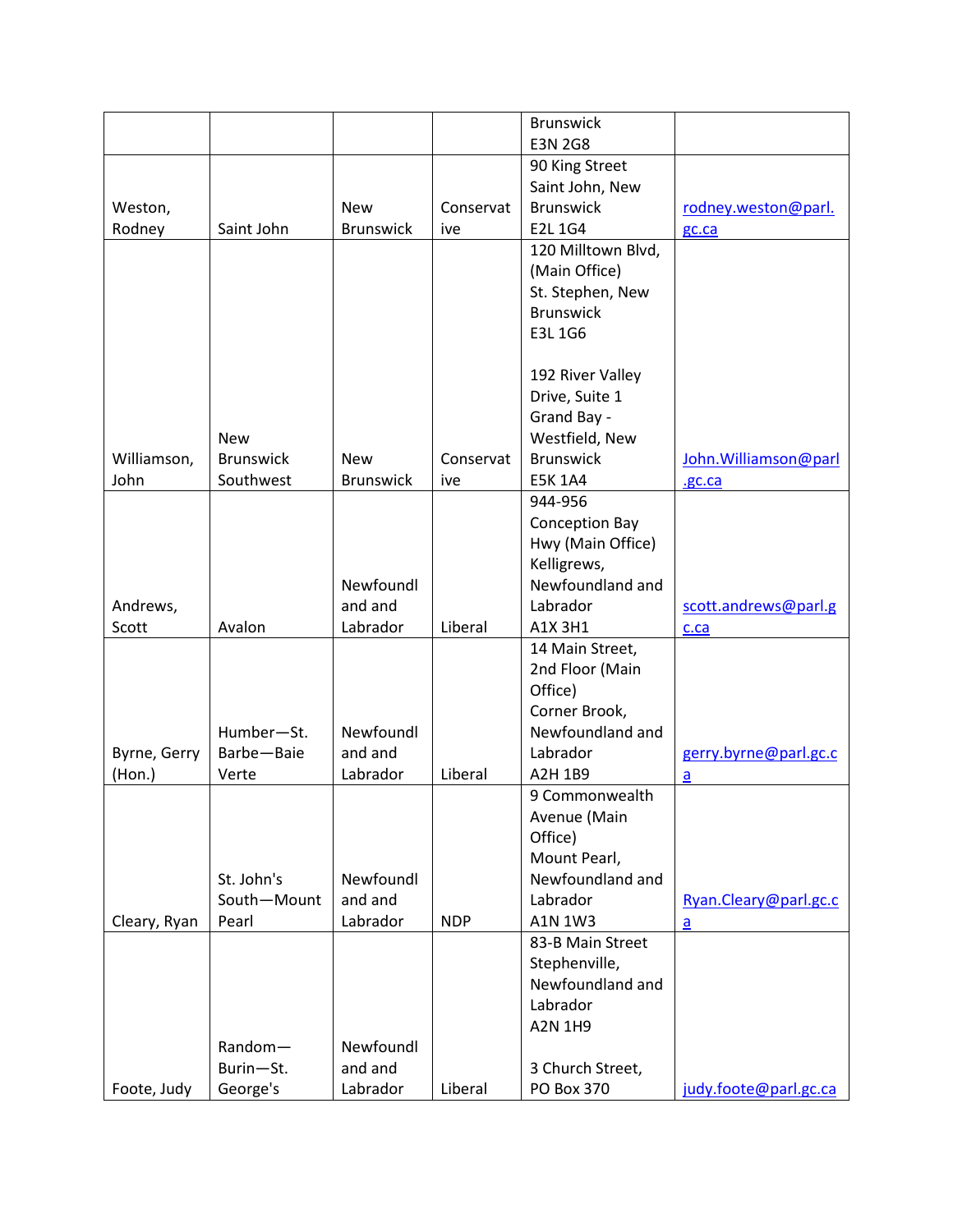|               |                       |             |            | Grand Bank,        |                        |
|---------------|-----------------------|-------------|------------|--------------------|------------------------|
|               |                       |             |            | Newfoundland and   |                        |
|               |                       |             |            | Labrador           |                        |
|               |                       |             |            | <b>A0E 1W0</b>     |                        |
|               |                       |             |            | 342 Freshwater     |                        |
|               |                       |             |            | Road (Main Office) |                        |
|               |                       |             |            |                    |                        |
|               |                       |             |            | St. John's,        |                        |
|               |                       | Newfoundl   |            | Newfoundland and   |                        |
|               |                       | and and     |            | Labrador           |                        |
| Harris, Jack  | St. John's East       | Labrador    | <b>NDP</b> | A1B 1C2            | jack.harris@parl.gc.ca |
|               |                       |             |            | 61 Elizabeth Drive |                        |
|               |                       |             |            | (Main Office)      |                        |
|               |                       |             |            | Gander,            |                        |
|               |                       |             |            | Newfoundland and   |                        |
|               |                       |             |            | Labrador           |                        |
|               |                       |             |            | A1V 1G4            |                        |
|               |                       |             |            |                    |                        |
|               |                       |             |            | 1-A Pinsent Drive  |                        |
|               | Bonavista-            |             |            | Grand Falls,       |                        |
|               | Gander-               | Newfoundl   |            | Newfoundland and   |                        |
| Simms,        | Grand Falls-          | and and     |            | Labrador           | scott.simms@parl.gc.c  |
| Scott         | Windsor               | Labrador    | Liberal    | A2A 2S8            | a                      |
|               |                       |             |            | 5014-50 Avenue     |                        |
|               |                       |             |            |                    |                        |
|               |                       |             |            | PO Box 1986 (Main  |                        |
|               |                       |             |            | Office)            |                        |
|               |                       |             |            | Yellowknife,       |                        |
|               |                       |             |            | Northwest          |                        |
| Bevington,    |                       | Northwest   |            | <b>Territories</b> | dennis.bevington@pa    |
| Dennis        | <b>Western Arctic</b> | Territories | <b>NDP</b> | X1A 2P5            | rl.gc.ca               |
|               |                       |             |            | 16 Church Street   |                        |
|               |                       |             |            | Amherst, Nova      |                        |
|               |                       |             |            | Scotia             |                        |
|               |                       |             |            | <b>B4H 3A6</b>     |                        |
|               |                       |             |            |                    |                        |
|               | Cumberland-           |             |            | 18 Willow Street,  |                        |
|               | Colchester-           |             |            | Suite 101          |                        |
| Armstrong,    | Musquodoboit          |             | Conservat  | Truro, Nova Scotia | scott.armstrong@parl   |
| Scott         | Valley                | Nova Scotia | ive        | <b>B2N 4Z4</b>     | .gc.ca                 |
|               |                       |             |            | 24 Harbourside     |                        |
|               |                       |             |            | Drive, Suite 101A  |                        |
|               |                       |             |            | (Main Office)      |                        |
|               |                       |             |            |                    |                        |
|               |                       |             |            | Wolfville, Nova    |                        |
| Brison, Scott |                       |             |            | Scotia             | scott.brison@parl.gc.c |
| $($ Hon. $)$  | Kings-Hants           | Nova Scotia | Liberal    | <b>B4P 2C1</b>     | $\underline{a}$        |
|               |                       |             |            | 530 Portland       |                        |
| Chisholm,     | Dartmouth-            |             |            | Street, Suite 204  | Robert.Chisholm@par    |
| Robert        | Cole Harbour          | Nova Scotia | <b>NDP</b> | (Main Office)      | l.gc.ca                |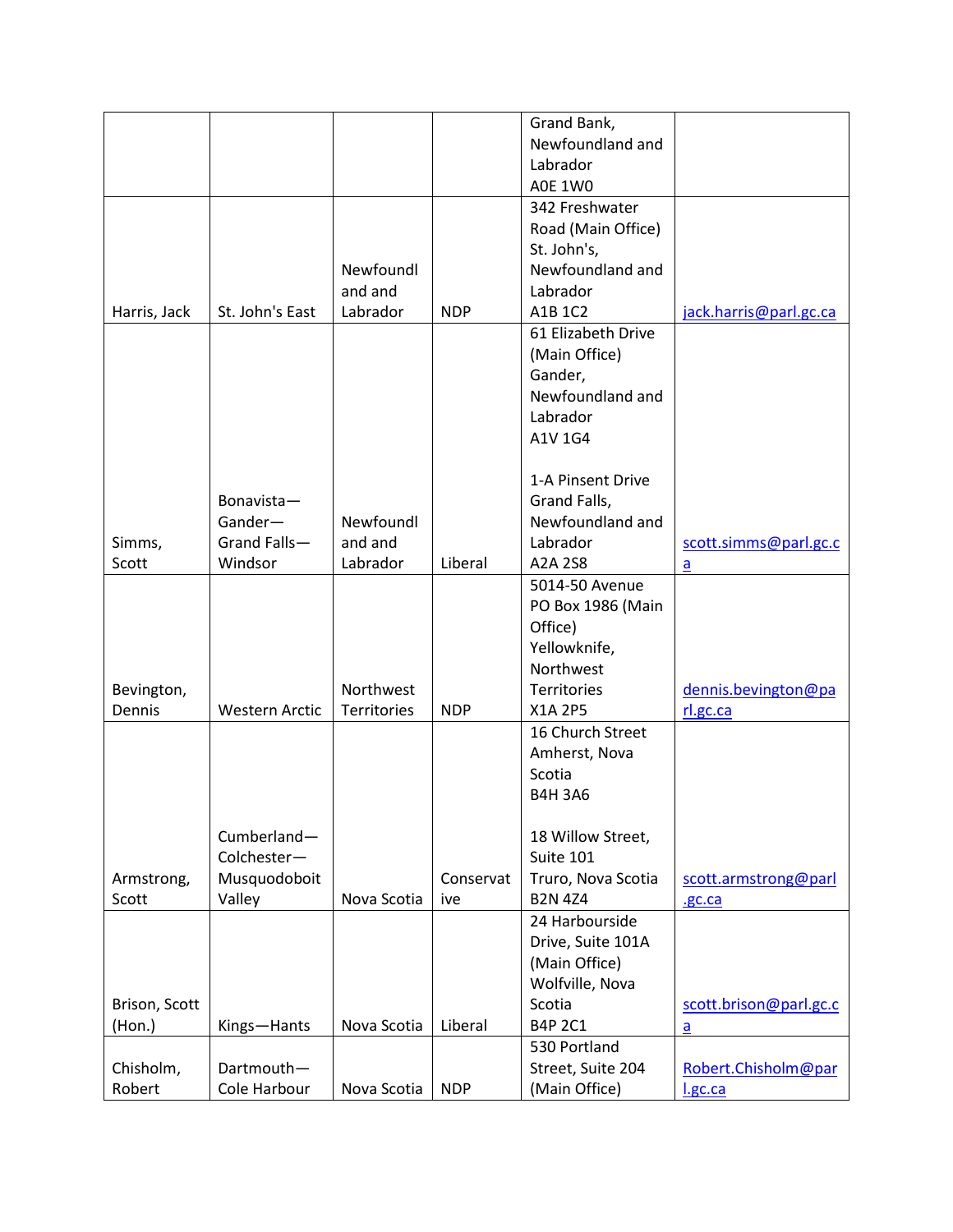|             |                |             |            | Dartmouth, Nova            |                       |
|-------------|----------------|-------------|------------|----------------------------|-----------------------|
|             |                |             |            | Scotia                     |                       |
|             |                |             |            | <b>B2Y 4V6</b>             |                       |
|             |                |             |            | 78 Commercial              |                       |
|             |                |             |            | Street PO Box 2107         |                       |
|             |                |             |            | (Main Office)              |                       |
|             |                |             |            | Dominion, Nova             |                       |
|             |                |             |            | Scotia                     |                       |
| Cuzner,     | Cape Breton-   |             |            |                            | rodger.cuzner@parl.g  |
| Rodger      | Canso          | Nova Scotia | Liberal    | <b>B1G 1B4</b>             | c.ca                  |
|             |                |             |            | 500 Kings Road,            |                       |
|             |                |             |            | <b>Cabot House Kings</b>   |                       |
|             |                |             |            | Road                       |                       |
|             |                |             |            | Sydney, Nova               |                       |
| Eyking,     | Sydney-        |             |            | Scotia                     | mark.eyking@parl.gc.  |
| Mark (Hon.) | Victoria       | Nova Scotia | Liberal    | <b>B1S 1B2</b>             | ca                    |
|             |                |             |            | PO Box 582,                |                       |
|             |                |             |            | Causeway                   |                       |
|             |                |             |            | <b>Professional Centre</b> |                       |
|             |                |             |            | Barrington                 |                       |
|             |                |             |            | Passage, Nova              |                       |
|             |                |             |            | Scotia                     |                       |
|             |                |             |            | <b>BOW 1GO</b>             |                       |
|             |                |             |            |                            |                       |
|             |                |             |            | 129 Aberdeen               |                       |
|             |                |             |            | Road, Suite 201            |                       |
|             |                |             |            | Bridgewater, Nova          |                       |
| Keddy,      | South Shore-   |             | Conservat  | Scotia                     | gerald.keddy@parl.gc. |
| Gerald      | St. Margaret's | Nova Scotia | ive        | <b>B4V 2S7</b>             | ca                    |
|             |                |             |            | 14373 Highway 1            |                       |
|             |                |             |            | Wilmot Station,            |                       |
|             |                |             |            | Nova Scotia                |                       |
|             |                |             |            | <b>BOP 1WO</b>             |                       |
|             |                |             |            |                            |                       |
|             |                |             |            | 368 Main Street            |                       |
|             |                |             |            | Yarmouth, Nova             |                       |
|             |                |             | Conservat  | Scotia                     |                       |
| Kerr, Greg  | West Nova      | Nova Scotia | ive        | <b>B5A 1E9</b>             | greg.kerr@parl.gc.ca  |
|             |                |             |            |                            |                       |
|             |                |             |            | 2207 Gottingen             |                       |
|             |                |             |            | Street, Suite 1            |                       |
|             |                |             |            | (Main Office)              |                       |
|             |                |             |            | Halifax, Nova              |                       |
| Leslie,     |                |             |            | Scotia                     | megan.leslie@parl.gc. |
| Megan       | Halifax        | Nova Scotia | <b>NDP</b> | <b>B3K3B5</b>              | ca                    |
| MacKay,     |                |             |            | 219 Main Street,           |                       |
| Peter       |                |             |            | No 303                     |                       |
| Gordon      |                |             | Conservat  | Antigonish, Nova           | peter.mackay@parl.gc  |
| (Hon.)      | Central Nova   | Nova Scotia | ive        | Scotia                     | $ca$                  |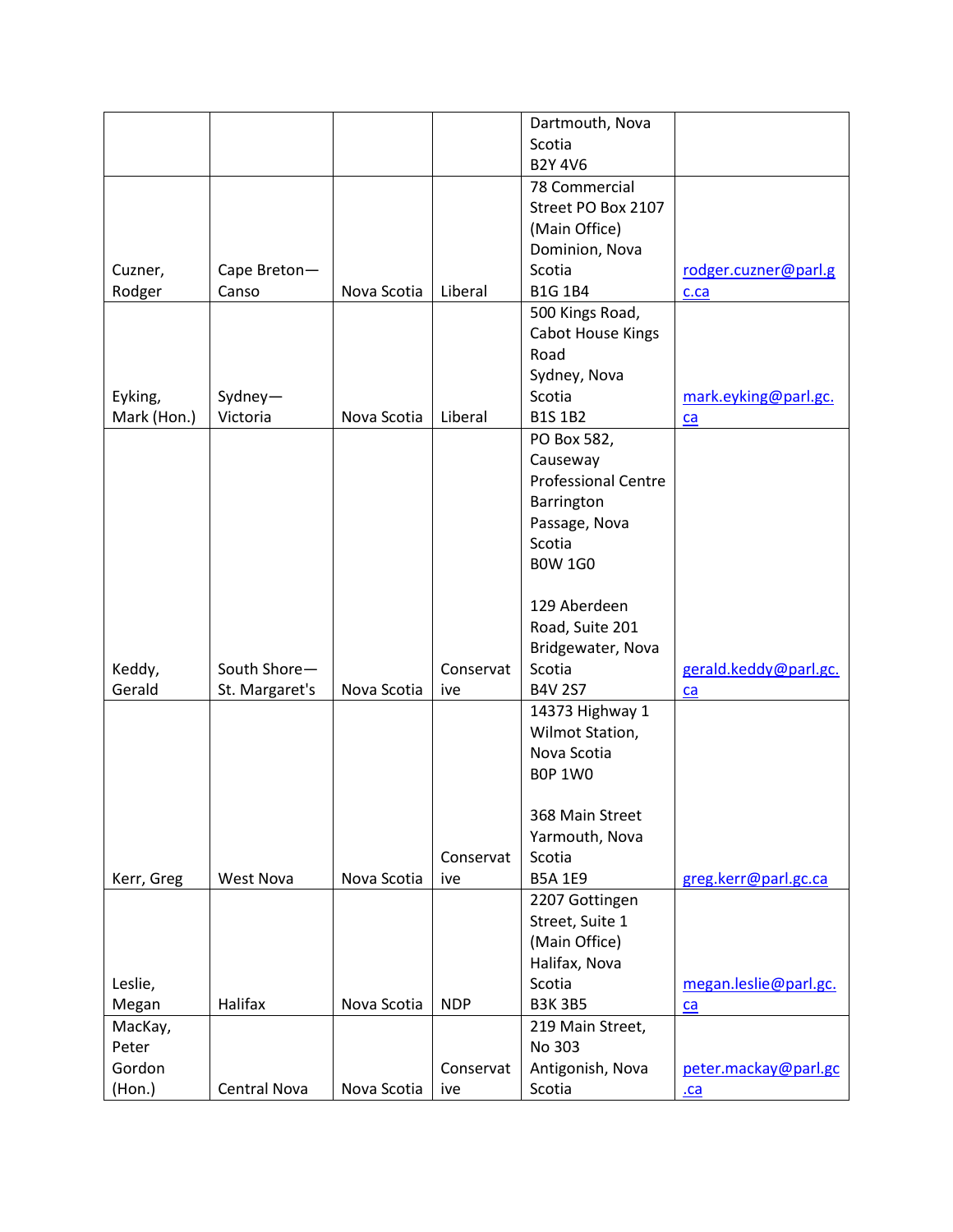|              |                     |             |            | <b>B2G 2C1</b>        |                        |
|--------------|---------------------|-------------|------------|-----------------------|------------------------|
|              |                     |             |            |                       |                        |
|              |                     |             |            |                       |                        |
|              |                     |             |            | 980 East River Rd,    |                        |
|              |                     |             |            | New Glasgow,          |                        |
|              |                     |             |            | Nova Scotia           |                        |
|              |                     |             |            | <b>B2H3S8</b>         |                        |
|              |                     |             |            |                       |                        |
|              |                     |             |            | 22553 Highway 7       |                        |
|              |                     |             |            | <b>PO Box 255</b>     |                        |
|              |                     |             |            | Sheet Harbour,        |                        |
|              |                     |             |            | Nova Scotia           |                        |
|              |                     |             |            | <b>BOJ 3BO</b>        |                        |
|              |                     |             |            | 1496 Bedford          |                        |
|              |                     |             |            | Highway, Suite 222    |                        |
|              |                     |             |            | Bedford, Nova         |                        |
| Regan,       |                     |             |            | Scotia                | geoff.regan@parl.gc.c  |
| Geoff (Hon.) | <b>Halifax West</b> | Nova Scotia | Liberal    | <b>B4A 1E5</b>        | $\overline{a}$         |
|              |                     |             |            | 2900 Highway 2        |                        |
|              |                     |             |            | (Main Office)         |                        |
|              |                     |             |            | Fall River, Nova      |                        |
| Stoffer,     | Sackville-          |             |            | Scotia                | peter.stoffer@parl.gc. |
| Peter        | Eastern Shore       | Nova Scotia | <b>NDP</b> | <b>B2T 1W4</b>        | ca                     |
|              |                     |             |            | Building 208, P.O.    |                        |
|              |                     |             |            |                       |                        |
|              |                     |             |            | <b>Box 1930 (Main</b> |                        |
| Aglukkaq,    |                     |             |            | Office)               |                        |
| Leona        |                     |             | Conservat  | Iqaluit, Nunavut      | leona.aglukkaq@parl.   |
| (Hon.)       | Nunavut             | Nunavut     | ive        | X0A 0H0               | gc.ca                  |
|              |                     |             |            | 4870 Tomken           |                        |
|              | Mississauga-        |             |            | Road, Unit 7          |                        |
|              | Brampton            |             | Conservat  | Mississauga,          | Eve.Adams@parl.gc.c    |
| Adams, Eve   | South               | Ontario     | ive        | Ontario L4W 1J8       | a                      |
|              |                     |             |            | 638A Sheppard         |                        |
|              |                     |             |            | Avenue West, Suite    |                        |
|              |                     |             | Conservat  | 210 Toronto,          | Mark.Adler@parl.gc.c   |
| Adler, Mark  | <b>York Centre</b>  | Ontario     | ive        | Ontario M3H 2S1       | $\overline{a}$         |
|              |                     |             |            | 153 Country Hill      |                        |
|              |                     |             |            | Drive, Unit 2A        |                        |
|              |                     |             |            | (Main Office)         |                        |
| Albrecht,    | Kitchener-          |             | Conservat  | Kitchener, Ontario    | harold.albrecht@parl.  |
| Harold       | Conestoga           | Ontario     | ive        | <b>N2E 2G7</b>        | gc.ca                  |
|              |                     |             |            | 100 Westney Road      |                        |
|              |                     |             |            | South, Unit E101      |                        |
| Alexander,   | $A$ jax $-$         |             | Conservat  | (Main Office) Ajax,   | Chris.Alexander@parl.  |
| Chris        | Pickering           | Ontario     | ive        | Ontario L1S 7H3       | gc.ca                  |
|              |                     |             |            |                       |                        |
|              |                     |             |            | 60 King Street,       |                        |
| Allen,       |                     |             |            | Suite102 Welland,     | malcolm.allen@parl.g   |
| Malcolm      | Welland             | Ontario     | <b>NDP</b> | Ontario L3B 6A4       | c.ca                   |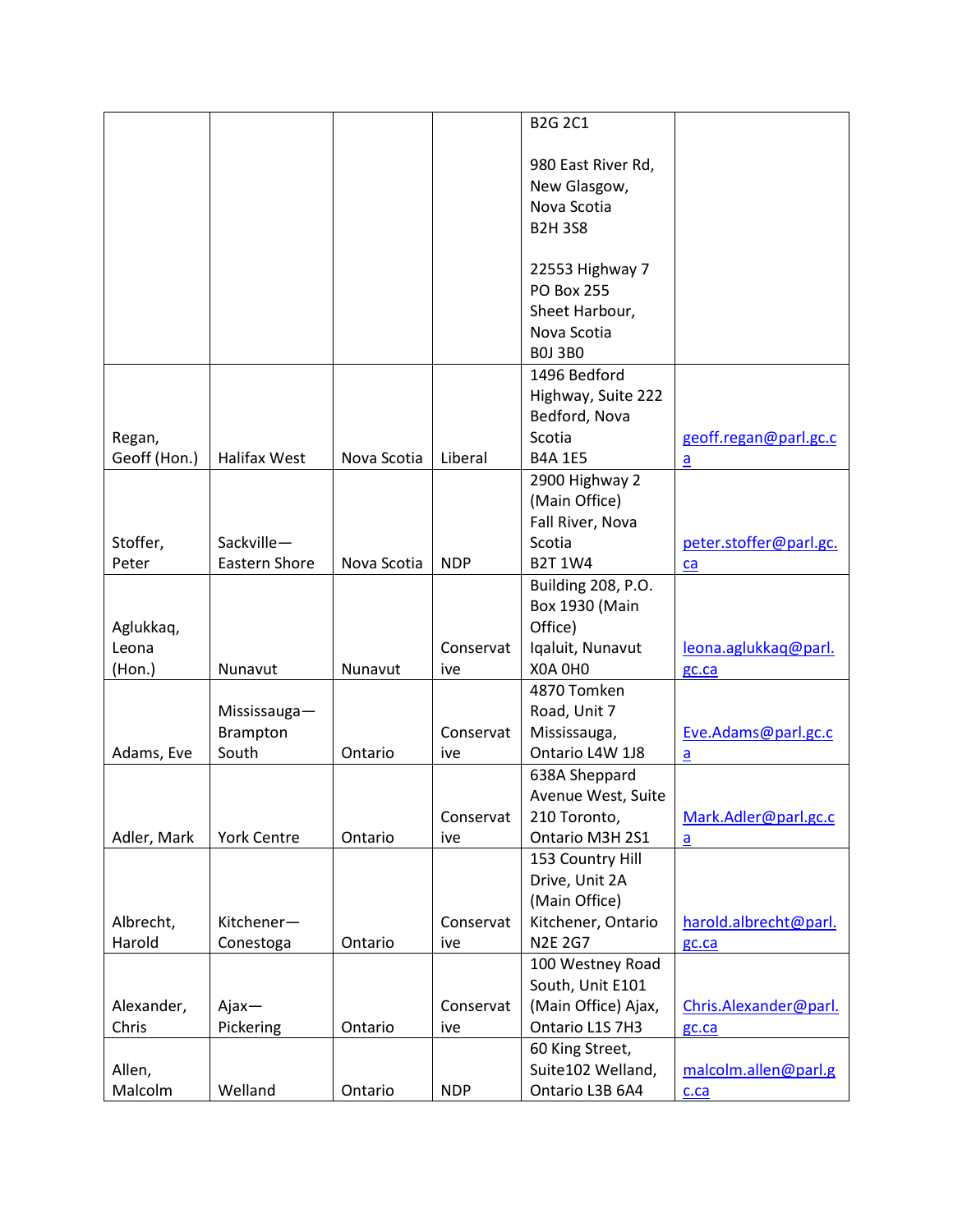|                   |             |         |            | 4994 King Street    |                        |
|-------------------|-------------|---------|------------|---------------------|------------------------|
|                   | Niagara     |         |            | (Main Office)       |                        |
| Allison,          | West-       |         | Conservat  | Beamsville, Ontario | dean.allison@parl.gc.c |
| Dean              | Glanbrook   | Ontario | ive        | <b>LOR 1BO</b>      | $\overline{a}$         |
|                   |             |         |            | 260 Lakeshore       |                        |
|                   |             |         |            | Road East (Main     |                        |
|                   |             |         |            | Office)             |                        |
|                   |             |         |            | Mississauga,        |                        |
| Ambler,           | Mississauga |         | Conservat  | Ontario             | Stella.Ambler@parl.gc  |
| <b>Stella</b>     | South       | Ontario | ive        | L5G 1G9             | .ca                    |
|                   |             |         |            | 60 Wilson Ave 2nd   |                        |
|                   |             |         |            | Floor               |                        |
|                   |             |         |            | Timmins, Ontario    |                        |
|                   |             |         |            | <b>P4N 2S7</b>      |                        |
|                   |             |         |            |                     |                        |
|                   |             |         |            | 30 Second Street    |                        |
|                   |             |         |            | Suite 201 PO Box    |                        |
|                   |             |         |            | 276                 |                        |
|                   |             |         |            | Kirkland Lake,      |                        |
|                   | Timmins-    |         |            | Ontario             |                        |
| Angus,<br>Charlie |             | Ontario | <b>NDP</b> | <b>P2N 3H7</b>      | charlie.angus@parl.gc  |
|                   | James Bay   |         |            | 133 Main Street     | $ca$                   |
|                   |             |         |            |                     |                        |
|                   |             |         |            | West, Suite 100     |                        |
|                   |             |         |            | (Main Office)       |                        |
|                   |             |         |            | North Bay, Ontario  |                        |
|                   |             |         |            | P1B 2T6             |                        |
|                   |             |         |            |                     |                        |
|                   |             |         |            | 112 Whitewood       |                        |
|                   |             |         |            | Av. West PO Box     |                        |
|                   |             |         |            | 158                 |                        |
|                   |             |         |            | New Liskeard,       |                        |
|                   | Nipissing-  |         | Conservat  | Ontario             |                        |
| Aspin, Jay        | Timiskaming | Ontario | ive        | <b>POJ 1PO</b>      | Jay.Aspin@parl.gc.ca   |
|                   |             |         |            | 418-2249 Carling    |                        |
|                   |             |         |            | Avenue (Main        |                        |
|                   |             |         |            | Office)             |                        |
| Baird, John       | Ottawa      |         | Conservat  | Ottawa, Ontario     |                        |
| (Hon.)            | West-Nepean | Ontario | ive        | <b>K2B7E9</b>       | john.baird@parl.gc.ca  |
|                   |             |         |            | 168 Charlotte St,   |                        |
| Bélanger,         |             |         |            | Suite 504           |                        |
| Mauril            | Ottawa-     |         |            | Ottawa, Ontario     | mauril.belanger@parl.  |
| (Hon.)            | Vanier      | Ontario | Liberal    | <b>K1N 8K6</b>      | gc.ca                  |
|                   |             |         |            | 1650 Yonge St.,     |                        |
| Bennett,          |             |         |            | Suite 103,          |                        |
| Carolyn           |             |         |            | Toronto, Ontario    | carolyn.bennett@parl   |
| (Hon.)            | St. Paul's  | Ontario | Liberal    | <b>M4T 2A2</b>      | .gc.ca                 |
| Braid, Peter      | Kitchener-  | Ontario | Conservat  | 22 King St South,   | peter.braid@parl.gc.c  |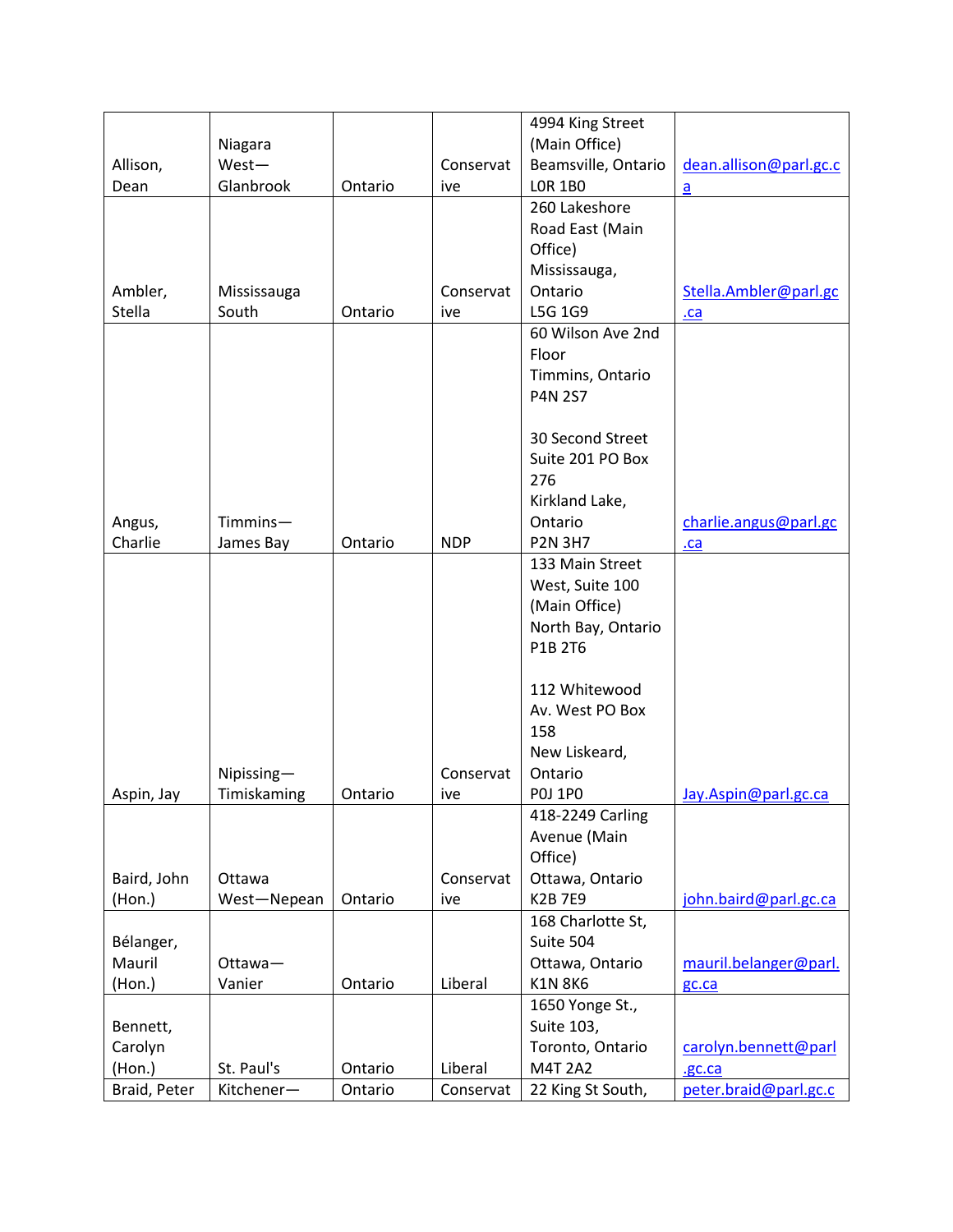|               | Waterloo           |         | ive        | Waterloo, Ontario           | $\underline{a}$        |
|---------------|--------------------|---------|------------|-----------------------------|------------------------|
|               |                    |         |            | <b>N2J 1N8</b>              |                        |
|               |                    |         |            | 2399 Parkedale              |                        |
|               |                    |         |            | Avenue, Unit 120            |                        |
|               |                    |         |            | (Main Office)               |                        |
| Brown,        | Leeds-             |         | Conservat  | Brockville, Ontario         | gord.brown@parl.gc.c   |
| Gordon        | Grenville          | Ontario | ive        | K6V 3G9                     | a                      |
|               |                    |         |            | 206-16600 Bayview           |                        |
|               |                    |         |            | Ave                         |                        |
|               |                    |         |            | Newmarket,                  |                        |
|               | Newmarket-         |         | Conservat  | Ontario                     |                        |
| Brown, Lois   | Aurora             | Ontario | ive        | L3X 1Z9                     | lois.brown@parl.gc.ca  |
|               |                    |         |            | 299 Lakeshore               |                        |
|               |                    |         |            | Drive, Suite 200            |                        |
|               |                    |         |            | (Main Office)               |                        |
| Brown,        |                    |         | Conservat  | Barrie, Ontario             | patrick.brown@parl.g   |
| Patrick       | <b>Barrie</b>      | Ontario | ive        | <b>L4N 7Y9</b>              | c.ca                   |
|               |                    |         |            | 154 Queen Street            |                        |
|               |                    |         |            | South, Unit 104             |                        |
|               |                    |         |            | (Main Office)               |                        |
|               |                    |         |            | Mississauga,                |                        |
|               | Mississauga-       |         | Conservat  | Ontario                     |                        |
| Butt, Brad    | Streetsville       | Ontario | ive        | L5M 2P4                     | Brad.Butt@parl.gc.ca   |
|               |                    |         |            | 6060 Main Street            |                        |
| Calandra,     | Oak Ridges-        |         | Conservat  | Stouffville, Ontario        | paul.calandra@parl.gc  |
| Paul          | Markham            | Ontario | ive        | L4A 1B8                     | .ca                    |
|               |                    |         |            | 18 Wynford Drive,           |                        |
|               |                    |         |            | Suite 704 (Main             |                        |
|               |                    |         |            | Office)                     |                        |
| Carmichael,   |                    |         | Conservat  |                             | John.Carmichael@parl   |
| John          | Don Valley<br>West |         |            | Toronto, Ontario<br>M3C 3S2 |                        |
|               |                    | Ontario | ive        |                             | .gc.ca                 |
|               |                    |         |            | 57 Simcoe Street            |                        |
|               |                    |         |            | South Unit 2B               |                        |
|               |                    |         |            | (Main Office)               |                        |
|               |                    |         | Conservat  | Oshawa, Ontario             | colin.carrie@parl.gc.c |
| Carrie, Colin | Oshawa             | Ontario | ive        | L1H 4G4                     | $\overline{a}$         |
|               |                    |         |            | 1162 College Street         |                        |
|               |                    |         |            | (Main Office)               |                        |
| Cash,         |                    |         |            | Toronto, Ontario            | Andrew.Cash@parl.gc    |
| Andrew        | Davenport          | Ontario | <b>NDP</b> | M6H 1B6                     | .ca                    |
|               |                    |         |            | 845 Upper James             |                        |
|               |                    |         |            | Street, Unit 232,           |                        |
|               |                    |         |            | 2nd Floor (Main             |                        |
|               |                    |         |            | Office)                     |                        |
| Charlton,     | Hamilton           |         |            | Hamilton, Ontario           | chris.charlton@parl.gc |
| Chris         | Mountain           | Ontario | <b>NDP</b> | L9C 3A3                     | $ca$                   |
| Chisu,        | Pickering-         | Ontario | Conservat  | 300 Kingston Road,          | Corneliu.Chisu@parl.g  |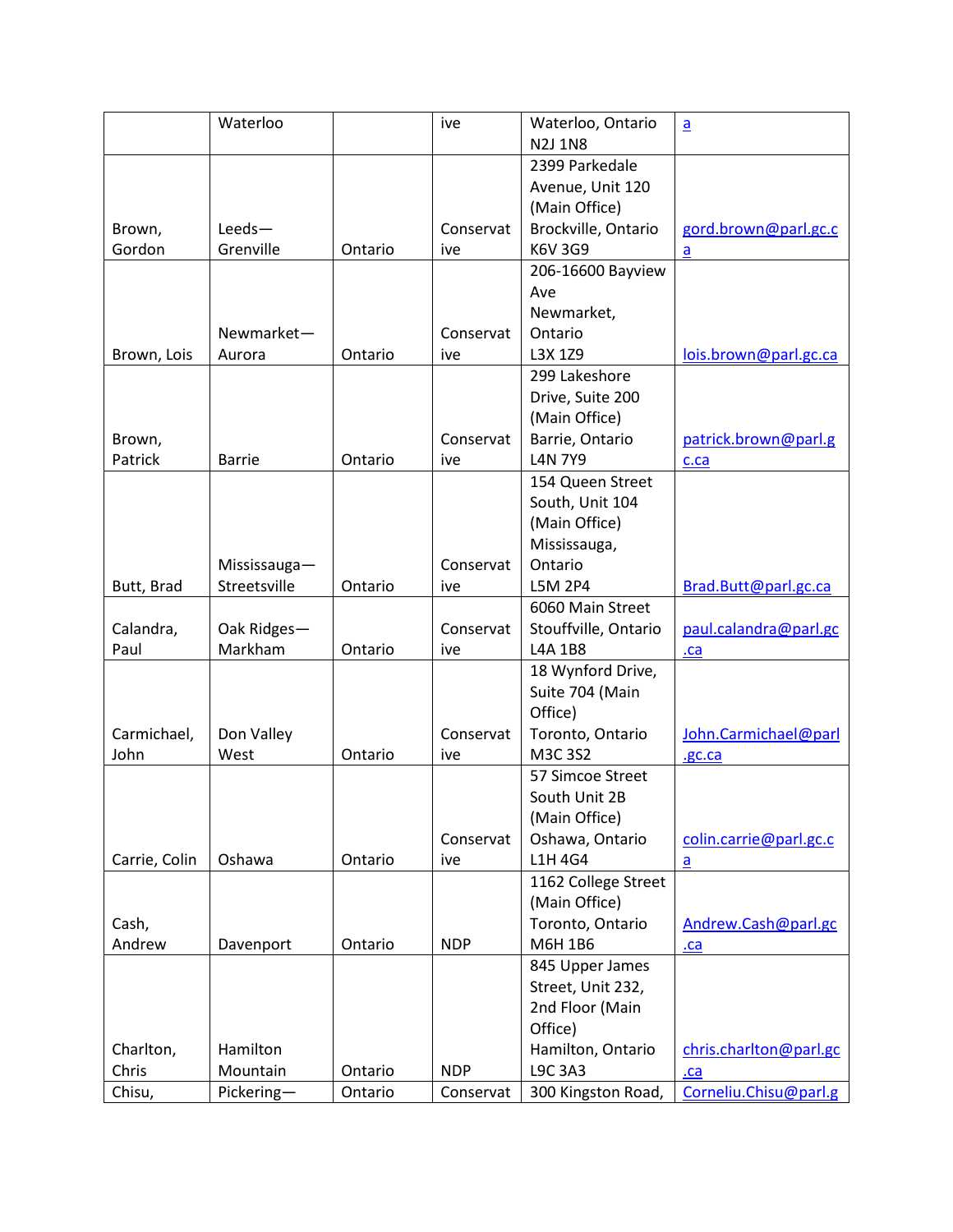| Corneliu     | Scarborough         |         | ive        | Unit 4 (Main        | c.ca                  |
|--------------|---------------------|---------|------------|---------------------|-----------------------|
|              | East                |         |            | Office)             |                       |
|              |                     |         |            | Pickering, Ontario  |                       |
|              |                     |         |            | L1V 6Z9             |                       |
|              |                     |         |            | 5-200 St. Patrick   |                       |
|              |                     |         |            | Street East, -      |                       |
|              |                     |         |            | Fergus, Ontario     |                       |
|              |                     |         |            | <b>N1M1M4</b>       |                       |
|              |                     |         |            |                     |                       |
|              |                     |         |            | 205-16              |                       |
|              |                     |         |            | Mountainview        |                       |
|              |                     |         |            | Road South          |                       |
| Chong,       |                     |         |            | Georgetown,         |                       |
| Michael      | Wellington-         |         | Conservat  | Ontario             | michael.chong@parl.g  |
| $($ Hon. $)$ | <b>Halton Hills</b> | Ontario | ive        | L7G 4K1             | c.ca                  |
|              |                     |         |            | 144 Augusta         |                       |
|              |                     |         |            | Avenue (Main        |                       |
|              |                     |         |            | Office)             |                       |
|              | Trinity-            |         |            | Toronto, Ontario    | olivia.chow@parl.gc.c |
| Chow, Olivia | Spadina             | Ontario | <b>NDP</b> | <b>M5T 2L5</b>      | $\overline{a}$        |
|              |                     |         |            | 22 Tisdale Street   |                       |
|              |                     |         |            | South               |                       |
| Christophers | Hamilton            |         |            | Hamilton, Ontario   | david.christopherson  |
| on, David    | Centre              | Ontario | <b>NDP</b> | <b>L8N 2V9</b>      | @parl.gc.ca           |
|              |                     |         |            | 44A King William    |                       |
|              |                     |         |            | <b>Street (Main</b> |                       |
|              |                     |         |            | Office)             |                       |
|              |                     |         |            | Huntsville, Ontario |                       |
|              |                     |         |            | P1H 1G3             |                       |
|              |                     |         |            |                     |                       |
|              |                     |         |            | 126 Kimberley Ave,  |                       |
|              |                     |         |            | Unit 2              |                       |
|              |                     |         |            | Bracebridge,        |                       |
|              |                     |         |            | Ontario             |                       |
|              |                     |         |            | P1L 1Z9             |                       |
|              |                     |         |            |                     |                       |
|              |                     |         |            | 17 James Street     |                       |
|              |                     |         |            | Parry Sound,        |                       |
| Clement,     | Parry Sound-        |         | Conservat  | Ontario             | tony.clement@parl.gc  |
| Tony (Hon.)  | Muskoka             | Ontario | ive        | P2A 1T4             | $ca$                  |
|              |                     |         |            | 1304 B Lauzon       |                       |
|              |                     |         |            | Road,               |                       |
| Comartin,    | Windsor-            |         |            | Windsor, Ontario    | joe.comartin@parl.gc. |
| Joe          | Tecumseh            | Ontario | <b>NDP</b> | <b>N8S 3N1</b>      | ca                    |
|              |                     |         |            | 301-2175            |                       |
|              | Don Valley          |         | Conservat  | Sheppard Ave        |                       |
| Daniel, Joe  | East                | Ontario | ive        | (Main Office)       | Joe.Daniel@parl.gc.ca |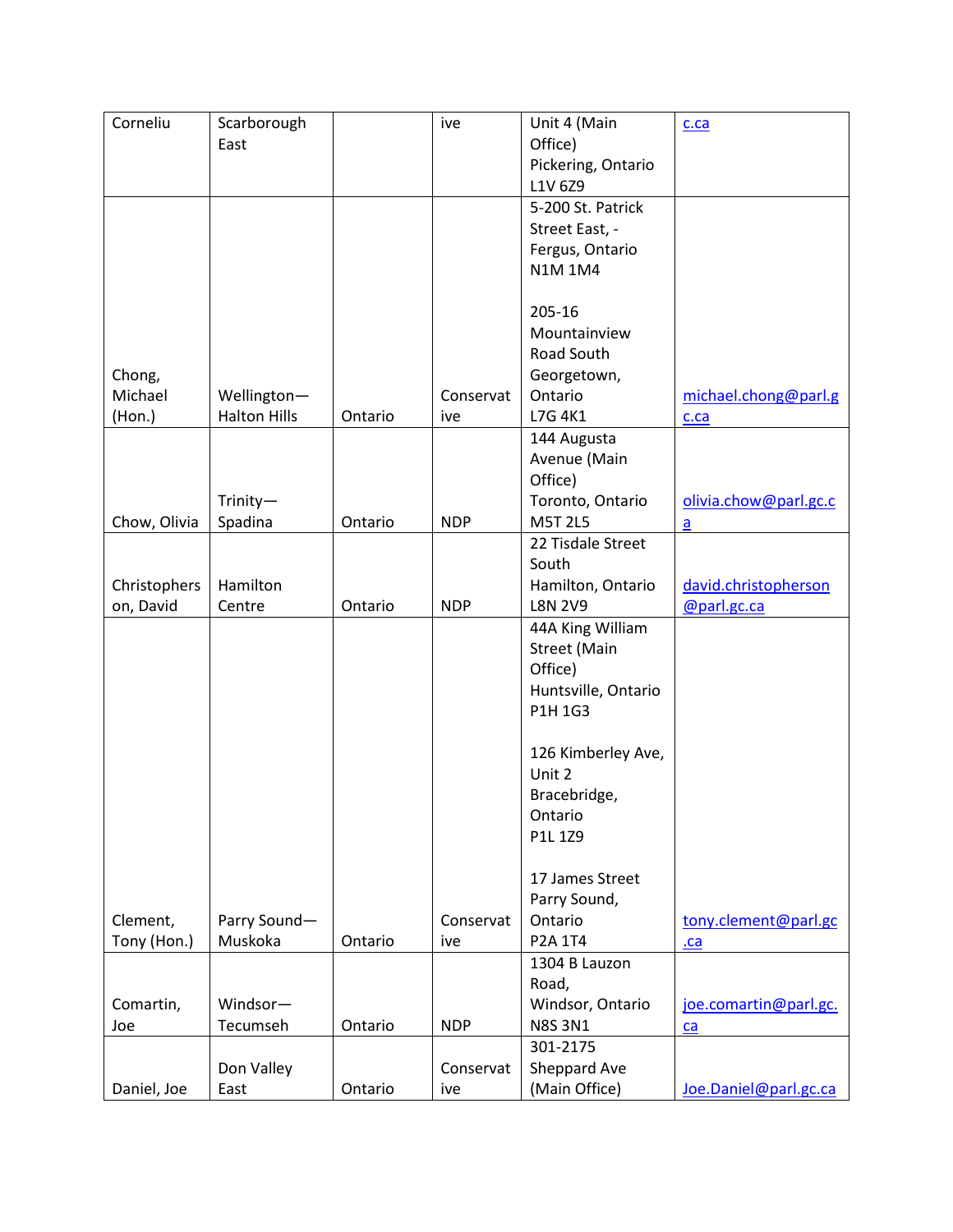|               |                |         |            | Toronto, Ontario   |                        |
|---------------|----------------|---------|------------|--------------------|------------------------|
|               |                |         |            | M2J 1W8            |                        |
|               |                |         |            | 1000 Finch Drive,  |                        |
|               |                |         |            | Unit 2 (Main       |                        |
|               |                |         |            | Office)            |                        |
| Davidson,     | Sarnia-        |         | Conservat  | Sarnia, Ontario    | pat.davidson@parl.gc.  |
| Patricia      | Lambton        | Ontario | ive        | <b>N7S 6G5</b>     | ca                     |
|               |                |         |            | 108-1300 Central   |                        |
|               |                |         |            | Parkway West       |                        |
|               |                |         |            | Mississauga,       |                        |
| Dechert,      | Mississauga-   |         | Conservat  | Ontario            | bob.dechert@parl.gc.   |
| Bob           | Erindale       | Ontario | ive        | <b>L5C 4G8</b>     | ca                     |
|               |                |         |            | 1600 Lansdowne St  |                        |
|               |                |         |            | W, Unit 3 (Main    |                        |
|               |                |         |            | Office)            |                        |
|               |                |         |            | Peterborough,      |                        |
| Del Mastro,   |                |         | Conservat  | Ontario            | dean.delmastro@parl.   |
| Dean          | Peterborough   | Ontario | ive        | K9J 8M7            | gc.ca                  |
|               |                |         |            | 68 McLaughlin      |                        |
|               | Haliburton-    |         |            | Road Unit 1        |                        |
| Devolin,      | Kawartha       |         | Conservat  | Lindsay, Ontario   | barry.devolin@parl.gc  |
| Barry         | Lakes-Brock    | Ontario | ive        | <b>K9V 6B5</b>     | .ca                    |
|               |                |         |            | 1306 Wellington    |                        |
|               |                |         |            | Street, Suite 304  |                        |
|               |                |         |            | (Main Office)      |                        |
|               |                |         |            | Ottawa, Ontario    | paul.dewar@parl.gc.c   |
| Dewar, Paul   | Ottawa Centre  | Ontario | <b>NDP</b> | K1Y3B2             | $\underline{a}$        |
|               |                |         |            | 815 Albion Rd,     |                        |
| Duncan,       | Etobicoke      |         |            | Etobicoke, Ontario | kirsty.duncan@parl.gc  |
| Kirsty        | North          | Ontario | Liberal    | M9V 1A3            | .ca                    |
|               |                |         |            | 61 Geneva Street   |                        |
|               |                |         |            | (Main Office)      |                        |
|               |                |         |            | St Catharines,     |                        |
|               |                |         | Conservat  | Ontario            | rick.dykstra@parl.gc.c |
| Dykstra, Rick | St. Catharines | Ontario | ive        | <b>L2R 4M6</b>     | a                      |
|               |                |         |            | 9401 Jane Street,  |                        |
|               |                |         |            | <b>Unit 115</b>    |                        |
| Fantino,      |                |         | Conservat  | Maple, Ontario     | julian.fantino@parl.gc |
| Julian (Hon.) | Vaughan        | Ontario | ive        | L6A 4H7            |                        |
|               |                |         |            | 76 Kent Street     | $ca$                   |
|               |                |         |            | South              |                        |
|               | Haldimand-     |         |            |                    |                        |
| Finley,       |                |         | Conservat  | Simcoe, Ontario    | diane.finley@parl.gc.c |
| Diane (Hon.)  | Norfolk        | Ontario | ive        | N3Y 2Y1            | $\underline{a}$        |
|               |                |         |            | 204-701 Rossland   |                        |
|               |                |         |            | Road East (Main    |                        |
| Flaherty, Jim | Whitby-        |         | Conservat  | Office)            | jim.flaherty@parl.gc.c |
| (Hon.)        | Oshawa         | Ontario | ive        | Whitby, Ontario    | $\underline{a}$        |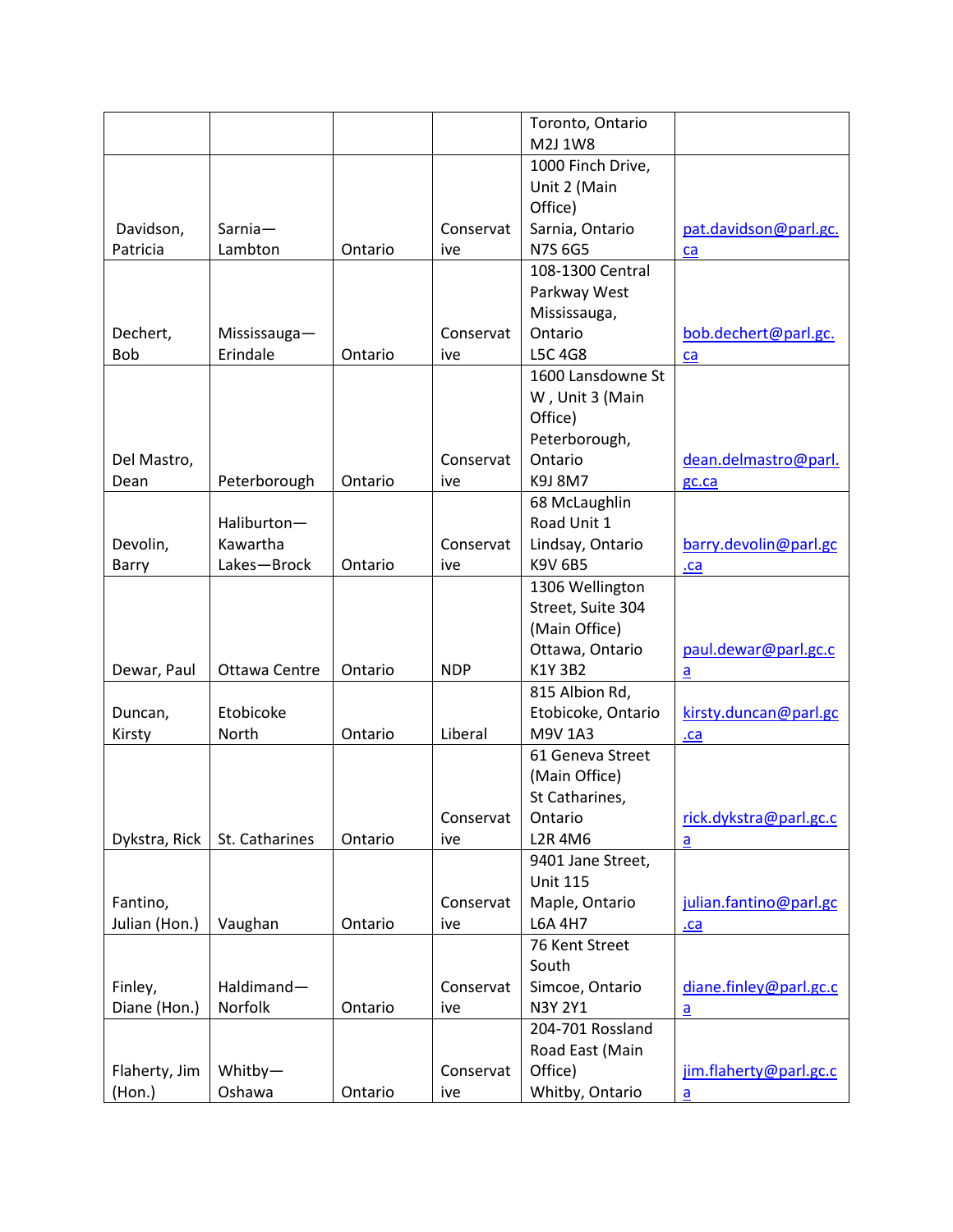|             |             |         |            | <b>L1N 8Y9</b>          |                        |
|-------------|-------------|---------|------------|-------------------------|------------------------|
|             |             |         |            | 255 Centrum Blvd.       |                        |
| Galipeau,   | Ottawa-     |         | Conservat  | Orléans, Ontario        | royal.galipeau@parl.g  |
| Royal       | Orléans     | Ontario | ive        | <b>K1E 3W3</b>          | c.ca                   |
|             |             |         |            | 84 Isabella Street,     |                        |
|             | Renfrew-    |         |            | 1st Floor               |                        |
| Gallant,    | Nipissing-  |         | Conservat  | Pembroke, Ontario       | cheryl.gallant@parl.gc |
| Cheryl      | Pembroke    | Ontario | ive        | <b>K8A 5S5</b>          | .ca                    |
|             |             |         |            | 180 Sandalwood          |                        |
|             |             |         |            | Parkway East, Unit      |                        |
|             |             |         |            | 3000                    |                        |
|             | Brampton-   |         | Conservat  | Brampton, Ontario       |                        |
|             |             | Ontario |            | L6Z 1Y4                 |                        |
| Gill, Parm  | Springdale  |         | ive        |                         | Parm.Gill@parl.gc.ca   |
|             |             |         |            | 1425 Bishop Street      |                        |
|             |             |         |            | North Unit 3 (Main      |                        |
|             |             |         |            | Office)                 |                        |
|             |             |         |            | Cambridge,              |                        |
| Goodyear,   |             |         | Conservat  | Ontario                 | gary.goodyear@parl.g   |
| Gary (Hon.) | Cambridge   | Ontario | ive        | N1R 6J9                 | c.ca                   |
|             |             |         |            | 8500 Torbram            |                        |
|             |             |         |            | Road, Unit 44           |                        |
| Gosal, Bal  | Bramalea-   |         | Conservat  | Brampton, Ontario       |                        |
| (Hon.)      | Gore-Malton | Ontario | ive        | L6T 5C6                 | Bal.Gosal@parl.gc.ca   |
|             |             |         |            | 2945 Highway 69         |                        |
|             |             |         |            | North Suite 203         |                        |
|             |             |         |            | Val Caron, Ontario      |                        |
|             |             |         |            | <b>P3N 1N3</b>          |                        |
|             |             |         |            |                         |                        |
|             |             |         |            | 193 King Street,        |                        |
|             |             |         |            | 2nd floor               |                        |
|             |             |         |            | Sturgeon Falls,         |                        |
| Gravelle,   |             |         |            | Ontario                 | claude.gravelle@parl.  |
| Claude      | Nickel Belt | Ontario | <b>NDP</b> | <b>P2B 1R8</b>          | gc.ca                  |
|             |             |         |            | 1674 Kingston           |                        |
|             |             |         |            | Road (Main Office)      |                        |
|             |             |         |            |                         |                        |
|             |             |         |            | Scarborough,            |                        |
|             | Scarborough |         |            | Ontario                 |                        |
| Harris, Dan | Southwest   | Ontario | <b>NDP</b> | M1N 1S5                 | Dan.Harris@parl.gc.ca  |
|             |             |         |            | 369 Queen Street        |                        |
|             |             |         |            | East, Suite 100         |                        |
|             |             |         |            | Sault Ste Marie,        |                        |
| Hayes,      | Sault Ste.  |         | Conservat  | Ontario                 | Bryan.Hayes@parl.gc.   |
| Bryan       | Marie       | Ontario | ive        | P6A 1Z4                 | ca                     |
|             |             |         |            | 200-390                 |                        |
|             |             |         |            | <b>Commissioners Rd</b> |                        |
|             |             |         | Conservat  | West (Main Office)      |                        |
| Holder, Ed  | London West | Ontario | ive        | London, Ontario         | ed.holder@parl.gc.ca   |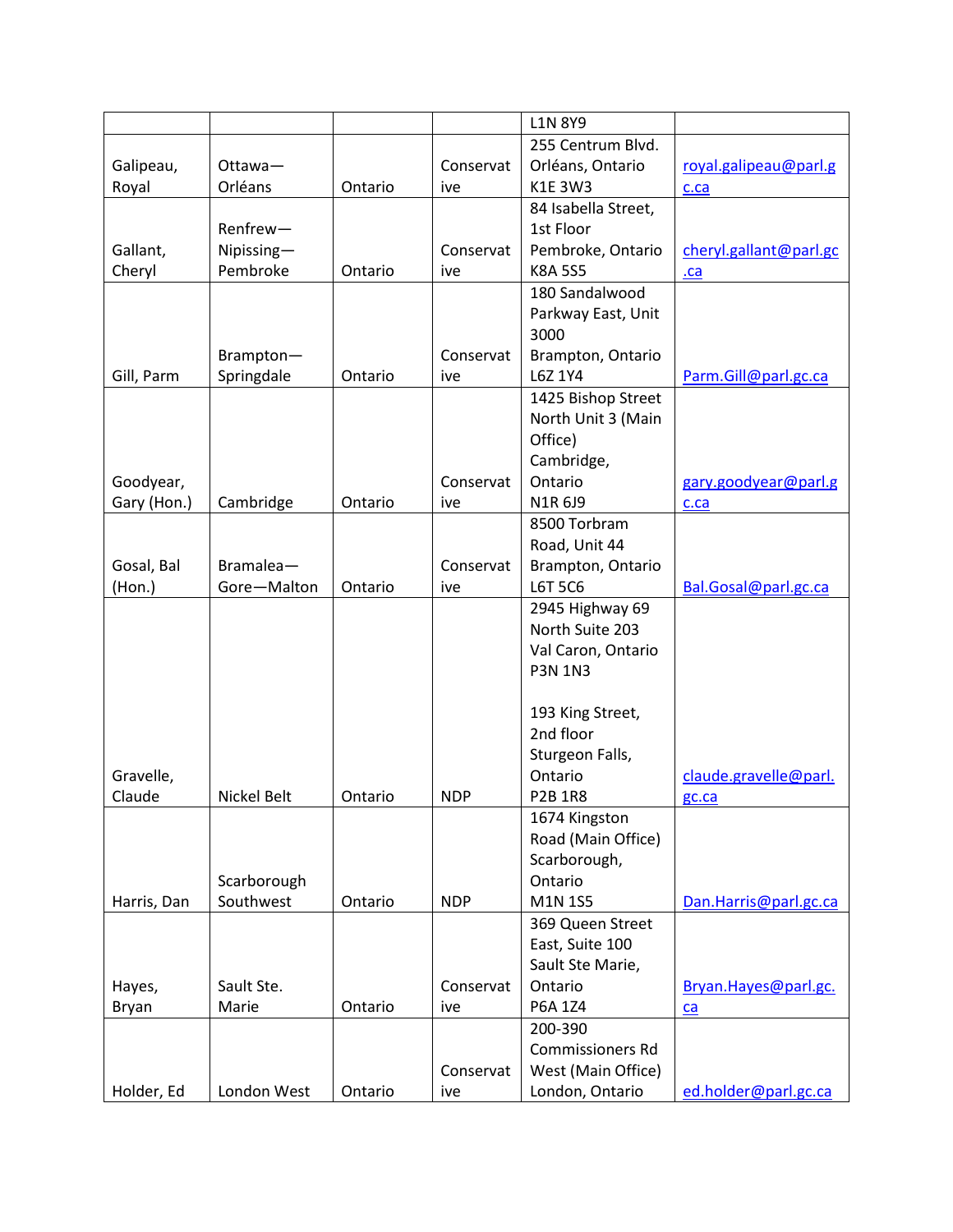|                   |                       |         |            | N6J 1Y3              |                         |
|-------------------|-----------------------|---------|------------|----------------------|-------------------------|
|                   |                       |         |            | 14-303 Bagot St.,    |                         |
|                   | Kingston and          |         |            | Kingston, Ontario    |                         |
| Hsu, Ted          | the Islands           | Ontario | Liberal    | <b>K7K 5W7</b>       | Ted.Hsu@parl.gc.ca      |
|                   |                       |         |            | 255 Hwy 108 N        |                         |
|                   |                       |         |            | (Main Office)        |                         |
|                   |                       |         |            | Elliot Lake, Ontario |                         |
|                   |                       |         |            | <b>P5A2L9</b>        |                         |
|                   |                       |         |            |                      |                         |
|                   |                       |         |            | 12-B Byng Avenue     |                         |
|                   | Algoma-               |         |            | Kapuskasing,         |                         |
| Hughes,           | Manitoulin-           |         |            | Ontario              | carol.hughes@parl.gc.   |
| Carol             | Kapuskasing           | Ontario | <b>NDP</b> | <b>P5N 1W3</b>       | ca                      |
|                   |                       |         |            | 69 North Court       |                         |
|                   |                       |         |            | <b>Street (Main</b>  |                         |
|                   |                       |         |            | Office)              |                         |
|                   |                       |         |            | Thunder Bay,         |                         |
|                   | Thunder Bay-          |         | Independ   | Ontario              |                         |
| Hyer, Bruce       | <b>Superior North</b> | Ontario | ent        | <b>P7A 4T7</b>       | bruce.hyer@parl.gc.ca   |
|                   |                       |         |            | 1450 Midland Ave,    |                         |
|                   |                       |         |            | Suite 211            |                         |
|                   |                       |         |            | Scarborough,         |                         |
|                   | Scarborough           |         | Conservat  | Ontario              |                         |
| James,<br>Roxanne | Centre                | Ontario |            | M1P 4Z8              | Roxanne.James@parl.     |
|                   |                       |         | ive        | 3850 Finch Ave       | gc.ca                   |
|                   |                       |         |            |                      |                         |
|                   |                       |         |            | East, Suite 206      |                         |
|                   |                       |         |            | Scarborough,         |                         |
| Karygiannis,      | Scarborough-          |         |            | Ontario              | jim.karygiannis@parl.   |
| Jim (Hon.)        | Agincourt             | Ontario | Liberal    | M1T 3T6              | gc.ca                   |
|                   |                       |         |            | 155 Main Street      |                         |
|                   |                       |         |            | (Main Office)        |                         |
| Kellway,          | Beaches-East          |         |            | Toronto, Ontario     | Matthew.Kellway@pa      |
| Matthew           | York                  | Ontario | <b>NDP</b> | M4E 2V9              | rl.gc.ca                |
|                   |                       |         |            | 7378 Yonge Street,   |                         |
|                   |                       |         |            | Unit 41B (Main       |                         |
|                   |                       |         |            | Office)              |                         |
| Kent, Peter       |                       |         | Conservat  | Thornhill, Ontario   |                         |
| (Hon.)            | Thornhill             | Ontario | ive        | L4J 8J1              | peter.kent@parl.gc.ca   |
|                   |                       |         |            | 1 Millennium         |                         |
|                   | Prince                |         |            | Parkway              |                         |
| Kramp,            | Edward-               |         | Conservat  | Belleville, Ontario  | daryl.kramp@parl.gc.    |
| Daryl             | Hastings              | Ontario | ive        | <b>K8N 4Z5</b>       | ca                      |
|                   | Stormont-             |         |            |                      |                         |
|                   | Dundas-               |         |            | 621 Pitt Street      |                         |
|                   | South                 |         | Conservat  | Cornwall, Ontario    |                         |
| Lauzon, Guy       | Glengarry             | Ontario | ive        | <b>K6J 3R8</b>       | guy.lauzon@parl.gc.ca   |
| Leitch, Kellie    | Simcoe-Grey           | Ontario | Conservat  | 23 Paris Street      | Kellie.Leitch@parl.gc.c |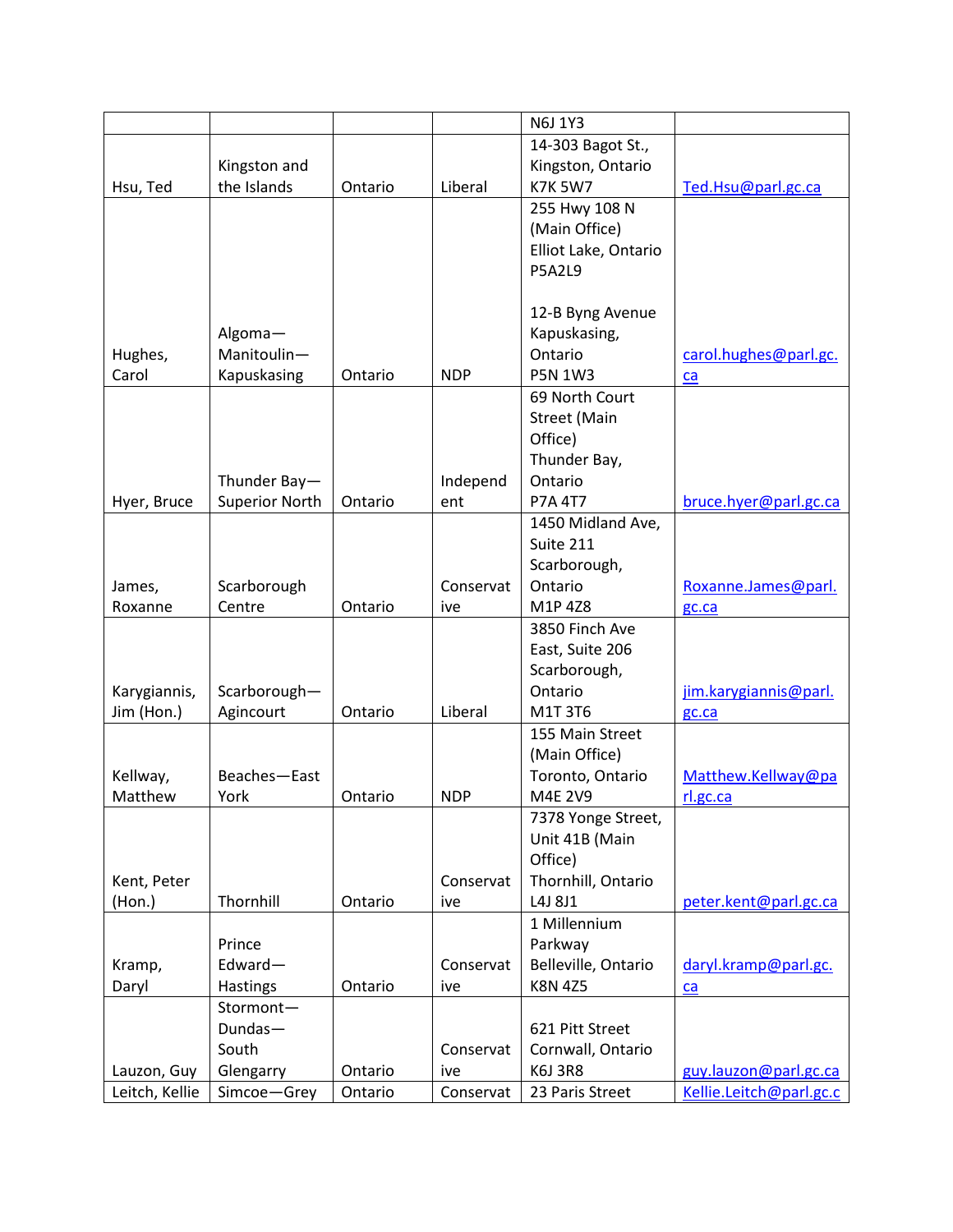|           |             |         | ive       | (Main Office)       | $\underline{a}$       |
|-----------|-------------|---------|-----------|---------------------|-----------------------|
|           |             |         |           | Alliston, Ontario   |                       |
|           |             |         |           | L9R 1J3             |                       |
|           |             |         |           |                     |                       |
|           |             |         |           | 501 Hume Street     |                       |
|           |             |         |           | Collingwood,        |                       |
|           |             |         |           | Ontario             |                       |
|           |             |         |           | <b>L9Y 4H8</b>      |                       |
|           |             |         |           |                     |                       |
|           |             |         |           | 136 Main Street     |                       |
|           |             |         |           | East (Main Office)  |                       |
|           |             |         |           | Hawkesbury,         |                       |
|           |             |         |           | Ontario             |                       |
|           |             |         |           | <b>K6A 1A3</b>      |                       |
|           |             |         |           |                     |                       |
|           |             |         |           | 1468 Laurier        |                       |
|           |             |         |           | Street, Suite 201   |                       |
|           |             |         |           | Rockland, Ontario   |                       |
|           |             |         |           | <b>K4K1C7</b>       |                       |
|           |             |         |           |                     |                       |
|           |             |         |           | 90 Main Street      |                       |
|           |             |         |           | South, PO Box 549   |                       |
|           |             |         |           | Alexandria, Ontario |                       |
|           |             |         |           | <b>KOC 1A0</b>      |                       |
|           |             |         |           |                     |                       |
|           |             |         |           | 993 Notre-Dame      |                       |
|           | Glengarry-  |         |           | Street PO Box 219   |                       |
| Lemieux,  | Prescott-   |         | Conservat | Embrun, Ontario     | pierre.lemieux@parl.g |
| Pierre    | Russell     | Ontario | ive       | <b>K0A 1W0</b>      |                       |
|           |             |         |           |                     | c.ca                  |
|           |             |         |           | 250 Sheppard        |                       |
|           |             |         |           | Avenue East, Unit   |                       |
|           |             |         |           | 200 (Main Office)   |                       |
| Leung,    |             |         | Conservat | Toronto, Ontario    | Chungsen.Leung@parl   |
| Chungsen  | Willowdale  | Ontario | ive       | M2N 6M9             | .gc.ca                |
|           |             |         |           | 918 Dundas Street   |                       |
|           |             |         |           | East, Unit 303      |                       |
|           | Mississauga |         |           | Mississauga,        |                       |
| Lizon,    | $East -$    |         | Conservat | Ontario             | Wladyslaw.Lizon@par   |
| Wladyslaw | Cooksville  | Ontario | ive       | L4Y 4H9             | l.gc.ca               |
|           |             |         |           | 30 Victoria St      |                       |
|           |             |         |           | North, (Main        |                       |
|           |             |         |           | Office)             |                       |
|           |             |         |           | Goderich, Ontario   |                       |
|           |             |         |           | <b>N7A 2R6</b>      |                       |
|           |             |         |           |                     |                       |
|           |             |         |           | 5101 Highway 21     |                       |
|           |             |         |           | South, Box 9 Site 4 |                       |
|           |             |         | Conservat | Port Elgin, Ontario |                       |
| Lobb, Ben | Huron-Bruce | Ontario | ive       | <b>NOH 2C5</b>      | ben.lobb@parl.gc.ca   |
|           |             |         |           |                     |                       |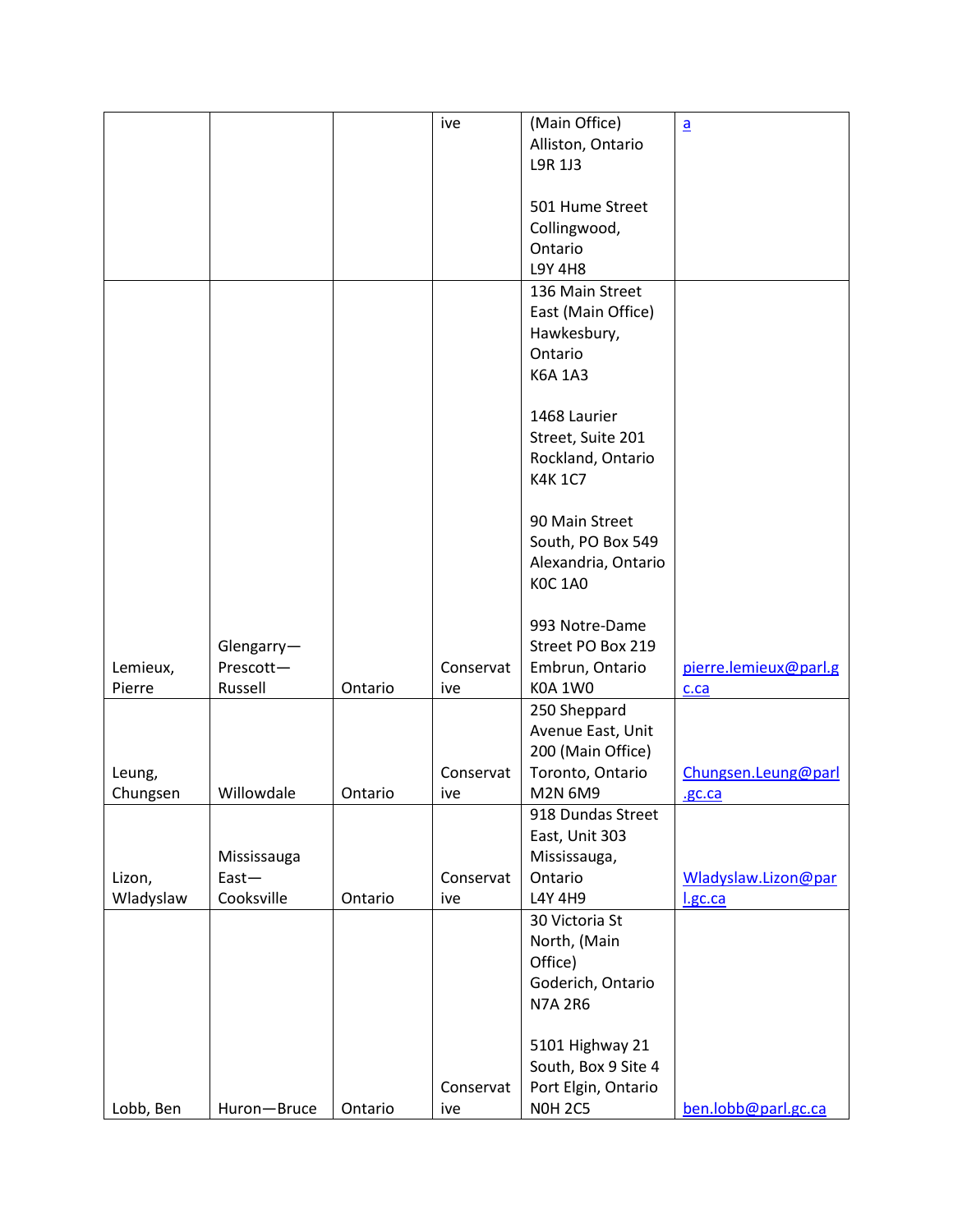|              |                       |         |            | 7750 Birchmount                   |                      |
|--------------|-----------------------|---------|------------|-----------------------------------|----------------------|
|              |                       |         |            | Road, Unit 21-22                  |                      |
| Irene        |                       | Ontario | <b>NDP</b> |                                   | l.gc.ca              |
| Mathyssen,   | $London-$<br>Fanshawe |         |            | London, Ontario<br><b>N5W 3C9</b> | irene.mathyssen@par  |
|              |                       |         |            | Office)                           |                      |
|              |                       |         |            | <b>Street (Main</b>               |                      |
|              |                       |         |            | 1700 Dundas                       |                      |
| <b>Brian</b> | <b>Windsor West</b>   | Ontario | <b>NDP</b> | <b>N8X 1J8</b>                    | ca                   |
| Masse,       |                       |         |            | Windsor, Ontario                  | brian.masse@parl.gc. |
|              |                       |         |            | Avenue, Suite 2                   |                      |
|              |                       |         |            | 1398 Ouellette                    |                      |
| Wayne        | Creek                 | Ontario | <b>NDP</b> |                                   | gc.ca                |
| Marston,     | East-Stoney           |         |            | Hamilton, Ontario<br>L8E 1H6      | wayne.marston@parl.  |
|              |                       |         |            | Office)                           |                      |
|              | Hamilton              |         |            | Suite 2 (Main                     |                      |
|              |                       |         |            |                                   |                      |
|              |                       |         |            | Parkway North,                    |                      |
|              |                       |         |            | 40 Centennial                     |                      |
| Dave         | Oxford                | Ontario | ive        | <b>N3C 3L8</b>                    | .gc.ca               |
| MacKenzie,   |                       |         | Conservat  | Ingersoll, Ontario                | dave.mackenzie@parl  |
|              |                       |         |            | 28 King Street, Unit<br>Α         |                      |
|              |                       |         |            |                                   |                      |
|              |                       |         |            | N4G 1Z7                           |                      |
|              |                       |         |            | Ontario                           |                      |
|              |                       |         |            | Tillsonburg,                      |                      |
|              |                       |         |            | East                              |                      |
|              |                       |         |            | 43 Brock Street                   |                      |
|              |                       |         |            |                                   |                      |
|              |                       |         |            | <b>N4S 7A1</b>                    |                      |
|              |                       |         |            | Ontario                           |                      |
|              |                       |         |            | Woodstock,                        |                      |
|              |                       |         |            | Office)                           |                      |
|              |                       |         |            | Unit 4 (Main                      |                      |
|              |                       |         |            |                                   |                      |
|              |                       |         |            | 208 Huron Street,                 |                      |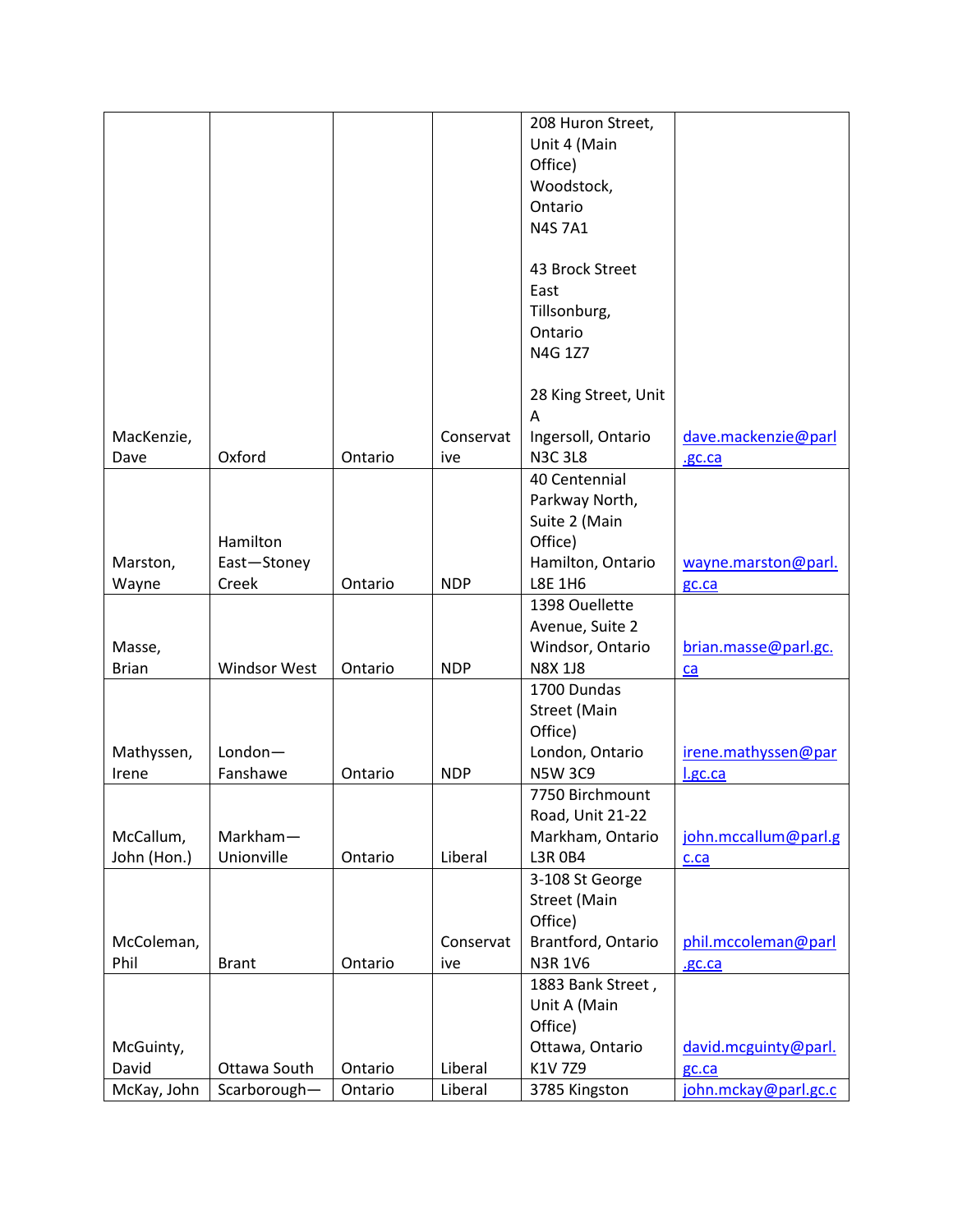| (Hon.)        | Guildwood        |         |            | Road Unit 10 (Main                 | $\underline{a}$        |
|---------------|------------------|---------|------------|------------------------------------|------------------------|
|               |                  |         |            | Office)                            |                        |
|               |                  |         |            | Scarborough,                       |                        |
|               |                  |         |            | Ontario                            |                        |
|               |                  |         |            | M1J3H4                             |                        |
|               |                  |         |            | 9555 Yonge Street,                 |                        |
|               |                  |         |            | Suite 400                          |                        |
|               |                  |         |            | Richmond Hill,                     |                        |
| Menegakis,    |                  |         | Conservat  | Ontario                            | Costas.Menegakis@p     |
| Costas        | Richmond Hill    | Ontario | ive        | L4C 9M5                            | arl.gc.ca              |
|               |                  |         |            | 1131 2nd Avenue                    |                        |
|               |                  |         |            | East                               |                        |
|               |                  |         |            | Owen Sound,                        |                        |
|               | Bruce-Grey-      |         | Conservat  | Ontario                            | larry.miller@parl.gc.c |
| Miller, Larry | Owen Sound       | Ontario | ive        | N4K 2J1                            |                        |
|               |                  |         |            | 1596 Bloor Street                  | $\underline{a}$        |
|               |                  |         |            | West (Main Office)                 |                        |
|               |                  |         |            |                                    |                        |
|               | Parkdale-        |         |            | Toronto, Ontario                   | Peggy.Nash@parl.gc.c   |
| Nash, Peggy   | <b>High Park</b> | Ontario | <b>NDP</b> | M6P 1A7                            | $\underline{a}$        |
|               |                  |         |            | 2895 St. Paul                      |                        |
|               |                  |         |            | Avenue, Unit 11                    |                        |
|               |                  |         |            | (Main Office)                      |                        |
|               |                  |         |            | Niagara Falls,                     |                        |
|               |                  |         |            | Ontario                            |                        |
|               |                  |         |            | L2J 2L3                            |                        |
|               |                  |         |            |                                    |                        |
|               |                  |         |            | 35 Jarvis Street                   |                        |
|               |                  |         |            | <b>Unit 102</b>                    |                        |
| Nicholson,    |                  |         | Conservat  | Fort Erie, Ontario                 | rob.nicholson@parl.gc  |
| Rob (Hon.)    | Niagara Falls    | Ontario | ive        | <b>L2A 2S3</b>                     | .ca                    |
|               |                  |         |            | 2-277 Division                     |                        |
|               |                  |         |            | Street PO Box 290                  |                        |
|               |                  |         |            | (Main Office)                      |                        |
|               |                  |         |            | Cobourg, Ontario                   |                        |
|               |                  |         |            | <b>K9A 3R2</b>                     |                        |
|               |                  |         |            |                                    |                        |
|               |                  |         |            | 103-B Dundas                       |                        |
|               | Northumberla     |         |            | <b>Street West</b>                 |                        |
| Norlock,      |                  |         | Conservat  |                                    |                        |
| Rick          | nd-Quinte        | Ontario |            | Trenton, Ontario<br><b>K8V 3P4</b> | rick.norlock@parl.gc.c |
|               | West             |         | ive        |                                    | $\underline{a}$        |
|               |                  |         |            | 240 Michael                        |                        |
|               |                  |         |            | Cowpland Drive,                    |                        |
| O'Connor,     | Carleton-        |         |            | Suite 101                          |                        |
| Gordon        | Mississippi      |         | Conservat  | Kanata, Ontario                    | gordon.oconnor@parl    |
| (Hon.)        | Mills            | Ontario | ive        | <b>K2M 1P6</b>                     | .gc.ca                 |
| Oliver, Joe   | Eglinton-        |         | Conservat  | 511 Lawrence Ave                   |                        |
| (Hon.)        | Lawrence         | Ontario | ive        | West,                              | Joe.Oliver@parl.gc.ca  |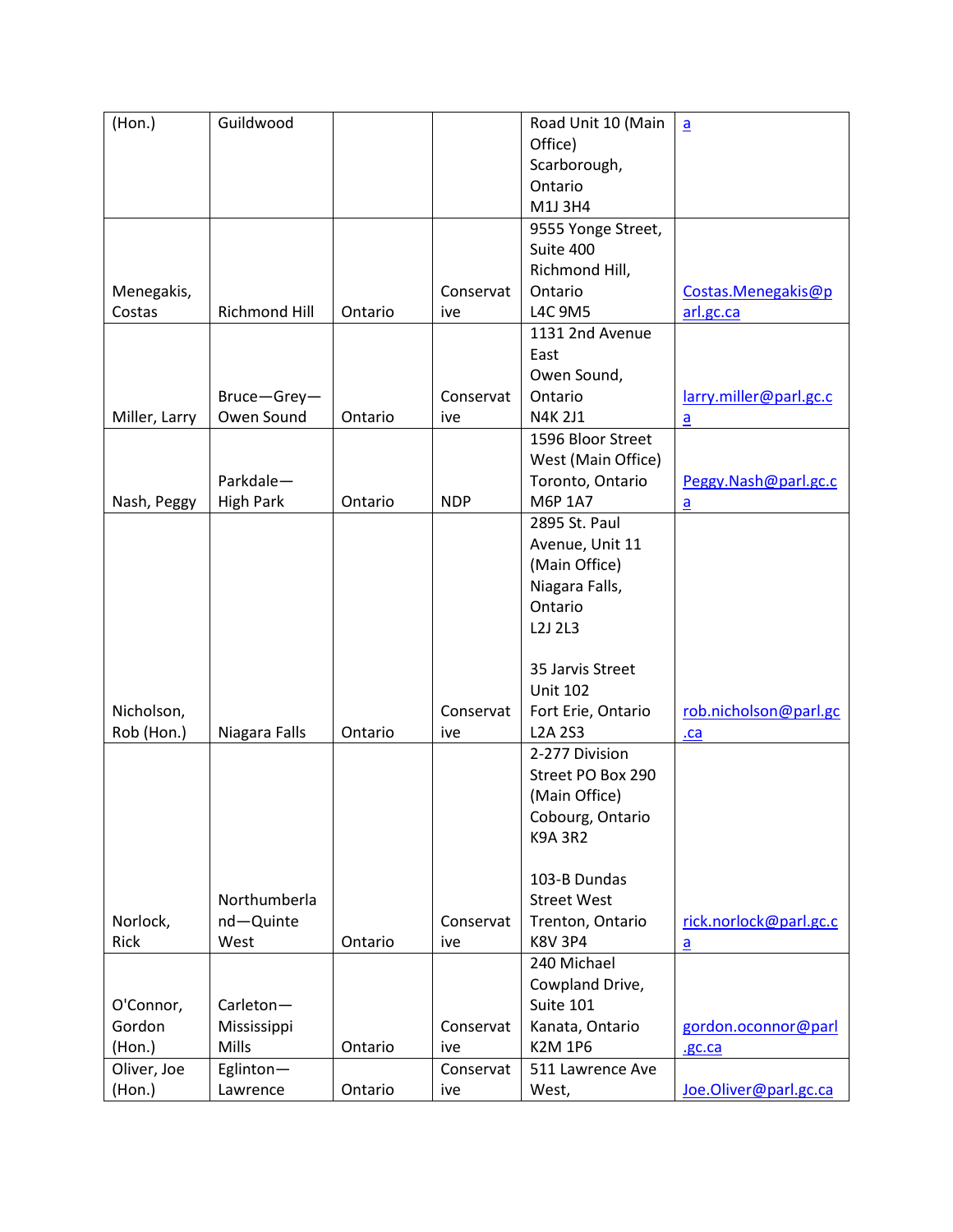|              |                    |         |            | Toronto, Ontario                   |                        |
|--------------|--------------------|---------|------------|------------------------------------|------------------------|
|              |                    |         |            | M6A 1A3                            |                        |
|              |                    |         |            | 577                                |                        |
|              |                    |         |            | Burnhamthorpe                      |                        |
|              |                    |         |            | Road, Unit 2                       |                        |
|              | Etobicoke          |         | Conservat  | Etobicoke, Ontario                 |                        |
| Opitz, Ted   | Centre             | Ontario | ive        | M9C 2Y3                            | Ted.Opitz@parl.gc.ca   |
|              |                    |         |            | 54 King Street East,               |                        |
|              |                    |         |            | unit 103 (Main                     |                        |
|              |                    |         |            | Office)                            |                        |
|              |                    |         |            | Bowmanville,                       |                        |
| O'Toole,     |                    |         | Conservat  | Ontario                            | Erin.OToole@parl.gc.c  |
| Erin         | Durham             | Ontario | ive        | <b>L1C 1N3</b>                     | $\overline{a}$         |
|              |                    |         |            | 250-B Greenbank                    |                        |
|              |                    |         |            | Road, 2nd Level                    |                        |
| Poilievre,   | Nepean             |         | Conservat  | Nepean, Ontario                    | pierre.poilievre@parl. |
| Pierre       | Carleton           | Ontario | ive        | <b>K2H8X4</b>                      | gc.ca                  |
|              |                    |         |            | 24 1st Avenue,                     |                        |
|              | $E$ lgin-          |         |            | Unit 2                             |                        |
|              | Middlesex-         |         | Conservat  | St Thomas, Ontario                 | joe.preston@parl.gc.c  |
| Preston, Joe | London             | Ontario | ive        | <b>N5R4M5</b>                      | a                      |
|              |                    |         |            | 514 Parliament                     |                        |
|              |                    |         |            | <b>Street (Main</b>                |                        |
|              |                    |         |            | Office)                            |                        |
| Rae, Bob     | Toronto            |         |            | Toronto, Ontario                   |                        |
| (Hon.)       | Centre             | Ontario | Liberal    | M4X 1P4                            | bob.rae@parl.gc.ca     |
|              |                    |         |            | 409 George Street<br>(Main Office) |                        |
|              |                    |         |            | Thunder Bay,                       |                        |
|              |                    |         |            | Ontario                            |                        |
|              |                    |         |            | <b>P7E 5Y9</b>                     |                        |
|              |                    |         |            |                                    |                        |
|              |                    |         |            | 113A Main Street                   |                        |
|              |                    |         |            | East PO Box 40                     |                        |
|              |                    |         |            | Atikokan, Ontario                  |                        |
|              |                    |         |            | <b>POT 1CO</b>                     |                        |
|              |                    |         |            |                                    |                        |
|              |                    |         |            | 140 4th Street                     |                        |
|              |                    |         |            | West                               |                        |
|              |                    |         |            | Fort Frances,                      |                        |
| Rafferty,    | Thunder Bay-       |         |            | Ontario                            | john.rafferty@parl.gc. |
| John         | <b>Rainy River</b> | Ontario | <b>NDP</b> | P9A 3B8                            | ca                     |
|              |                    |         |            | 86 Main Street East                |                        |
|              |                    |         |            | (Main Office)                      |                        |
| Raitt, Lisa  |                    |         | Conservat  | Milton, Ontario                    |                        |
| $($ Hon. $)$ | Halton             | Ontario | ive        | L9T 1N3                            | lisa.raitt@parl.gc.ca  |
|              |                    |         |            |                                    |                        |
| Reid, Scott  | Lanark-            | Ontario | Conservat  | 224 Bridge St                      | scott.reid@parl.gc.ca  |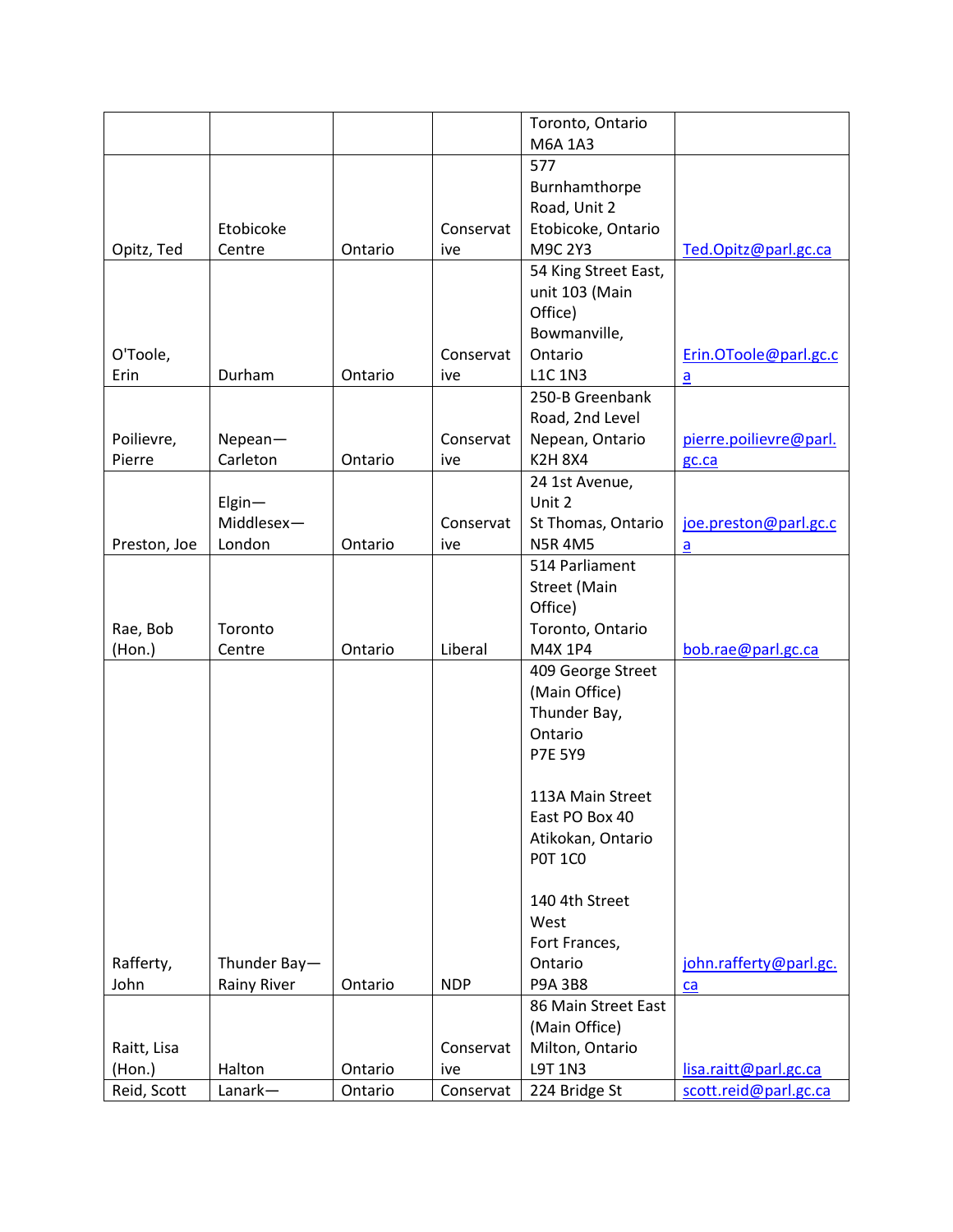|              | Frontenac-      |         | ive        | (Main Office)       |                        |
|--------------|-----------------|---------|------------|---------------------|------------------------|
|              | Lennox and      |         |            | Carleton Place,     |                        |
|              | Addington       |         |            | Ontario             |                        |
|              |                 |         |            | K7C3G9              |                        |
|              |                 |         |            |                     |                        |
|              |                 |         |            |                     |                        |
|              |                 |         |            | 4 Market Square     |                        |
|              |                 |         |            | Napanee, Ontario    |                        |
|              |                 |         |            | <b>K7R 1J3</b>      |                        |
|              |                 |         |            | 25B Main Street     |                        |
|              |                 |         |            | South, Unit 2 (Main |                        |
|              |                 |         |            | Office)             |                        |
|              |                 |         |            | Kenora, Ontario     |                        |
|              |                 |         |            | <b>P9N 1S8</b>      |                        |
|              |                 |         |            |                     |                        |
|              |                 |         |            | 81 Duke Street      |                        |
|              |                 |         |            |                     |                        |
| Rickford,    |                 |         | Conservat  | Dryden, Ontario     | greg.rickford@parl.gc. |
| Greg         | Kenora          | Ontario | ive        | <b>P8N 1G2</b>      | ca                     |
|              |                 |         |            | 544 Huron Street,   |                        |
|              |                 |         |            | (Main Office)       |                        |
|              |                 |         |            | Stratford, Ontario  |                        |
|              |                 |         |            | <b>N5A 5T9</b>      |                        |
|              |                 |         |            |                     |                        |
|              |                 |         |            | 248 Main Street     |                        |
|              |                 |         |            | North               |                        |
|              |                 |         |            |                     |                        |
|              |                 |         |            | Mount Forest,       |                        |
| Schellenber  | Perth-          |         | Conservat  | Ontario             | gary.schellenberger@   |
| ger, Gary    | Wellington      | Ontario | ive        | <b>N0G 2L2</b>      | parl.gc.ca             |
|              |                 |         |            | 741 Broadview       |                        |
|              |                 |         |            | Avenue, Suite 304   |                        |
|              |                 |         |            | (Main Office)       |                        |
|              | Toronto-        |         |            | Toronto, Ontario    |                        |
| Scott, Craig | Danforth        | Ontario | <b>NDP</b> | M4K 3Y3             | craig.scott@parl.gc.ca |
|              |                 |         |            | 160 Main Street     |                        |
|              |                 |         |            | South, Unit 29      |                        |
|              |                 |         |            | (Main Office)       |                        |
|              |                 |         |            |                     |                        |
| Seeback,     | <b>Brampton</b> |         | Conservat  | Brampton, Ontario   | Kyle.Seeback@parl.gc.  |
| Kyle         | West            | Ontario | ive        | <b>L6W 2E1</b>      | $ca$                   |
|              |                 |         |            | 2201 Finch Avenue   |                        |
|              |                 |         |            | West, Suite 25      |                        |
| Sgro, Judy   |                 |         |            | Toronto, Ontario    |                        |
| (Hon.)       | York West       | Ontario | Liberal    | M9M 2Y9             | judy.sgro@parl.gc.ca   |
|              |                 |         |            | 380 Albert St, PO   |                        |
|              |                 |         |            | Box 141 (Main       |                        |
|              |                 |         |            | Office)             |                        |
|              |                 |         |            |                     |                        |
|              | Lambton-        |         |            | Strathroy, Ontario  |                        |
|              | Kent-           |         | Conservat  | N7G 3J1             | bev.shipley@parl.gc.c  |
| Shipley, Bev | Middlesex       | Ontario | ive        |                     | $\underline{a}$        |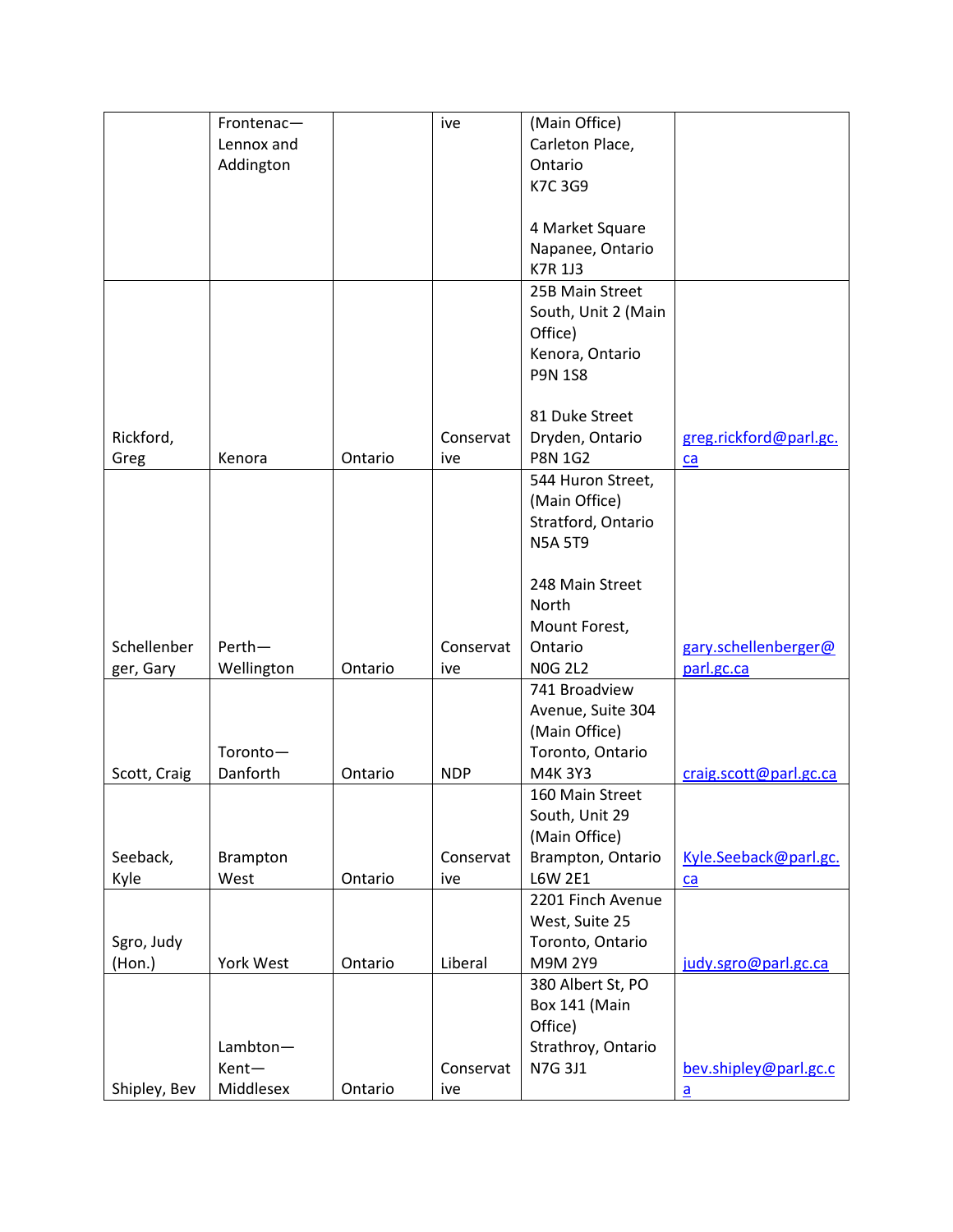|               |              |         |            | 21 Arnold Street,   |                        |
|---------------|--------------|---------|------------|---------------------|------------------------|
|               |              |         |            | Suite 5             |                        |
|               |              |         |            | Wallaceburg,        |                        |
|               |              |         |            | Ontario             |                        |
|               |              |         |            | <b>N8A 3P3</b>      |                        |
|               |              |         |            | 8130 Sheppard       |                        |
|               |              |         |            | Avenue East, Suite  |                        |
|               |              |         |            | 104 (Main Office)   |                        |
|               |              |         |            | Scarborough,        |                        |
| Sitsabaiesan  | Scarborough- |         |            | Ontario             | Rathika.Sitsabaiesan   |
| , Rathika     | Rouge River  | Ontario | <b>NDP</b> | M1B 3W3             | @parl.gc.ca            |
|               |              |         |            | 575 West Street     |                        |
|               |              |         |            | South, Unit 2A      |                        |
|               |              |         |            | (Main Office)       |                        |
|               |              |         |            | Orillia, Ontario    |                        |
|               |              |         |            | L3V 7N6             |                        |
|               |              |         |            |                     |                        |
|               |              |         |            |                     |                        |
|               |              |         |            | 504 Dominion        |                        |
|               |              |         |            | Avenue              |                        |
| Stanton,      |              |         | Conservat  | Midland, Ontario    | bruce.stanton@parl.g   |
| <b>Bruce</b>  | Simcoe North | Ontario | ive        | <b>L4R 1P8</b>      | c.ca                   |
|               |              |         |            | 36 South Station    |                        |
|               |              |         |            | <b>Street (Main</b> |                        |
|               |              |         |            | Office)             |                        |
| Sullivan,     | York South-  |         |            | Toronto, Ontario    | Mike.Sullivan@parl.gc  |
| Mike          | Weston       | Ontario | <b>NDP</b> | <b>M9N 2B3</b>      | $ca$                   |
|               |              |         |            |                     |                        |
|               |              |         |            | 59 Kirby Avenue,    |                        |
|               | Ancaster-    |         |            | Unit 3 (Main        |                        |
|               | Dundas-      |         |            | Office)             |                        |
| Sweet,        | Flamborough  |         | Conservat  | Dundas, Ontario     | david.sweet@parl.gc.   |
| David         | -Westdale    | Ontario | ive        | L9H 6P3             | ca                     |
|               |              |         |            | 233 Brady Square,   |                        |
|               |              |         |            | Unit 13 (Main       |                        |
|               |              |         |            | Office)             |                        |
| Thibeault,    |              |         |            | Sudbury, Ontario    | glenn.thibeault@parl.  |
| Glenn         | Sudbury      | Ontario | <b>NDP</b> | P3B 4H5             | gc.ca                  |
|               |              |         |            | 229 Broadway,       |                        |
|               |              |         |            | Unit 2              |                        |
|               |              |         |            | Orangeville,        |                        |
|               |              |         |            | Ontario             |                        |
|               |              |         |            | <b>L9W 1K4</b>      |                        |
|               |              |         |            |                     |                        |
|               |              |         |            | Hopcroft Plaza,     |                        |
|               |              |         |            |                     |                        |
|               |              |         |            | 12596 Highway 50    |                        |
|               | Dufferin-    |         | Conservat  | Bolton, Ontario     | david.tilson@parl.gc.c |
| Tilson, David | Caledon      | Ontario | ive        | L7E 1T6             | $\underline{a}$        |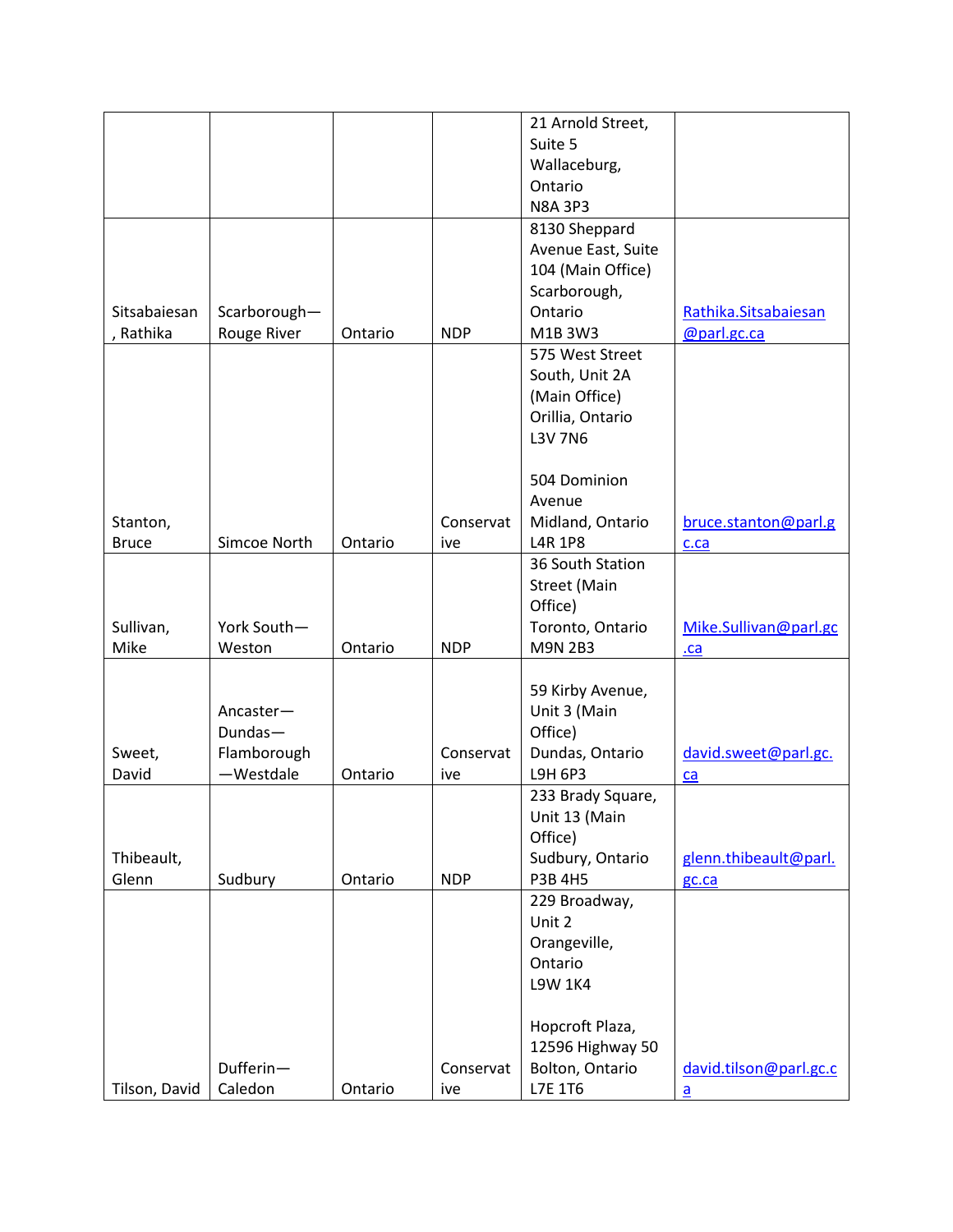|                   |         |           | 700 Kipling         |                                                    |
|-------------------|---------|-----------|---------------------|----------------------------------------------------|
|                   |         |           | Avenue, Unit 200    |                                                    |
| Etobicoke-        |         | Conservat | Etobicoke, Ontario  | Bernard.Trottier@parl                              |
| Lakeshore         | Ontario | ive       | M8Z 5G3             | .gc.ca                                             |
|                   |         |           | 546 King Street     |                                                    |
|                   |         |           | (Main Office)       |                                                    |
| London North      |         | Conservat | London, Ontario     | Susan.Truppe@parl.gc                               |
| Centre            | Ontario | ive       | <b>N6B 1T5</b>      | .ca                                                |
|                   |         |           | 40 Cork Street      |                                                    |
|                   |         |           | East,               |                                                    |
|                   |         |           | Guelph, Ontario     | Frank.valeriote@parl.                              |
| Guelph            | Ontario | Liberal   | <b>N1H 2W8</b>      | gc.ca                                              |
|                   |         |           | 8 King Street West  |                                                    |
|                   |         |           | (Main Office)       |                                                    |
|                   |         |           | Chatham, Ontario    |                                                    |
|                   |         |           | <b>N7M 1C6</b>      |                                                    |
|                   |         |           |                     |                                                    |
|                   |         |           | 15 Princess Street  |                                                    |
|                   |         |           | Leamington,         |                                                    |
| Chatham-          |         | Conservat | Ontario             | dave.vankesteren@pa                                |
| Kent-Essex        | Ontario | ive       | <b>N8H 2X8</b>      | rl.gc.ca                                           |
|                   |         |           | 45 Grist Mill Road, |                                                    |
|                   |         |           | Unit 10             |                                                    |
|                   |         |           | Holland Landing,    |                                                    |
|                   |         | Conservat | Ontario             | peter.vanloan@parl.g                               |
| York-Simcoe       | Ontario | ive       | L9N 1M7             | c.ca                                               |
|                   |         |           | 777 Guelph Line     |                                                    |
|                   |         |           | (Main Office)       |                                                    |
|                   |         | Conservat | Burlington, Ontario | mike.wallace@parl.gc.                              |
| <b>Burlington</b> | Ontario | ive       | <b>L7R 3N2</b>      | ca                                                 |
|                   |         |           | 186 Talbot Street   |                                                    |
|                   |         |           | South               |                                                    |
|                   |         | Conservat | Essex, Ontario      | jeff.watson@parl.gc.c                              |
| Essex             | Ontario | ive       | <b>N8M 1B6</b>      | a                                                  |
|                   |         |           | 300 Victoria Street |                                                    |
|                   |         |           |                     |                                                    |
|                   |         |           |                     |                                                    |
| Kitchener         |         | Conservat | Kitchener, Ontario  | stephen.woodworth@                                 |
| Centre            | Ontario | ive       | <b>N2H 6R9</b>      | parl.gc.ca                                         |
|                   |         |           |                     |                                                    |
|                   |         |           | Suite 104 (Main     |                                                    |
|                   |         |           | Office)             |                                                    |
|                   |         | Conservat | Oakville, Ontario   | terence.young@parl.g                               |
| Oakville          | Ontario | ive       | L6J 0A9             | c.ca                                               |
|                   | Prince  |           | 75 Fitzroy Street,  |                                                    |
|                   | Edward  |           | Suite 201           | Sean.Casey@parl.gc.c                               |
| Charlottetown     | Island  | Liberal   | Charlottetown,      | $\underline{a}$                                    |
|                   |         |           |                     | North, Suite 12<br>(Main Office)<br>165 Cross Ave, |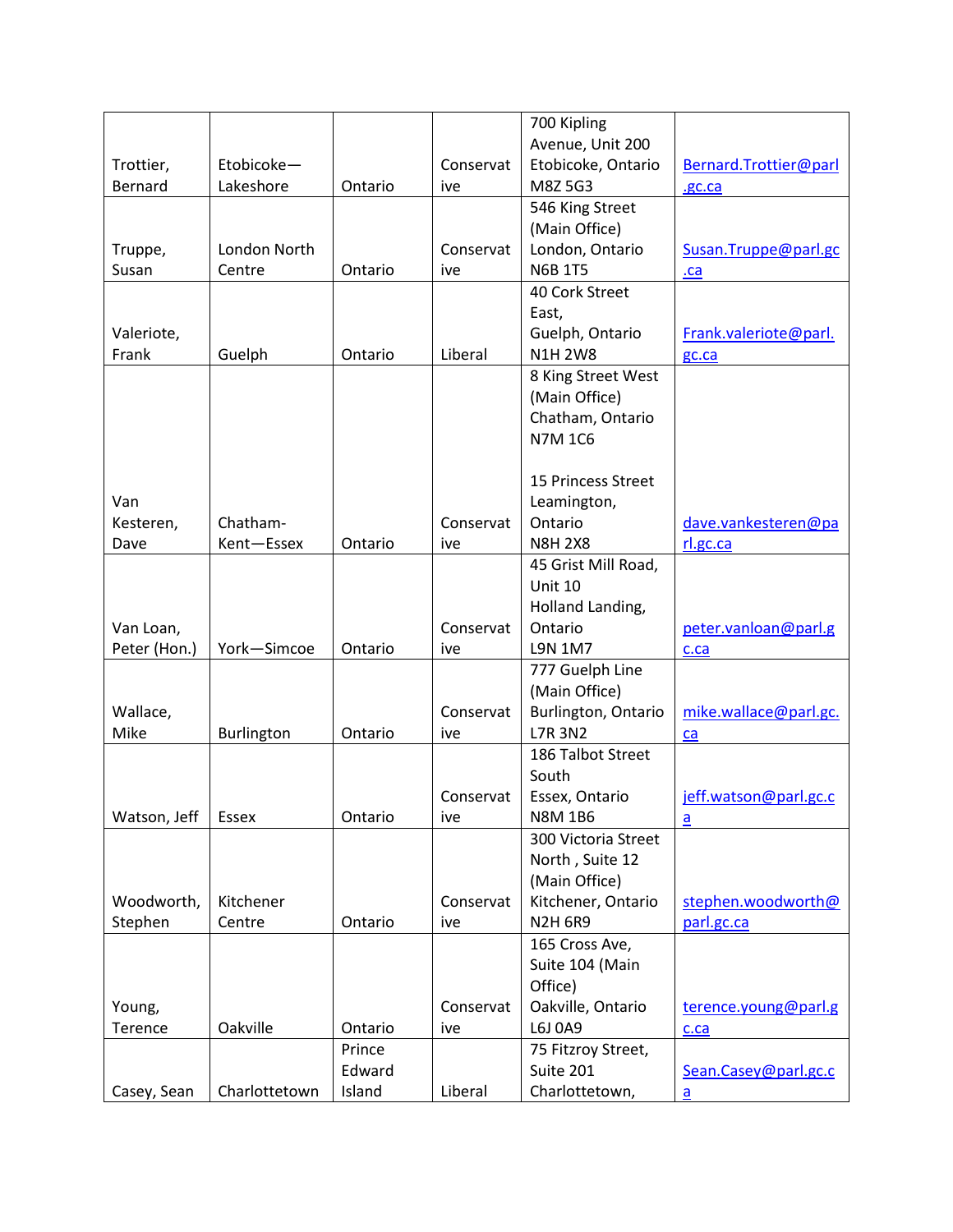|              |                |        |             | Prince Edward             |                        |
|--------------|----------------|--------|-------------|---------------------------|------------------------|
|              |                |        |             | Island                    |                        |
|              |                |        |             | C1A 1R6                   |                        |
|              |                |        |             | PO Box 70,                |                        |
|              |                |        |             | Hunter River,             |                        |
| Easter,      |                | Prince |             | Prince Edward             |                        |
| Wayne        |                | Edward |             | Island                    | wayne.easter@parl.gc   |
| (Hon.)       | Malpeque       | Island | Liberal     | <b>COA 1NO</b>            | $ca$                   |
|              |                |        |             | 551 Main Street,          |                        |
|              |                |        |             | PO Box 1150               |                        |
| MacAulay,    |                | Prince |             | Montague, Prince          |                        |
| Lawrence     |                | Edward |             | <b>Edward Island</b>      |                        |
|              |                |        |             |                           | lawrence.macaulay@     |
| $($ Hon. $)$ | Cardigan       | Island | Liberal     | <b>COA 1RO</b>            | parl.gc.ca             |
|              |                |        |             | 250 Water Street,         |                        |
|              |                |        |             | Suite F (Main             |                        |
|              |                |        |             | Office)                   |                        |
|              |                |        |             | Summerside,               |                        |
|              |                |        |             | <b>Prince Edward</b>      |                        |
|              |                |        |             | Island                    |                        |
|              |                |        |             | <b>C1N 1B3</b>            |                        |
|              |                |        |             |                           |                        |
|              |                |        |             | 100 School Street         |                        |
|              |                |        |             | Rooms 203 & 204           |                        |
|              |                |        |             | <b>Dalton Annex</b>       |                        |
|              |                |        |             | <b>Building</b>           |                        |
|              |                | Prince |             | Tignish, Prince           |                        |
| Shea, Gail   |                | Edward | Conservat   | <b>Edward Island</b>      |                        |
| (Hon.)       | Egmont         | Island | ive         | <b>COB 2BO</b>            | gail.shea@parl.gc.ca   |
|              |                |        |             | 214 Bonaventure           |                        |
|              |                |        |             | <b>Street</b>             |                        |
|              |                |        |             | Trois-Rivières,           |                        |
| Aubin,       |                |        |             | Québec                    | Robert.Aubin@parl.gc   |
| Robert       | Trois-Rivières | Québec | <b>NDP</b>  | G9A 2B1                   | .ca                    |
|              |                |        |             |                           |                        |
|              |                |        |             | 7077 Beaubien             |                        |
|              |                |        |             | <b>Street East, Suite</b> |                        |
|              |                |        |             |                           |                        |
|              |                |        |             | 216 (Main Office)         |                        |
| Ayala,       | Honoré-        |        |             | Montréal, Québec          | Paulina. Ayala@parl.gc |
| Paulina      | Mercier        | Québec | <b>NDP</b>  | H1M 2Y2                   | $ca$                   |
|              |                |        |             | 32 Notre-Dame             |                        |
|              |                |        |             | <b>Street East (Main</b>  |                        |
|              |                |        |             | Office)                   |                        |
|              |                |        |             | Victoriaville,            |                        |
|              |                |        |             | Québec                    |                        |
|              |                |        | <b>Bloc</b> | G6P 3Z5                   |                        |
| Bellavance,  | Richmond-      |        | Québécoi    |                           | andre.bellavance@pa    |
| André        | Arthabaska     | Québec | S           | 599 Simoneau Blvd         | rl.gc.ca               |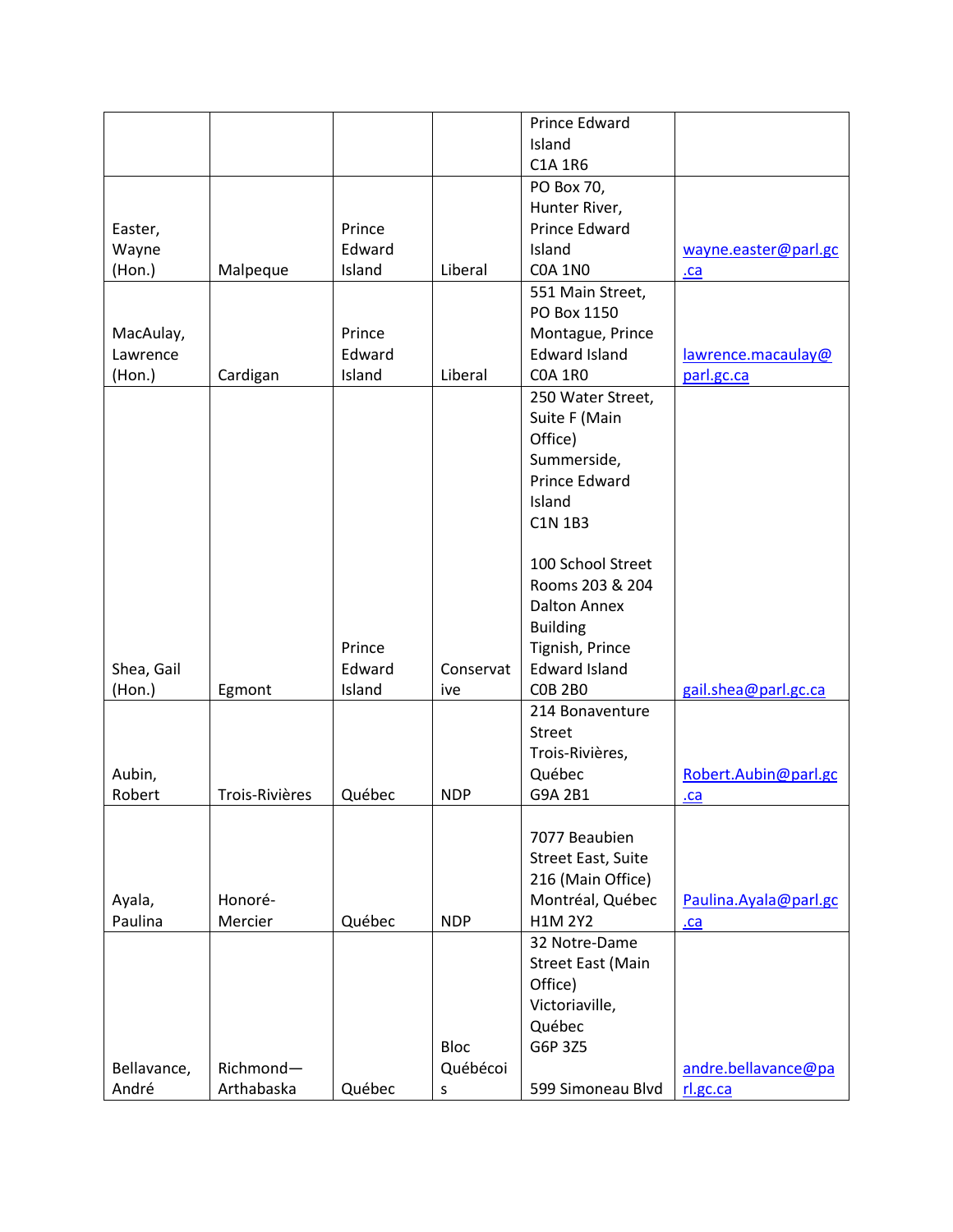|              |               |        |            | Asbestos, Québec  |                       |
|--------------|---------------|--------|------------|-------------------|-----------------------|
|              |               |        |            | J1T 4G7           |                       |
|              |               |        |            |                   |                       |
|              |               |        |            | 22-A St. Georges  |                       |
|              |               |        |            |                   |                       |
|              |               |        |            | Street PO Box 90  |                       |
|              |               |        |            | Windsor, Québec   |                       |
|              |               |        |            | J1S 2L7           |                       |
|              |               |        |            | 2403 du Centre    |                       |
|              |               |        |            | Street (Main      |                       |
|              |               |        |            | Office)           |                       |
| Benskin,     |               |        |            | Montréal, Québec  | Tyrone.Benskin@parl.  |
| Tyrone       | Jeanne-Le Ber | Québec | <b>NDP</b> | H3K 1J9           | gc.ca                 |
|              |               |        |            | 11535 1st Avenue, |                       |
|              |               |        |            | Suite 430 (Main   |                       |
|              |               |        |            | Office)           |                       |
|              |               |        |            | St-Georges,       |                       |
|              |               |        |            | Québec            |                       |
|              |               |        |            |                   |                       |
|              |               |        |            | <b>G5Y 7H5</b>    |                       |
|              |               |        |            |                   |                       |
|              |               |        |            | 1068 Vachon Blvd  |                       |
|              |               |        |            | North, Suite 225  |                       |
| Bernier,     |               |        |            | Sainte-Marie de   |                       |
| Maxime       |               |        | Conservat  | Beauce, Québec    | maxime.bernier@parl.  |
| $($ Hon. $)$ | <b>Beauce</b> | Québec | ive        | G6E 1M6           | gc.ca                 |
|              |               |        |            | 3883 Saint-Jean   |                       |
|              |               |        |            | Blvd, Suite 303   |                       |
| Blanchette-  |               |        |            | Dollards-des-     |                       |
| Lamothe,     | Pierrefonds-  |        |            | Ormeaux, Québec   | Lysane. Blanchette-   |
| Lysane       | Dollard       | Québec | <b>NDP</b> | <b>H9G 3B9</b>    | Lamothe@parl.gc.ca    |
|              |               |        |            | 115 President     |                       |
|              |               |        |            |                   |                       |
|              |               |        |            | Kennedy Road,     |                       |
|              |               |        |            | Suite 101 (Main   |                       |
|              |               |        |            | Office)           |                       |
|              |               |        |            | Lévis, Québec     |                       |
|              |               |        |            | G6V 6C8           |                       |
|              |               |        |            |                   |                       |
|              |               |        |            | 1516-D Route 277  |                       |
| Blaney,      |               |        |            | Lac-Etchemin,     |                       |
| Steven       | Lévis-        |        | Conservat  | Québec            | steven.blaney@parl.g  |
| (Hon.)       | Bellechasse   | Québec | ive        | <b>GOR 1SO</b>    | c.ca                  |
|              |               |        |            | 160 de l'Hopital  |                       |
|              |               |        |            |                   |                       |
|              |               |        |            | Blvd., Suite 104  |                       |
| Boivin,      |               |        |            | Gatineau, Québec  | Francoise.Boivin@parl |
| Françoise    | Gatineau      | Québec | <b>NDP</b> | J8T 8J1           | .gc.ca                |
|              |               |        |            | 3859 Montée       |                       |
| Borg,        | Terrebonne-   |        |            | Gagnon (Main      | Charmaine.Borg@parl   |
| Charmaine    | Blainville    | Québec | <b>NDP</b> | Office)           | .gc.ca                |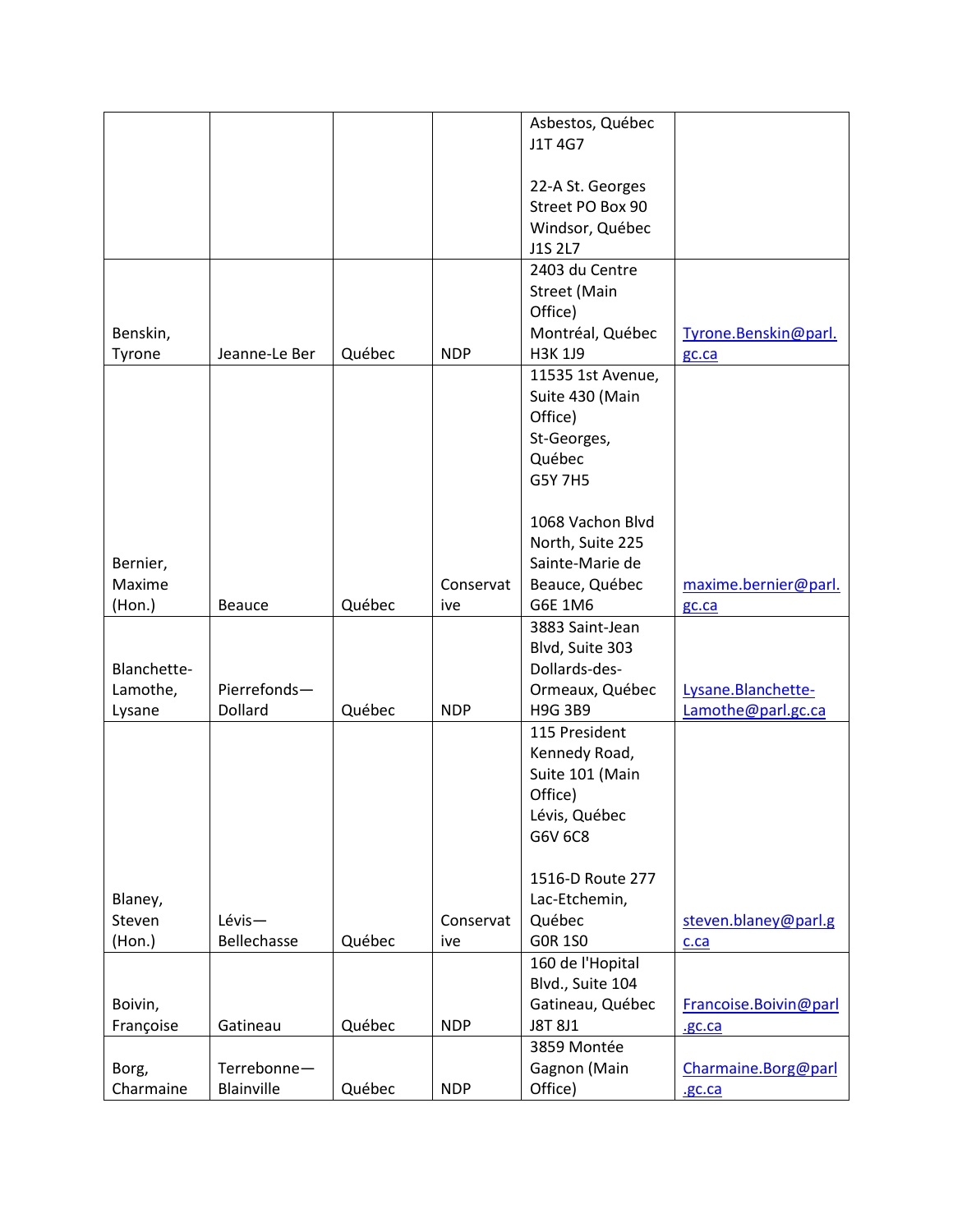|                   |                 |        |            | Terrebonne,                      |                        |
|-------------------|-----------------|--------|------------|----------------------------------|------------------------|
|                   |                 |        |            | Québec                           |                        |
|                   |                 |        |            | <b>J6Y 1K8</b>                   |                        |
|                   |                 |        |            | 1453 Beaubien                    |                        |
|                   |                 |        |            | <b>Street East, Suite</b>        |                        |
|                   |                 |        |            | 208 (Main Office)                |                        |
| Boulerice,        | Rosemont-La     |        |            | Montréal, Québec                 | Alexandre.Boulerice@   |
| Alexandre         | Petite-Patrie   | Québec | <b>NDP</b> | H <sub>2</sub> G 3C <sub>6</sub> | parl.gc.ca             |
|                   |                 |        |            | 2030 Pie-IX, Suite               |                        |
| Boutin-           |                 |        |            | 225                              |                        |
| Sweet,            |                 |        |            | Montréal, Québec                 | Marjolaine.Boutin-     |
| Marjolaine        | Hochelaga       | Québec | <b>NDP</b> | <b>H1V 2C8</b>                   | Sweet@parl.gc.ca       |
|                   |                 |        |            | 315 Macdonald                    |                        |
|                   |                 |        |            | Street, Suite 117                |                        |
|                   |                 |        |            | Saint-Jean-sur-                  |                        |
| Brahmi,           |                 |        |            | Richelieu, Québec                | Tarik.Brahmi@parl.gc.  |
| <b>Tarik</b>      | Saint-Jean      | Québec | <b>NDP</b> | J3B 8J3                          | ca                     |
|                   |                 |        |            | 343 St. Laurent                  |                        |
|                   |                 |        |            | Avenue                           |                        |
| Brosseau,         | Berthier-       |        |            | Louiseville, Québec              | RuthEllen.Brosseau@    |
| <b>Ruth Ellen</b> | Maskinongé      | Québec | <b>NDP</b> | <b>J5V 1K2</b>                   | parl.gc.ca             |
|                   |                 |        |            | 140 Saint Germain                |                        |
|                   | Rimouski-       |        |            | Street West, Suite               |                        |
|                   | Neigette-       |        |            | 109 (Main Office)                |                        |
|                   | Témiscouata-    |        |            | Rimouski, Québec                 |                        |
| Caron, Guy        | Les Basques     | Québec | <b>NDP</b> | G5L 4B5                          | Guy.Caron@parl.gc.ca   |
|                   |                 |        |            | 253 D'Anjou Blvd                 |                        |
|                   |                 |        |            | (Main Office)                    |                        |
|                   |                 |        |            | Châteauguay,                     |                        |
| Chicoine,         | Châteauguay-    |        |            | Québec                           | Sylvain. Chicoine@parl |
| Sylvain           | Saint-Constant  | Québec | <b>NDP</b> | J6J 2R4                          | .gc.ca                 |
|                   |                 |        |            | 119-B Des Forges                 |                        |
|                   |                 |        |            | <b>Street</b>                    |                        |
|                   |                 |        |            | Drummondville,                   |                        |
| Choquette,        |                 |        |            | Québec                           | Francois.Choquette@    |
| François          | Drummond        | Québec | <b>NDP</b> | J2B 6K1                          | parl.gc.ca             |
|                   |                 |        |            | 4975 Charleroi                   |                        |
|                   |                 |        |            | Street,                          |                        |
|                   |                 |        |            | Montreal-Nord,                   |                        |
| Coderre,          |                 |        |            | Québec                           | denis.coderre@parl.g   |
| Denis (Hon.)      | <b>Bourassa</b> | Québec | Liberal    | H1G 2Z2                          | c.ca                   |
|                   |                 |        |            | 2000 Sanfaçon                    |                        |
|                   |                 |        |            | Avenue, Suite 101                |                        |
|                   |                 |        |            | (Main Office)                    |                        |
| Côté,             | Beauport-       |        |            | Québec, Québec                   | Raymond.Cote@parl.     |
| Raymond           | Limoilou        | Québec | <b>NDP</b> | G1E 3R7                          | gc.ca                  |
| Cotler, Irwin     | Mount Royal     | Québec | Liberal    | 4770 Kent Avenue,                | irwin.cotler@parl.gc.c |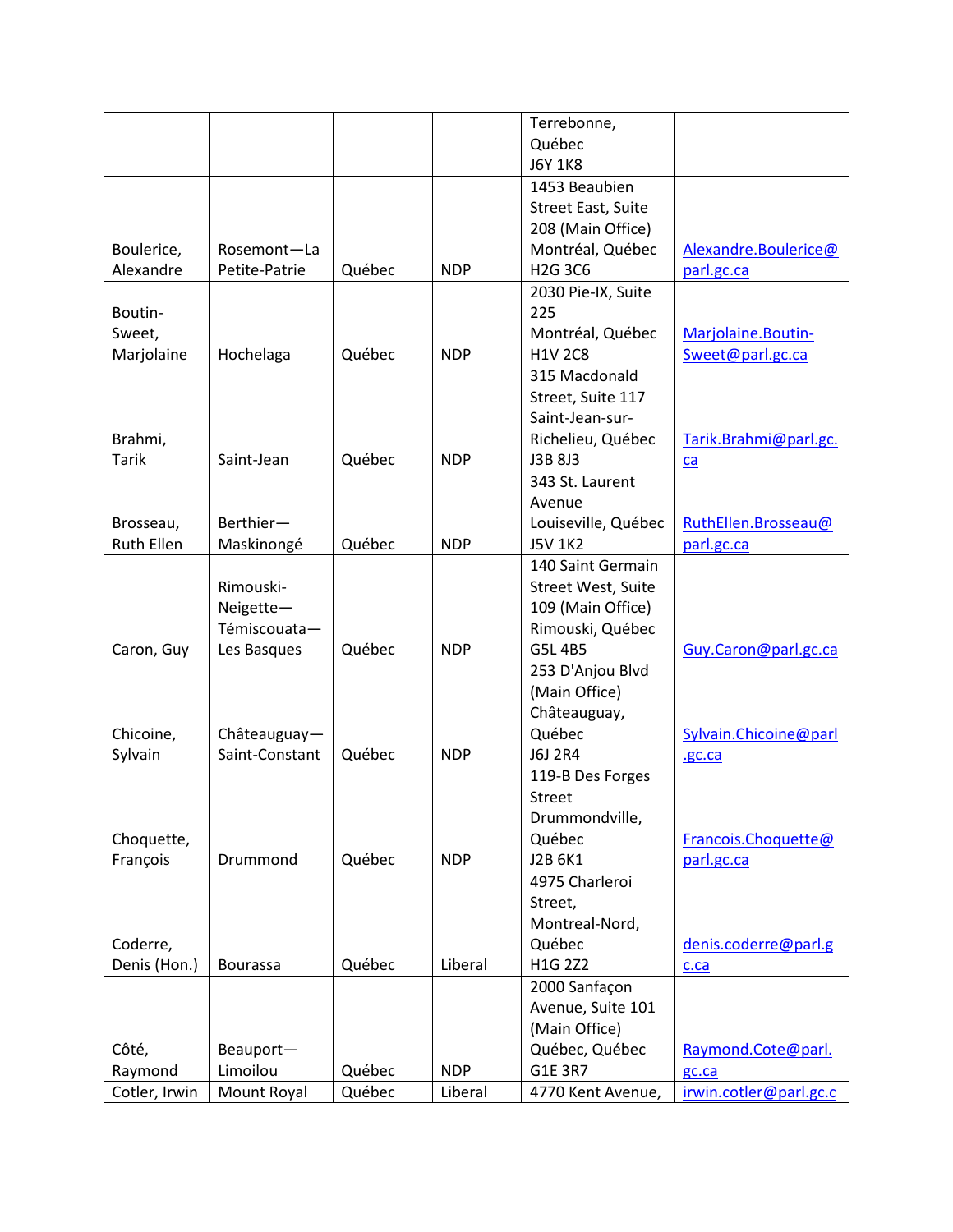| (Hon.)        |                |        |             | Suite 316           | $\underline{a}$       |
|---------------|----------------|--------|-------------|---------------------|-----------------------|
|               |                |        |             | Montréal, Québec    |                       |
|               |                |        |             | <b>H3W 1H2</b>      |                       |
|               |                |        |             | 8400 Henri-         |                       |
|               |                |        |             | Bourassa Blvd,      |                       |
|               |                |        |             |                     |                       |
|               |                |        |             | Suite 204 (Main     |                       |
|               | Charlesbourg   |        |             | Office)             |                       |
| Day, Anne-    | -Haute-Saint-  |        |             | Québec, Québec      | Anne-                 |
| Marie         | Charles        | Québec | <b>NDP</b>  | G1G 4E2             | Marie.Day@parl.gc.ca  |
|               |                |        |             | 750 Marcel-Laurin   |                       |
|               |                |        |             | Blvd, Suite 440     |                       |
| Dion,         | Saint-         |        |             | Saint-Laurent,      |                       |
| Stéphane      | Laurent-       |        |             | Québec              | stephane.dion@parl.g  |
| (Hon.)        | Cartierville   | Québec | Liberal     | <b>H4M 2M4</b>      | c.ca                  |
|               |                |        |             | 227 St-Georges      |                       |
| Dionne        |                |        |             | Street, Suite 101   |                       |
| Labelle,      | Rivière-du-    |        |             | St-jerome, Québec   | Pierre.DionneLabelle  |
| Pierre        | Nord           | Québec | <b>NDP</b>  | J7Z 5A1             | @parl.gc.ca           |
|               |                |        |             | 3131 de la          |                       |
|               |                |        |             | Concorde East,      |                       |
| Doré          |                |        |             | Suite 304           |                       |
| Lefebvre,     |                |        |             | Laval, Québec       | Rosane.DoreLefebvre   |
| Rosane        | Alfred-Pellan  | Québec | <b>NDP</b>  | <b>H7E 4W4</b>      | @parl.gc.ca           |
|               |                |        |             | 1 Robert Street     |                       |
|               |                |        |             | St-basile-le-grand, |                       |
| Dubé,         | $Chambly-$     |        |             | Québec              | Matthew.Dube@parl.    |
| Matthew       | <b>Borduas</b> | Québec | <b>NDP</b>  | J3N 1L7             |                       |
|               |                |        |             | 100 Belvédere       | gc.ca                 |
|               |                |        |             |                     |                       |
|               |                |        |             | Street South, Suite |                       |
|               |                |        |             | 130                 |                       |
|               |                |        |             | Sherbrooke,         | Pierre-               |
| Dusseault,    |                |        |             | Québec              | Luc.Dusseault@parl.g  |
| Pierre-Luc    | Sherbrooke     | Québec | <b>NDP</b>  | J1H 4B5             | c.ca                  |
|               | Haute-         |        |             | 290 St-Jérome       |                       |
|               | Gaspésie-La    |        |             | Avenue (Main        |                       |
|               | Mitis-         |        | <b>Bloc</b> | Office)             | Jean-                 |
| Fortin, Jean- | Matane-        |        | Québécoi    | Matane, Québec      | Francois.Fortin@parl. |
| François      | Matapédia      | Québec | S           | G4W 3A9             | gc.ca                 |
|               |                |        |             | 499-B Principale    |                       |
|               |                |        |             | <b>Street (Main</b> |                       |
|               |                |        |             | Office)             |                       |
|               |                |        |             | Lachute, Québec     |                       |
|               |                |        |             | <b>J8H 1Y4</b>      |                       |
|               |                |        |             |                     |                       |
|               | Argenteuil-    |        |             | 499-B Principale    |                       |
| Freeman,      | Papineau-      |        |             | <b>Street (Main</b> | Mylene.Freeman@par    |
| Mylène        | Mirabel        | Québec | <b>NDP</b>  | Office)             | l.gc.ca               |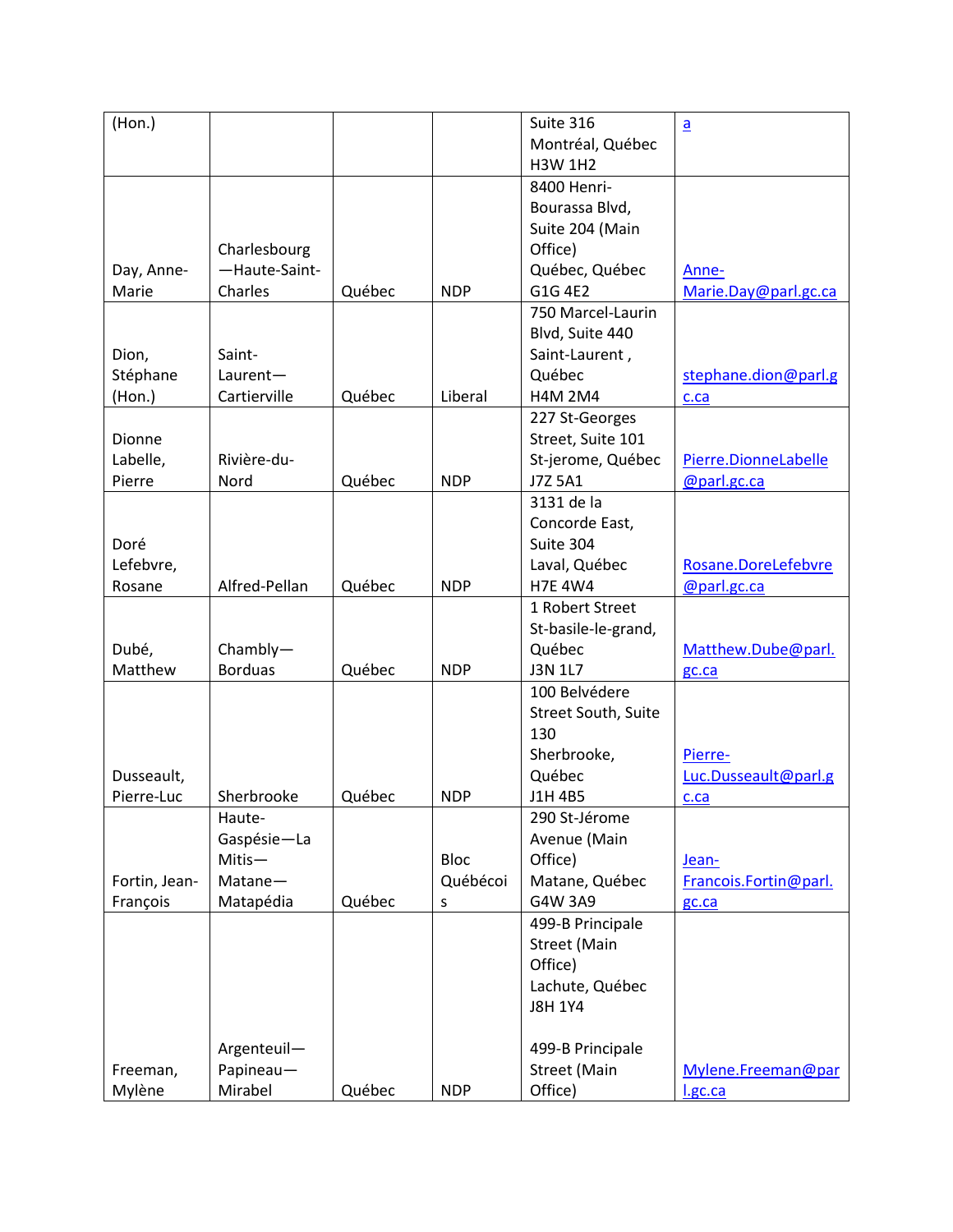|            |               |        |            | Lachute, Québec      |                       |
|------------|---------------|--------|------------|----------------------|-----------------------|
|            |               |        |            | <b>J8H 1Y4</b>       |                       |
|            |               |        |            | 4060 St. Catherine   |                       |
|            |               |        |            | St West, Suite 340   |                       |
|            |               |        |            | (Main Office)        |                       |
| Garneau,   | Westmount-    |        |            | Montréal, Québec     | marc.garneau@parl.g   |
| Marc       | Ville-Marie   | Québec | Liberal    | H3Z 2Z3              | c.ca                  |
|            |               |        |            | 25 Dufferin Street,  |                       |
|            |               |        |            | Suite 101 (Main      |                       |
|            |               |        |            | Office)              |                       |
| Genest,    |               |        |            | Granby, Québec       | Rejean.Genest@parl.g  |
| Réjean     | Shefford      | Québec | <b>NDP</b> | J2G 4W5              | c.ca                  |
|            |               |        |            | 1005 Laure           |                       |
|            |               |        |            | Boulevard, Suite     |                       |
|            |               |        |            | 401-4 (Main Office)  |                       |
|            |               |        |            | Sept-Îles, Québec    |                       |
|            |               |        |            | G4R 4S3              |                       |
|            |               |        |            |                      |                       |
|            |               |        |            | 22 La Salle Place    |                       |
|            |               |        |            | Baie-Comeau,         |                       |
|            |               |        |            | Québec G4Z 1K3       |                       |
|            |               |        |            | 1010                 |                       |
|            |               |        |            |                      |                       |
|            |               |        |            | Promenade des        |                       |
|            |               |        |            | Anciens, Suite A6    |                       |
| Genest-    |               |        |            | Havre-Saint-Pierre,  |                       |
| Jourdain,  |               |        |            | Québec               | Jonathan.Genest-      |
| Jonathan   | Manicouagan   | Québec | <b>NDP</b> | G0G 1P0              | Jourdain@parl.gc.ca   |
|            |               |        |            | 83 Turgeon Street,   |                       |
|            |               |        |            | Suite 305 (Main      |                       |
|            |               |        |            | Office)              |                       |
|            |               |        |            | Sainte-Thérèse,      |                       |
| Giguère,   | Marc-Aurèle-  |        |            | Québec               | Alain.Giguere@parl.gc |
| Alain      | Fortin        | Québec | <b>NDP</b> | <b>J7E 3H7</b>       |                       |
|            |               |        |            | 910 Route Lagueux    | $ca$                  |
|            |               |        |            | (Main Office)        |                       |
|            | Lotbinière-   |        |            | Saint-Étienne-de-    |                       |
|            | Chutes-de-la- |        | Conservat  | Lauzon, Québec       |                       |
| Gourde,    |               |        |            |                      | jacques.gourde@parl.  |
| Jacques    | Chaudière     | Québec | ive        | G6J 1B7              | gc.ca                 |
|            |               |        |            | 1150 Desaulniers     |                       |
|            |               |        |            | Blvd (Main Office)   |                       |
| Groguhé,   |               |        |            | Longueuil, Québec    | Sadia.Groguhe@parl.g  |
| Sadia      | Saint-Lambert | Québec | <b>NDP</b> | <b>J4K 1K7</b>       | c.ca                  |
|            |               |        |            | 2071 Route Marie-    |                       |
|            |               |        |            | Victorin, Suite 118- |                       |
| Hassainia, | Verchères-    |        |            | 119 (Main Office)    | Sana. Hassainia@parl. |
| Sana       | Les Patriotes | Québec | <b>NDP</b> | Varennes, Québec     | gc.ca                 |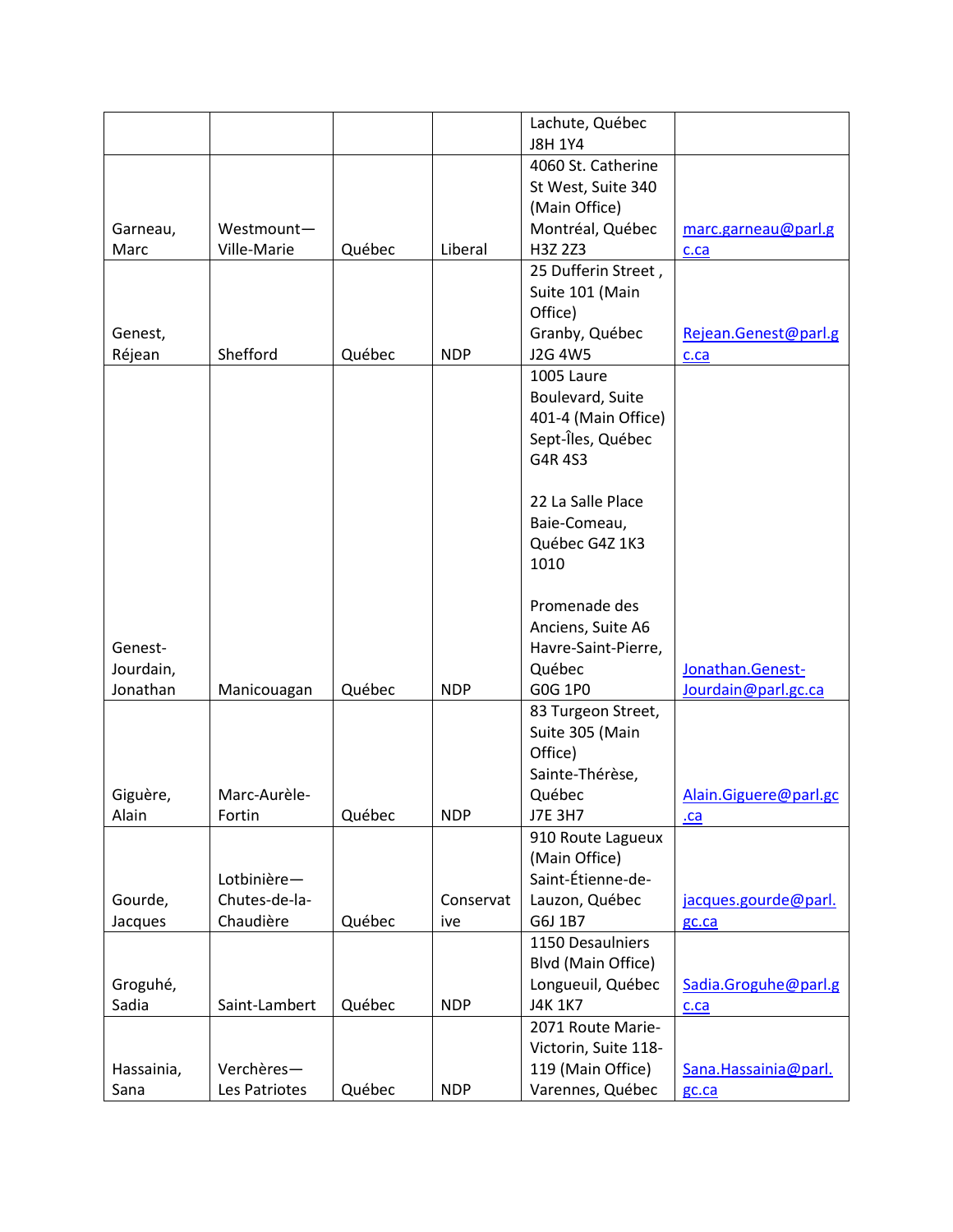|               |                |        |            | <b>J3X 1R3</b>     |                        |
|---------------|----------------|--------|------------|--------------------|------------------------|
|               |                |        |            | 505 South Street,  |                        |
|               |                |        |            | Suite 207 (Main    |                        |
|               |                |        |            | Office)            |                        |
|               |                |        |            |                    |                        |
|               |                |        |            | Cowansville,       |                        |
|               |                |        |            | Québec             |                        |
|               |                |        |            | <b>J2K 2X9</b>     |                        |
|               |                |        |            |                    |                        |
|               |                |        |            | 343 Principale     |                        |
|               |                |        |            | Street West, Suite |                        |
|               |                |        |            | 208                |                        |
|               | Brome-         |        |            | Magog, Québec      | Pierre.Jacob@parl.gc.  |
| Jacob, Pierre | Missisquoi     | Québec | <b>NDP</b> | J1X 2B1            | ca                     |
|               |                |        |            | 114 Avenue de la   |                        |
|               |                |        |            | Gare               |                        |
|               |                |        |            | Montmagny,         |                        |
|               |                |        |            | Québec             |                        |
|               |                |        |            | G5V 2T3            |                        |
|               |                |        |            |                    |                        |
|               |                |        |            |                    |                        |
|               |                |        |            | 298 Armand         |                        |
|               |                |        |            | Thériault          |                        |
|               | Montmagny-     |        |            | Boulevard, Suite   |                        |
|               | $L'$ Islet $-$ |        |            | 03F                |                        |
|               | Kamouraska-    |        |            | Riviere-du-loup,   |                        |
| Lapointe,     | Rivière-du-    |        |            | Québec             | Francois.Lapointe@pa   |
| François      | Loup           | Québec | <b>NDP</b> | G5R 4C2            | rl.gc.ca               |
|               |                |        |            | 184 Notre-Dame     |                        |
|               |                |        |            | Street, Suite 201  |                        |
| Larose,       |                |        |            | Repentigny,        | Jean-                  |
| Jean-         |                |        |            | Québec             | Francois.Larose@parl.  |
| François      | Repentigny     | Québec | <b>NDP</b> | J6A 2P9            | gc.ca                  |
|               |                |        |            | 6655 Pierre        |                        |
|               |                |        |            | Bertrand Blvd,     |                        |
|               |                |        |            | Suite 220 (Main    |                        |
|               |                |        |            | Office)            |                        |
|               | Louis-Saint-   |        |            |                    |                        |
| Latendresse,  |                |        |            | Québec, Québec     | Alexandrine.Latendres  |
| Alexandrine   | Laurent        | Québec | <b>NDP</b> | G2K 1M1            | se@parl.gc.ca          |
|               |                |        |            | 1001 Maisonneuve   |                        |
|               |                |        |            | East, Suite 507    |                        |
| Laverdière,   | Laurier-       |        |            | Montréal, Québec   | Helene.Laverdiere@p    |
| Hélène        | Sainte-Marie   | Québec | <b>NDP</b> | <b>H2L 4P9</b>     | arl.gc.ca              |
|               |                |        |            | 797 Saint Joseph   |                        |
|               |                |        |            | Blvd. Suite 102    |                        |
|               |                |        |            | (Main Office)      |                        |
| Lebel, Denis  | Roberval-Lac-  |        | Conservat  | Roberval, Québec   |                        |
| $($ Hon. $)$  | Saint-Jean     | Québec | ive        | <b>G8H 2L4</b>     | denis.lebel@parl.gc.ca |
| LeBlanc,      | LaSalle-       | Québec | <b>NDP</b> | 7475 Newman        | Helene.LeBlanc@parl.   |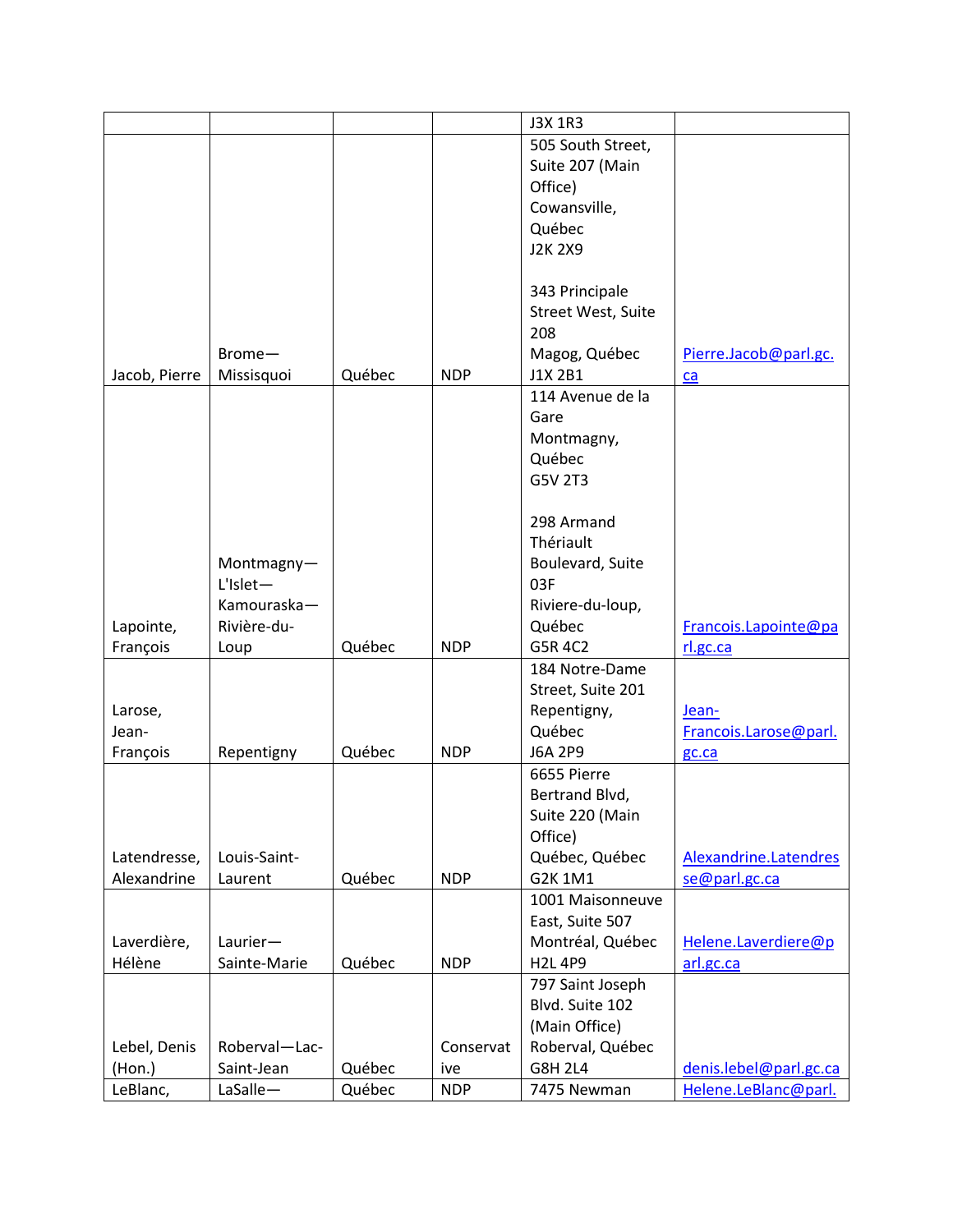| Hélène      | Émard         |        |            |                      |                          |
|-------------|---------------|--------|------------|----------------------|--------------------------|
|             |               |        |            | Boulevard, Suite     | gc.ca                    |
|             |               |        |            | 307 (Main Office)    |                          |
|             |               |        |            | Lasalle, Québec      |                          |
|             |               |        |            | <b>H8N 1X3</b>       |                          |
|             |               |        |            | 172 St-Louis Street, |                          |
|             |               |        |            | St-Eustache,         |                          |
|             | Rivière-des-  |        |            | Québec               |                          |
| Liu, Laurin | Mille-Îles    | Québec | <b>NDP</b> | J7R 1Y3              | Laurin.Liu@parl.gc.ca    |
|             |               |        |            | A8-8080              |                          |
|             |               |        |            | Taschereau Blvd      |                          |
|             |               |        |            | (Main Office)        |                          |
|             | Brossard-La   |        |            | Brossard, Québec     | Hoang.Mai@parl.gc.c      |
|             | Prairie       | Québec | <b>NDP</b> | J4X 1C2              |                          |
| Mai, Hoang  |               |        |            |                      | $\overline{a}$           |
|             |               |        |            | 86 du College        |                          |
|             |               |        |            | Street, Suite F      |                          |
|             |               |        |            | (Main Office)        |                          |
|             | Portneuf-     |        |            | Pont-rouge,          |                          |
| Michaud,    | Jacques-      |        |            | Québec               | Elaine.Michaud@parl.     |
| Élaine      | Cartier       | Québec | <b>NDP</b> | <b>G3H 3A8</b>       | gc.ca                    |
|             |               |        |            | 33-A Gamble          |                          |
|             |               |        |            | Street West, Suite   |                          |
|             |               |        |            | RC-15 (Main          |                          |
|             |               |        |            | Office)              |                          |
|             |               |        |            | Rouyn-noranda,       |                          |
|             |               |        |            | Québec               |                          |
|             |               |        |            | <b>J9X 2R3</b>       |                          |
|             |               |        |            |                      |                          |
|             |               |        |            |                      |                          |
|             |               |        |            | 3 Industrielle       |                          |
|             |               |        |            | Street, Suite 7      |                          |
|             |               |        |            | Ville-marie,         |                          |
|             |               |        |            | Québec               |                          |
|             |               |        |            | J9V 1S3              |                          |
|             |               |        |            |                      |                          |
|             |               |        |            | 644, 1st Avenue      |                          |
|             |               |        |            | West, Suite 200      |                          |
|             |               |        |            | Amos, Québec         |                          |
|             |               |        |            | J9T 1V3              |                          |
|             |               |        |            |                      |                          |
|             | Abitibi-      |        |            |                      |                          |
|             |               |        |            | 29, Route 111 Est    |                          |
| Moore,      | Témiscamingu  |        |            | La Sarre, Québec     | Christine.Moore@parl     |
| Christine   | e             | Québec | <b>NDP</b> | J9Z 1R8              | .gc.ca                   |
|             |               |        |            | 100 Racine Street    |                          |
|             |               |        |            | East, Suite 240      |                          |
|             |               |        |            | (Main Office)        |                          |
|             |               |        |            | Chicoutimi,          |                          |
|             | Chicoutimi-Le |        |            | Québec               | Dany.Morin@parl.gc.c     |
| Morin, Dany | Fjord         | Québec | <b>NDP</b> | G7H 1R1              | $\underline{\mathbf{a}}$ |
|             |               |        |            |                      |                          |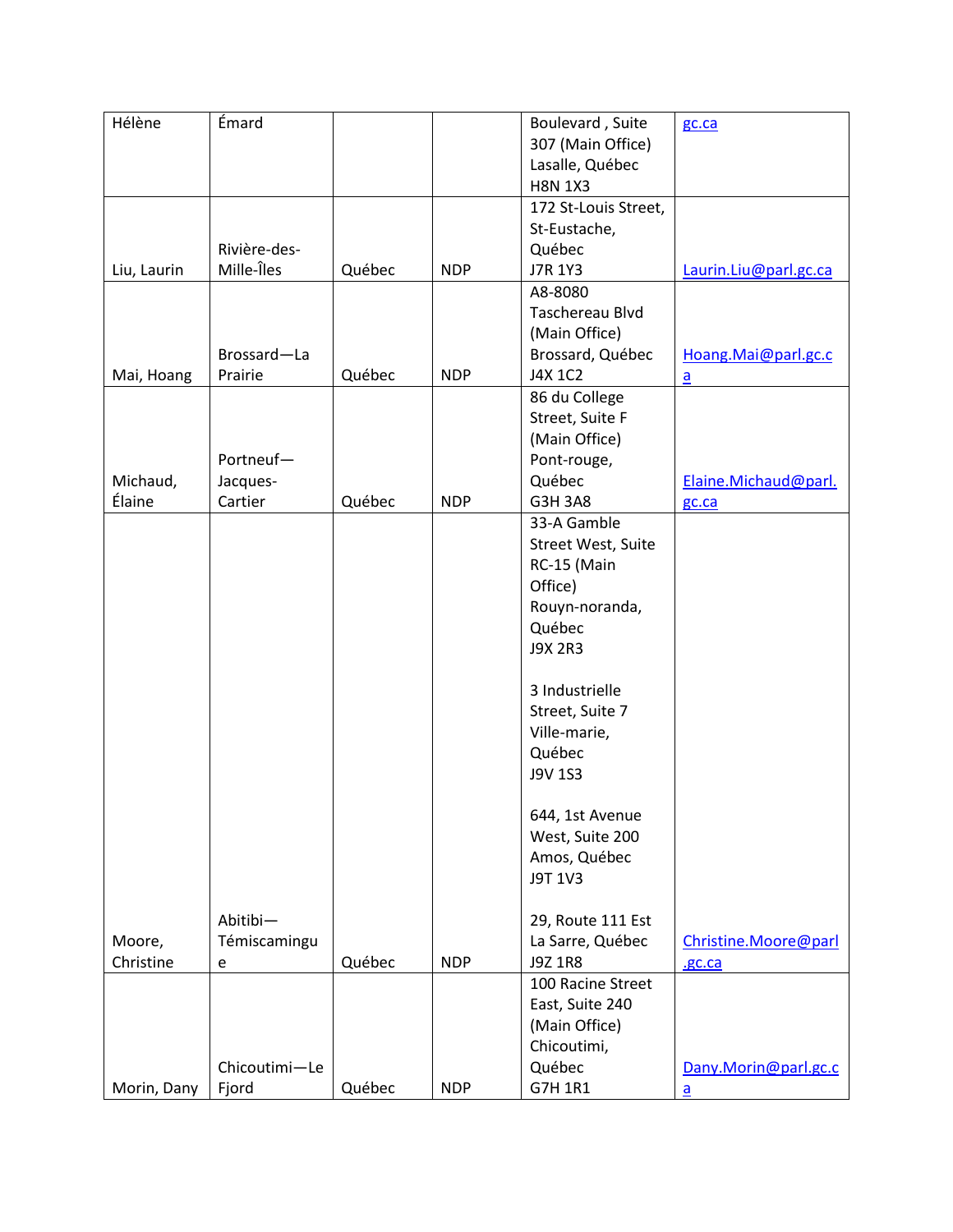|                              |                                      |        |                              | 301 Victoria Street<br>La Baie, Québec<br>G7B 3M5                                         |                                       |
|------------------------------|--------------------------------------|--------|------------------------------|-------------------------------------------------------------------------------------------|---------------------------------------|
| Morin,<br>Isabelle           | Notre-Dame-<br>de-Grâce-<br>Lachine  | Québec | <b>NDP</b>                   | 735 Notre-Dame<br>Street, Suite 104<br>(Main Office)<br>Lachine, Québec<br><b>H8S 2B5</b> | Isabelle.Morin@parl.g<br>c.ca         |
|                              |                                      |        |                              | 45 St. Antoine<br><b>Street</b><br>Sainte-Agathe-des-<br>Monts, Québec<br><b>J8C 2C4</b>  |                                       |
| Morin,<br>Marc-André         | Laurentides-<br>Labelle              | Québec | <b>NDP</b>                   | 476 du Pont Street<br>Mont-Laurier,<br>Québec<br><b>J9L 2R9</b>                           | Marc-<br>Andre.Morin@parl.gc.<br>ca   |
|                              |                                      |        |                              | 1920 Cascades<br><b>Street West</b><br>Saint-Hyacinthe,<br>Québec<br>J2S 3J5              |                                       |
| Morin,<br>Marie-<br>Claude   | Saint-<br>Hyacinthe-<br><b>Bagot</b> | Québec | <b>NDP</b>                   | 430 Bonin Street<br>Acton Vale,<br>Québec<br><b>JOH 1A0</b>                               | Marie-<br>Claude.Morin@parl.gc<br>.ca |
| Mourani,<br>Maria            | Ahuntsic                             | Québec | <b>Bloc</b><br>Québécoi<br>S | 9880 Clark Street,<br>Suite 100 (Main<br>Office)<br>Montréal, Québec<br><b>H3L 2R3</b>    | maria.mourani@parl.<br>gc.ca          |
| Mulcair,<br>Thomas<br>(Hon.) | Outremont                            | Québec | <b>NDP</b>                   | 3333 Queen Mary<br>Road Suite 310<br>Montréal, Québec<br><b>H3V 1A2</b>                   | thomas.mulcair@parl.<br>gc.ca         |
| Nantel,<br>Pierre            | Longueuil-<br>Pierre-Boucher         | Québec | <b>NDP</b>                   | 192 Saint-Jean<br>Street, Suite 200<br>(Main Office)<br>Longueuil, Québec<br>J4H 2X5      | Pierre.Nantel@parl.gc<br>$ca$         |
| Nicholls,<br>Jamie           | Vaudreuil-<br>Soulanges              | Québec | <b>NDP</b>                   | 1965 Sainte-<br>Angélique Road,<br>Suite 210 (Main                                        | Jamie.Nicholls@parl.g<br>c.ca         |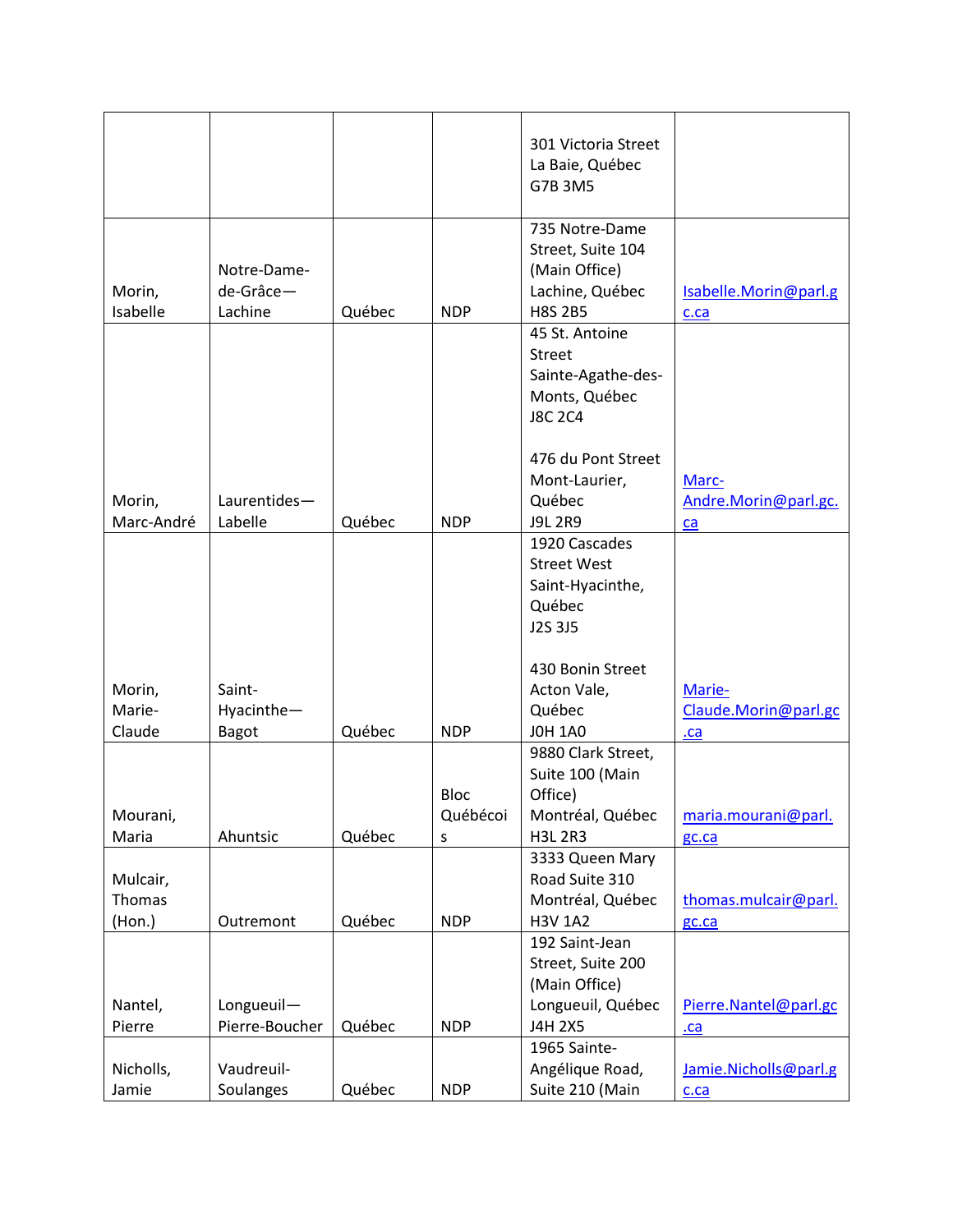|             |                |        |             | Office)                |                       |
|-------------|----------------|--------|-------------|------------------------|-----------------------|
|             |                |        |             | St Lazare, Québec      |                       |
|             |                |        |             | <b>J7T 0E2</b>         |                       |
|             |                |        |             | 2281 Le Corbusier      |                       |
|             |                |        |             | Blvd                   |                       |
| Nunez-      |                |        |             | Laval, Québec          | Jose.Nunez-           |
| Melo, José  | Laval          | Québec | <b>NDP</b>  | H7S 1Z4                | Melo@parl.gc.ca       |
|             |                |        |             | 5450 Jarry Street      |                       |
|             | Saint-         |        |             | East, Suite 102        |                       |
| Pacetti,    | Léonard-       |        |             | Montréal, Québec       | massimo.pacetti@parl  |
| Massimo     | Saint-Michel   | Québec | Liberal     | H1P 1T9                | .gc.ca                |
|             |                |        |             | 275 Charest Blvd       |                       |
|             |                |        |             | East (Main Office)     |                       |
| Papillon,   |                |        |             | Québec, Québec         | Annick.Papillon@parl. |
| Annick      | Québec         | Québec | <b>NDP</b>  | G1K 3G8                | gc.ca                 |
|             |                |        |             | 1-1313 Frontenac       |                       |
|             |                |        |             | <b>Blvd West (Main</b> |                       |
|             |                |        |             | Office)                |                       |
| Paradis,    |                |        |             | Thetford Mines,        |                       |
| Christian   | Mégantic-      |        | Conservat   | Québec                 | christian.paradis@par |
| (Hon.)      | L'Érable       | Québec | ive         | G6G 6K8                | l.gc.ca               |
|             |                |        |             | 3885 Harvey Blvd,      |                       |
|             |                |        |             | Suite 204 (Main        |                       |
|             |                |        |             | Office)                |                       |
|             |                |        |             | Jonquiere, Québec      |                       |
|             |                |        |             | G7X 9B1                |                       |
|             |                |        |             |                        |                       |
|             |                |        |             | 496 Sacré-Coeur        |                       |
|             |                |        | <b>Bloc</b> | <b>Street West</b>     |                       |
| Patry,      | Jonquière-     |        | Québécoi    | Alma, Québec           | Claude.Patry@parl.gc. |
| Claude      | Alma           | Québec | s           | G8B 5W1                | ca                    |
|             |                |        |             | 12500 Industriel       |                       |
|             |                |        |             | Blvd, Suite 100        |                       |
|             |                |        |             | (Main Office)          |                       |
|             | La Pointe-de-  |        |             | Montréal, Québec       |                       |
| Péclet, Ève | l'Île          | Québec | <b>NDP</b>  | <b>H1B 5P5</b>         | Eve.Peclet@parl.gc.ca |
|             |                |        |             | 1095 Montée            |                       |
|             |                |        |             | Masson (Main           |                       |
|             |                |        |             | Office)                |                       |
|             |                |        |             | Mascouche,             |                       |
| Perreault,  |                |        |             | Québec                 | Manon.Perreault@par   |
|             |                |        | <b>NDP</b>  |                        |                       |
| Manon       | Montcalm       | Québec |             | <b>J7K 2M1</b>         | I.gc.ca               |
|             |                |        |             | 4201 Ste-Rose          |                       |
|             |                |        |             | Blvd West (Main        |                       |
|             |                |        |             | Office)                |                       |
| Pilon,      |                |        |             | Laval, Québec          | Francois.Pilon@parl.g |
| François    | Laval-Les Îles | Québec | <b>NDP</b>  | <b>H7R 1V5</b>         | c.ca                  |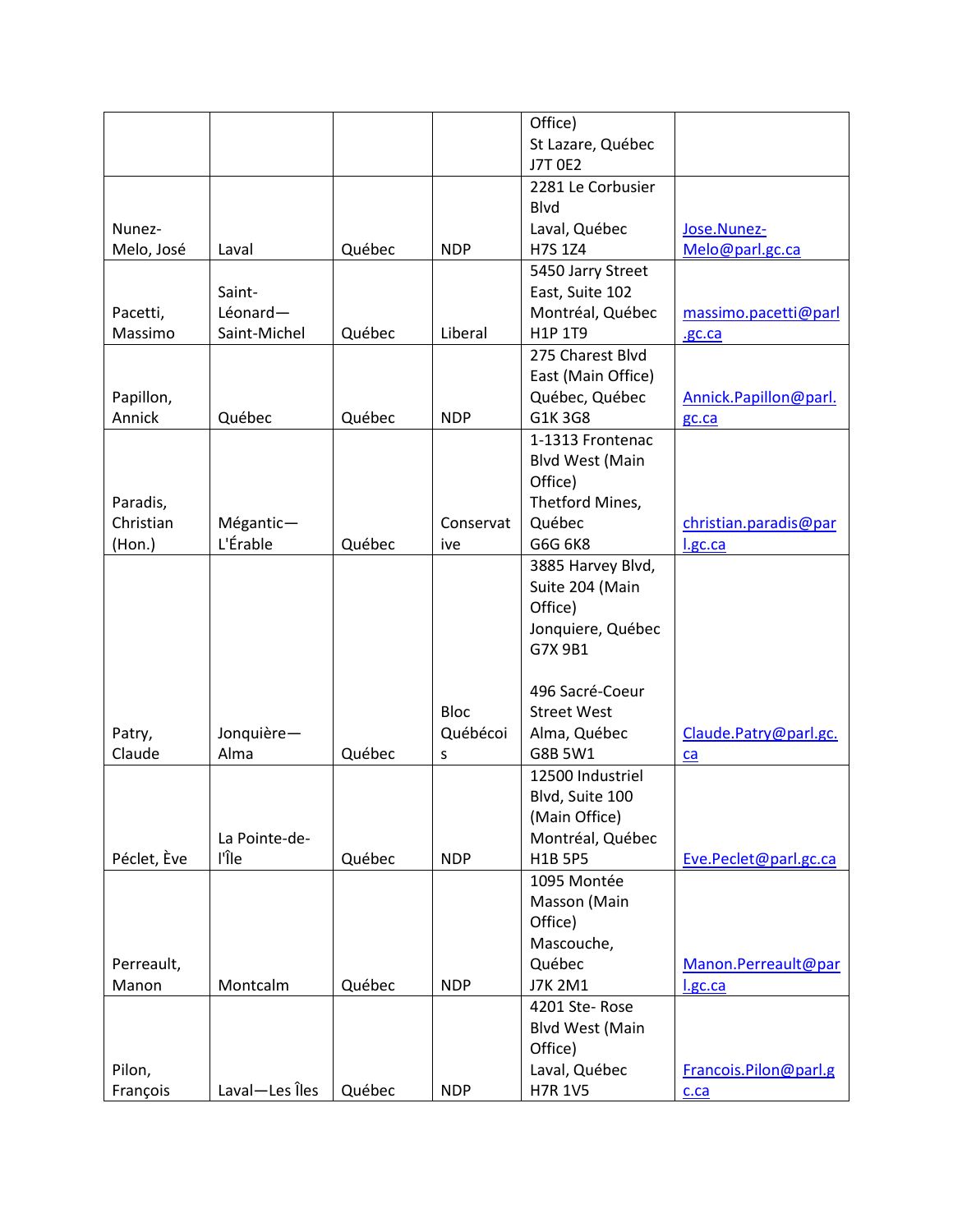|              |                 |        |             | 307 Marie Victorin  |                       |
|--------------|-----------------|--------|-------------|---------------------|-----------------------|
|              |                 |        |             | Road (Main Office)  |                       |
|              |                 |        |             | Sorel-Tracy,        |                       |
|              |                 |        |             | Québec              |                       |
|              |                 |        |             | <b>J3R 1K6</b>      |                       |
|              |                 |        |             |                     |                       |
|              | Bas-            |        |             | 702 Monseigneur     |                       |
|              | Richelieu-      |        | <b>Bloc</b> | Panet Street,       |                       |
| Plamondon,   | Nicolet-        |        | Québécoi    | Nicolet, Québec     | louis.plamondon@par   |
| Louis        | Bécancour       | Québec | s           | J3T 1C6             | l.gc.ca               |
|              |                 |        |             | 30 Avenue du        |                       |
|              |                 |        |             | Centenaire, Suite   |                       |
|              |                 |        |             | 230 (Main Office)   |                       |
| Quach,       |                 |        |             | Salaberry-de-       | AnneMinh-             |
| Anne Minh-   | Beauharnois-    |        |             | valleyfield, Québec | Thu.Quach@parl.gc.c   |
| Thu          | Salaberry       | Québec | <b>NDP</b>  | <b>J6S 5X4</b>      | $\overline{a}$        |
|              |                 |        |             | 127 Joseph Street   |                       |
|              |                 |        |             | (Main Office)       |                       |
|              |                 |        |             | Gatineau, Québec    |                       |
|              |                 |        |             | <b>J8L1G1</b>       |                       |
|              |                 |        |             |                     |                       |
|              |                 |        |             | 136 Front Street    |                       |
|              |                 |        |             | Campbells Bay,      |                       |
| Ravignat,    |                 |        |             | Québec              | Mathieu.Ravignat@pa   |
| Mathieu      | Pontiac         | Québec | <b>NDP</b>  | <b>JOX 1KO</b>      | rl.gc.ca              |
|              |                 |        |             | 436 St-Viateur      |                       |
|              |                 |        |             | <b>Street (Main</b> |                       |
|              |                 |        |             | Office)             |                       |
| Raynault,    |                 |        |             | Joliette, Québec    | Francine.Raynault@p   |
| Francine     | Joliette        | Québec | <b>NDP</b>  | J6E 3B2             | arl.gc.ca             |
|              |                 |        |             | 5142 Bourque Blvd   |                       |
|              |                 |        |             | Sherbrooke,         |                       |
| Rousseau,    | Compton-        |        |             | Québec              | Jean.Rousseau@parl.g  |
| Jean         | Stanstead       | Québec | <b>NDP</b>  | <b>J1N 2K7</b>      | c.ca                  |
|              |                 |        |             | 888 3rd Avenue,     |                       |
|              |                 |        |             | Suite 204 (Main     |                       |
|              |                 |        |             | Office)             |                       |
|              |                 |        |             | Val-d'or, Québec    |                       |
|              |                 |        |             | J9P 5E6             |                       |
|              |                 |        |             |                     |                       |
|              |                 |        |             | 333 3rd Street,     |                       |
|              |                 |        |             | Suite 10 (Main      |                       |
|              | Abitibi-Baie-   |        |             | Office)             |                       |
|              | James-          |        |             | Chibougamau,        |                       |
| Saganash,    | Nunavik-        |        |             | Québec              | Romeo.Saganash@pa     |
| Romeo        | Eeyou           | Québec | <b>NDP</b>  | G8P 1N4             | rl.gc.ca              |
| Scarpaleggia | Lac-Saint-Louis | Québec | Liberal     | 1 Holiday Avenue,   | francis.scarpaleggia@ |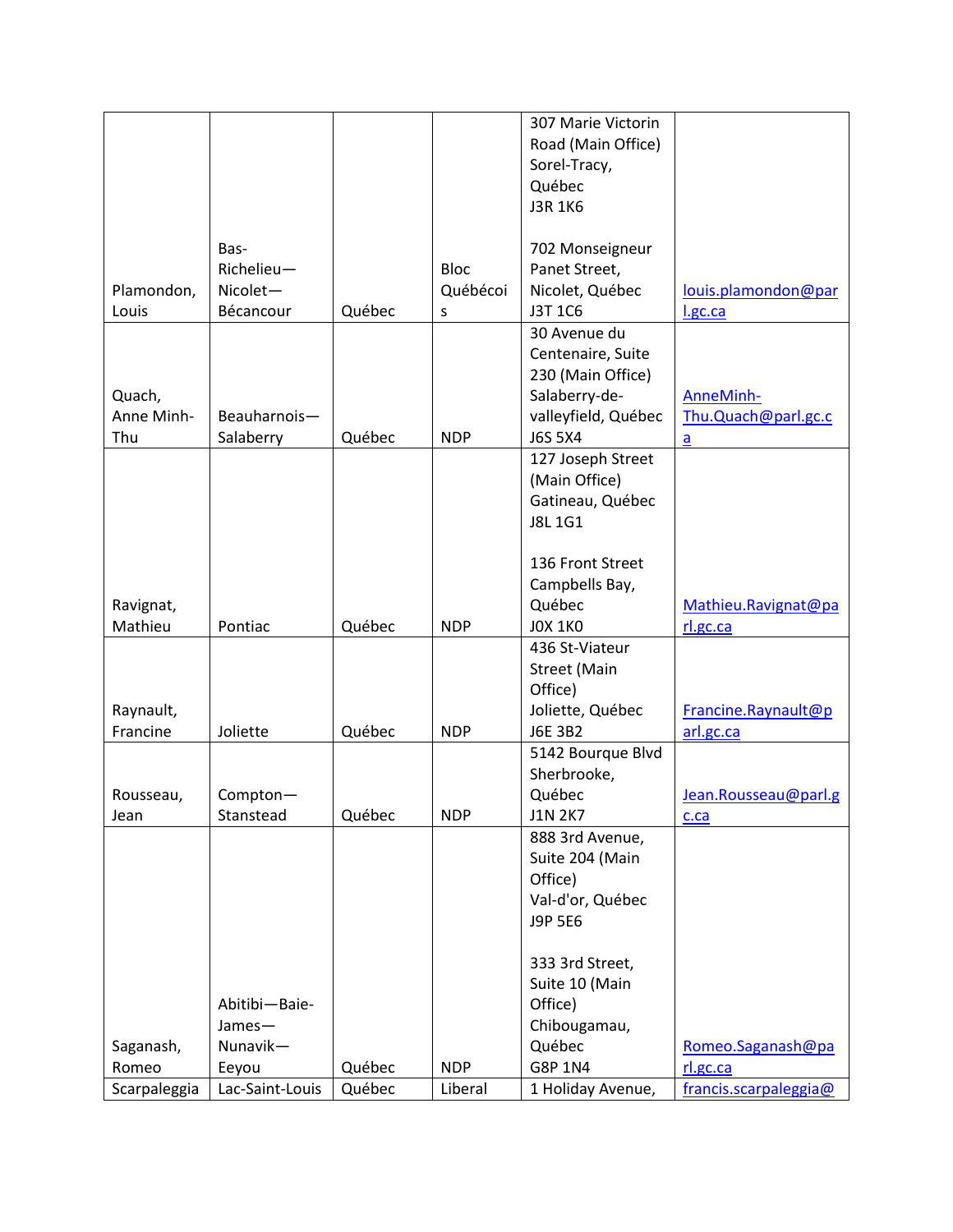| , Francis |                          |        |            | East Tower, Suite           | parl.gc.ca            |
|-----------|--------------------------|--------|------------|-----------------------------|-----------------------|
|           |                          |        |            | 635                         |                       |
|           |                          |        |            | Pointe-Claire,              |                       |
|           |                          |        |            | Québec                      |                       |
|           |                          |        |            | <b>H9R 5N3</b>              |                       |
|           |                          |        |            | 5440 chemin de              |                       |
|           |                          |        |            | Chambly, Suite 110          |                       |
|           |                          |        |            | (Main Office)               |                       |
|           |                          |        |            | Saint-Hubert,               |                       |
| Sellah,   | Saint-Bruno-             |        |            | Québec                      | Djaouida.Sellah@parl. |
| Djaouida  | Saint-Hubert             | Québec | <b>NDP</b> | J3Y 3P1                     | gc.ca                 |
|           |                          |        |            | 632 6th Avenue              |                       |
|           |                          |        |            | (Main Office)               |                       |
|           |                          |        |            | Grand-Mère,                 |                       |
|           |                          |        |            | Québec                      |                       |
|           |                          |        |            | G9T 2H5                     |                       |
|           |                          |        |            |                             |                       |
|           |                          |        |            | 576 Commerciale             |                       |
|           |                          |        |            | <b>Street</b>               |                       |
|           |                          |        |            | La Tuque, Québec            |                       |
|           |                          |        |            | G9X 3A9                     |                       |
|           |                          |        |            |                             |                       |
|           |                          |        |            | 30 St-Charles               |                       |
|           |                          |        |            | <b>Street</b>               |                       |
|           |                          |        |            | Sainte-Geneviève-           |                       |
|           | Saint-                   |        |            | de-Batiscan,                |                       |
| St-Denis, | Maurice-                 |        |            | Québec                      | Lise.St-              |
| Lise      | Champlain                | Québec | Liberal    | <b>GOX 2RO</b>              | Denis@parl.gc.ca      |
|           |                          |        |            | 3-1 Côte Carter             |                       |
|           |                          |        |            | (Main Office)               |                       |
|           |                          |        |            | Gaspé, Québec               |                       |
|           |                          |        |            | G4X 1T5                     |                       |
|           |                          |        |            |                             |                       |
|           |                          |        |            | 735 Principal Road,         |                       |
|           |                          |        |            | Suite 208                   |                       |
|           |                          |        |            |                             |                       |
|           |                          |        |            | Cap-aux-Meules,<br>Québec   |                       |
|           |                          |        |            | G4T 1G8                     |                       |
|           |                          |        |            |                             |                       |
|           |                          |        |            | 642-B Perron Blvd.          |                       |
|           |                          |        |            |                             |                       |
|           | Gaspésie-<br>Îles-de-la- |        |            | Carleton-sur-Mer,<br>Québec |                       |
| Toone,    | Madeleine                |        | <b>NDP</b> | GOC 1J0                     | Philip.Toone@parl.gc. |
| Philip    |                          | Québec |            |                             | ca                    |
|           |                          |        |            | 4611 Ste-Anne Blvd          |                       |
|           | Montmorency              |        |            | (Main Office)               |                       |
|           | -Charlevoix-             |        |            | Québec, Québec              |                       |
| Tremblay, | Haute-Côte-              |        |            | G1C 2J3                     | Jonathan.Tremblay@    |
| Jonathan  | Nord                     | Québec | <b>NDP</b> |                             | parl.gc.ca            |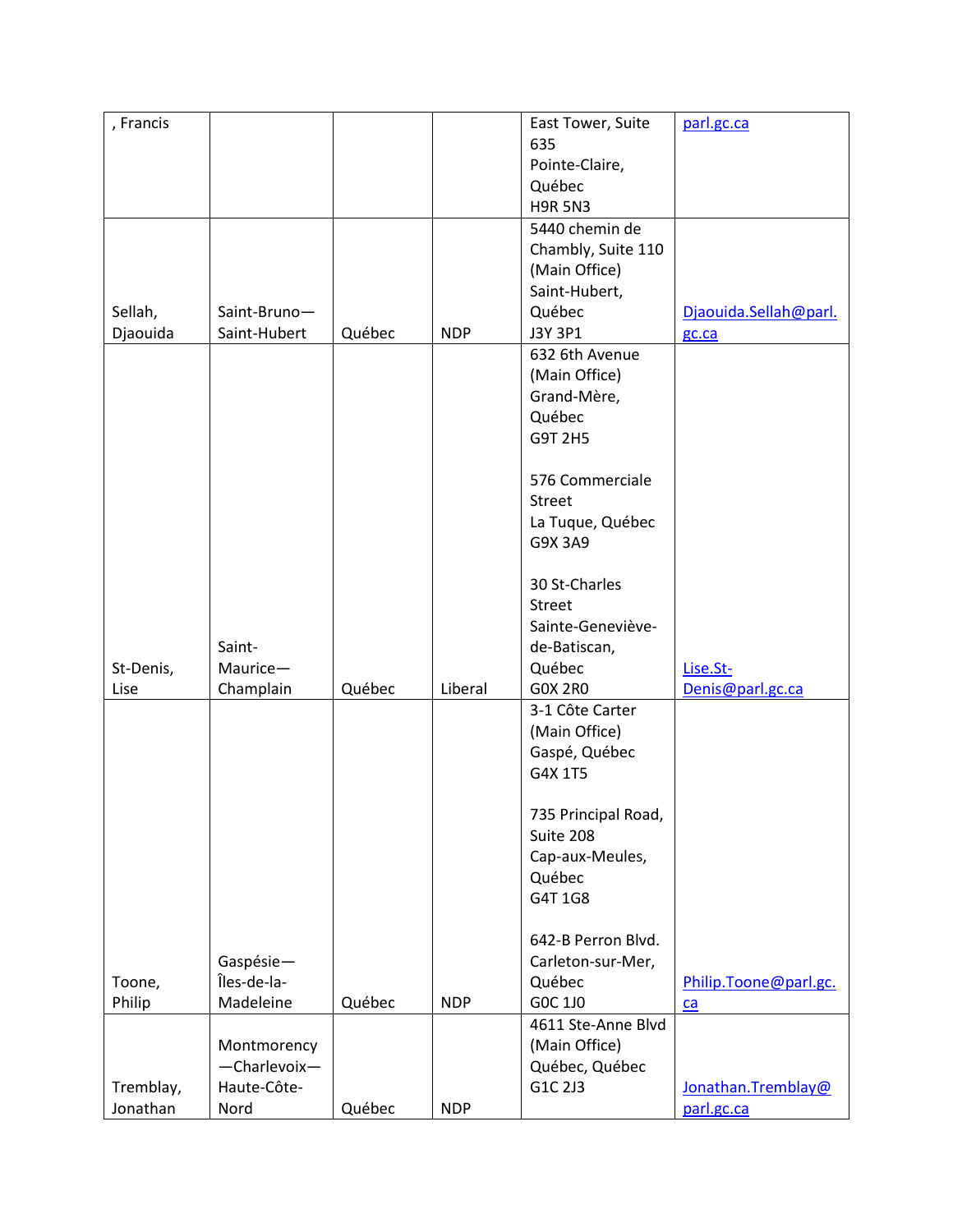|              |                |            |            | 79 Saint-Jean-         |                        |
|--------------|----------------|------------|------------|------------------------|------------------------|
|              |                |            |            | <b>Baptiste Street</b> |                        |
|              |                |            |            | Baie-Saint-Paul,       |                        |
|              |                |            |            | Québec                 |                        |
|              |                |            |            | G3Z 1M5                |                        |
|              |                |            |            | 529 Jarry Street       |                        |
|              |                |            |            | East Suite 302         |                        |
| Trudeau,     |                |            |            | Montréal, Québec       | justin.trudeau@parl.g  |
| Justin       | Papineau       | Québec     | Liberal    | H2P 1V4                | c.ca                   |
|              |                |            |            | 200 St. Joseph Blvd    |                        |
| Turmel,      |                |            |            | Gatineau, Québec       | Nycole.Turmel@parl.g   |
|              |                | Québec     |            |                        |                        |
| Nycole       | Hull-Aylmer    |            | <b>NDP</b> | <b>J8Y 3W9</b>         | c.ca                   |
|              |                |            |            | The Chinook            |                        |
|              |                |            |            | Building 2-240         |                        |
|              |                |            |            | Central Ave North      |                        |
|              |                |            |            | Swift Current,         |                        |
| Anderson,    | Cypress Hills- | Saskatchew | Conservat  | Saskatchewan           | david.anderson@parl.   |
| David        | Grasslands     | an         | ive        | <b>S9H OL2</b>         | gc.ca                  |
|              |                |            |            | 904E 22nd Street       |                        |
|              |                |            |            | West, (Main Office)    |                        |
|              |                |            |            | Saskatoon,             |                        |
|              |                |            |            | Saskatchewan           |                        |
|              |                |            |            | <b>S7M 0S1</b>         |                        |
|              |                |            |            |                        |                        |
|              |                |            |            | 216 Main Street PO     |                        |
|              |                |            |            | <b>Box 1808</b>        |                        |
|              |                |            |            | Rosetown,              |                        |
|              |                |            |            | Saskatchewan           |                        |
|              |                |            |            | <b>SOL 2VO</b>         |                        |
|              |                |            |            |                        |                        |
|              |                |            |            | 117-3rd Avenue         |                        |
|              |                |            |            | West                   |                        |
|              | Saskatoon-     |            |            | Biggar,                |                        |
|              | Rosetown-      | Saskatchew | Conservat  | Saskatchewan           |                        |
|              |                |            |            | SOK OMO                | kelly.block@parl.gc.ca |
| Block, Kelly | <b>Biggar</b>  | an         | ive        | 3-54 Stadacona         |                        |
|              |                |            |            |                        |                        |
|              |                |            |            | <b>Street West</b>     |                        |
|              |                |            |            | Moose Jaw,             |                        |
|              |                |            |            | Saskatchewan           |                        |
|              |                |            |            | S6H 1Z1                |                        |
|              |                |            |            |                        |                        |
|              |                |            |            | 210-2631, 28th         |                        |
|              |                |            |            | Avenue                 |                        |
|              |                |            |            | Regina,                |                        |
| Boughen,     |                | Saskatchew | Conservat  | Saskatchewan           | ray.boughen@parl.gc.   |
| Ray          | Palliser       | an         | ive        | S4S 6X3                | ca                     |
| Breitkreuz,  | Yorkton-       | Saskatchew | Conservat  | 19 1st Avenue          | garry.breitkreuz@parl  |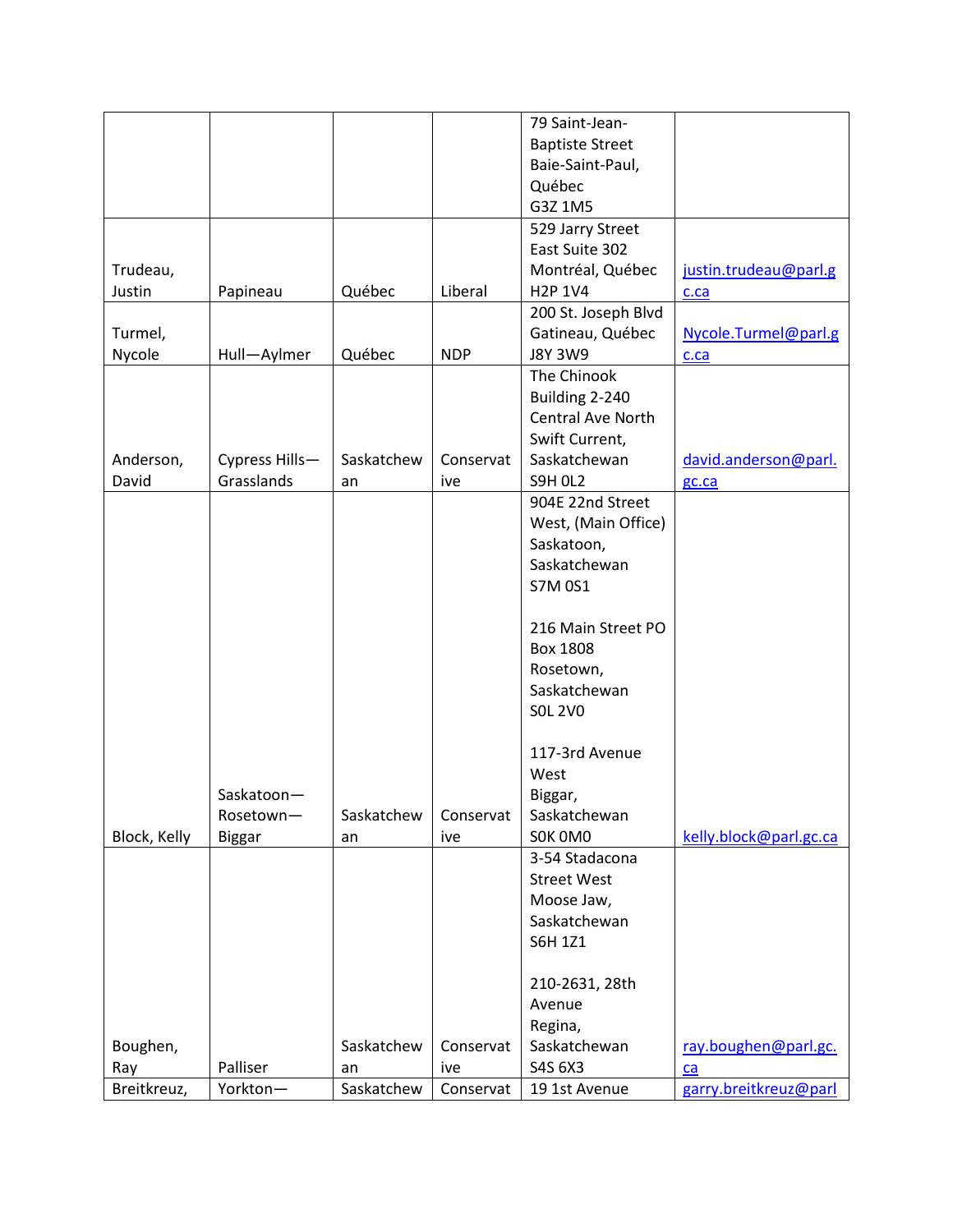| Garry        | Melville        | an         | ive       | North,                   | .gc.ca                |
|--------------|-----------------|------------|-----------|--------------------------|-----------------------|
|              |                 |            |           | Yorkton,                 |                       |
|              |                 |            |           | Saskatchewan             |                       |
|              |                 |            |           | S3N 1J3                  |                       |
|              |                 |            |           | 114 Centre Street,       |                       |
|              |                 |            |           | Suite C PO Box           |                       |
|              |                 |            |           | 1260 (Main Office)       |                       |
|              |                 |            |           | Meadow Lake,             |                       |
|              |                 |            |           | Saskatchewan             |                       |
|              |                 |            |           | S9X 1Y9                  |                       |
|              |                 |            |           |                          |                       |
|              |                 |            |           | 711 La Ronge             |                       |
|              |                 |            |           | Avenue, PO Box           |                       |
|              |                 |            |           | 612                      |                       |
|              | Desnethé-       |            |           | La Ronge,                |                       |
|              | Missinippi-     | Saskatchew | Conservat | Saskatchewan             |                       |
| Clarke, Rob  | Churchill River | an         | ive       | S0J 1L0                  | rob.clarke@parl.gc.ca |
|              |                 |            |           | 310 University Park      |                       |
|              |                 |            |           | Drive,                   |                       |
|              |                 |            |           | Regina,                  |                       |
| Goodale,     |                 | Saskatchew |           | Saskatchewan             | ralph.goodale@parl.g  |
| Ralph (Hon.) | Wascana         | an         | Liberal   | <b>S4V 0Y8</b>           | c.ca                  |
|              |                 |            |           | 137-15th Street          |                       |
|              |                 |            |           | East (Main Office)       |                       |
|              |                 |            |           | Prince Albert,           |                       |
|              |                 |            |           | Saskatchewan             |                       |
|              |                 |            |           | S6V 1G1                  |                       |
|              |                 |            |           | 901-9th Avenue           |                       |
|              |                 |            |           | West PO Box 2969         |                       |
|              |                 |            |           |                          |                       |
| Hoback,      |                 | Saskatchew | Conservat | Nipawin,<br>Saskatchewan |                       |
| Randy        | Prince Albert   |            | ive       | <b>SOE 1EO</b>           | randy.hoback@parl.gc  |
|              |                 | an         |           | 308-1133 4th             | $ca$                  |
|              |                 |            |           | <b>Street (Main</b>      |                       |
|              |                 |            |           |                          |                       |
|              |                 |            |           | Office)                  |                       |
|              |                 |            |           | Estevan,<br>Saskatchewan |                       |
|              |                 |            |           |                          |                       |
|              |                 |            |           | <b>S4A 0W6</b>           |                       |
|              |                 |            |           | 2-405 Souris             |                       |
|              |                 |            |           | Avenue                   |                       |
|              |                 |            |           | Weyburn,                 |                       |
|              |                 |            |           | Saskatchewan             |                       |
|              |                 |            |           | <b>S4H 0C9</b>           |                       |
|              |                 |            |           |                          |                       |
| Komarnicki,  | Souris-Moose    | Saskatchew | Conservat | 806 Broadway Ave.        | ed.komarnicki@parl.g  |
| Ed           | Mountain        | an         | ive       | PO Box 1648              | c.ca                  |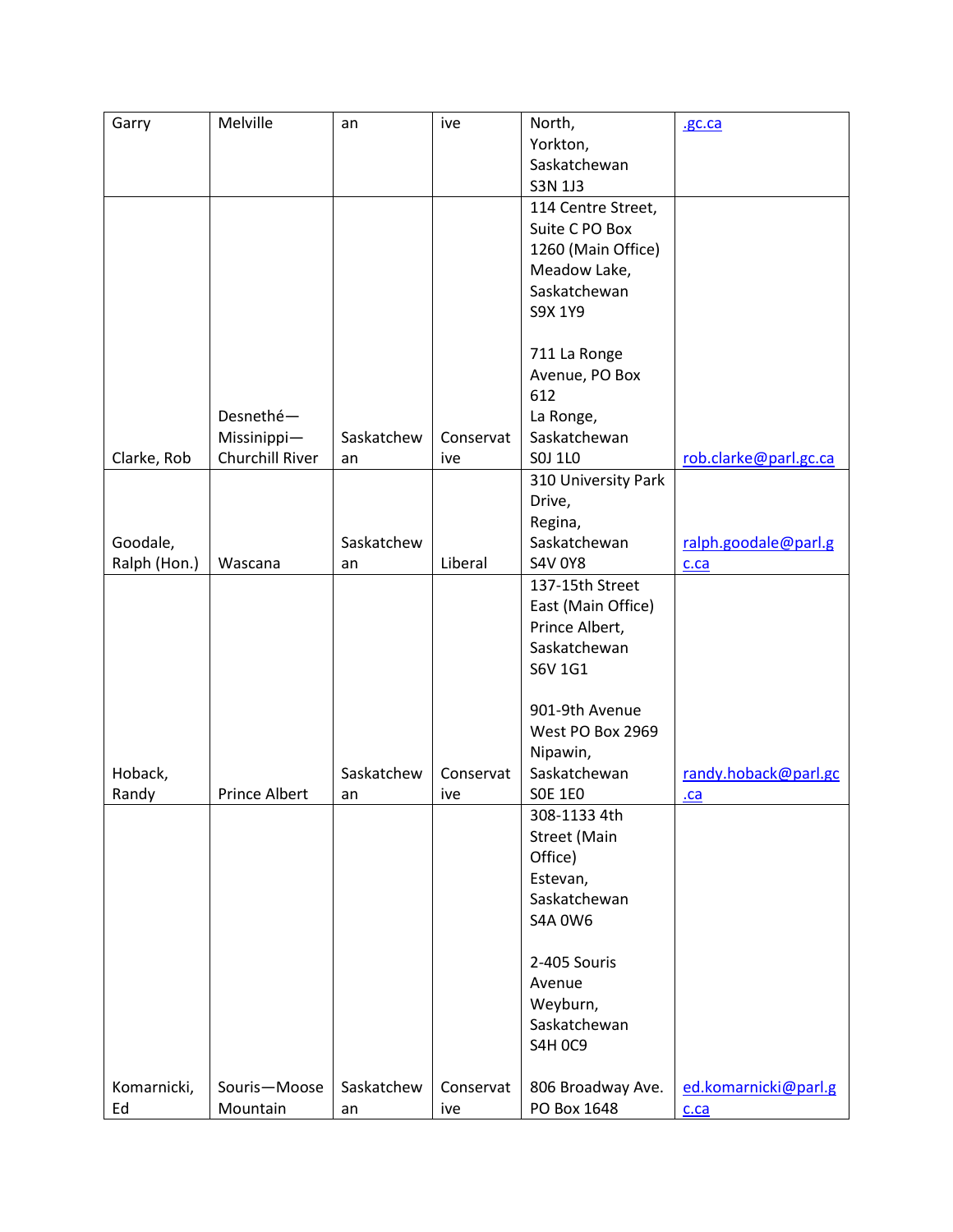|              |                     |            |           | Moosomin,            |                        |
|--------------|---------------------|------------|-----------|----------------------|------------------------|
|              |                     |            |           | Saskatchewan         |                        |
|              |                     |            |           | <b>SOG 3NO</b>       |                        |
|              |                     |            |           | 965 McIntosh         |                        |
|              |                     |            |           | <b>Street PO Box</b> |                        |
|              |                     |            |           | 31009 (Main          |                        |
|              |                     |            |           | Office)              |                        |
|              |                     |            |           | Regina,              |                        |
|              | Regina-<br>Lumsden- |            |           | Saskatchewan         |                        |
| Lukiwski,    |                     | Saskatchew | Conservat |                      | tom.lukiwski@parl.gc.  |
| Tom          | Lake Centre         | an         | ive       | <b>S4R 8R6</b>       | ca                     |
|              |                     |            |           | 1322 100th Street,   |                        |
|              |                     |            |           | North Battleford,    |                        |
| Ritz, Gerry  | Battlefords-        | Saskatchew | Conservat | Saskatchewan         |                        |
| $($ Hon. $)$ | Lloydminster        | an         | ive       | <b>S9A 0V8</b>       | gerry.ritz@parl.gc.ca  |
|              |                     |            |           | 984-A Albert Street  |                        |
|              |                     |            |           | (Main Office)        |                        |
|              |                     |            |           | Regina,              |                        |
|              |                     |            |           | Saskatchewan         |                        |
|              |                     |            |           | <b>S4R 2P7</b>       |                        |
|              |                     |            |           |                      |                        |
|              |                     |            |           | 160 Broadway         |                        |
|              |                     |            |           | Street West, Floor   |                        |
|              |                     |            |           | $\mathsf{C}$         |                        |
| Scheer,      |                     |            |           | Fort Qu'appelle,     |                        |
| Andrew       | Regina-             | Saskatchew | Conservat | Saskatchewan         | andrew.scheer@parl.    |
| (Hon.)       | Qu'Appelle          | an         | ive       | S0G 1S0              | gc.ca                  |
|              |                     |            |           | 505-B Nelson Road    |                        |
|              |                     |            |           | (Main Office)        |                        |
|              |                     |            |           | Saskatoon,           |                        |
|              |                     |            |           | Saskatchewan         |                        |
|              |                     |            |           | S7S 1P4              |                        |
|              |                     |            |           |                      |                        |
|              |                     |            |           | Humboldt Mall        |                        |
|              |                     |            |           | 1919A 8th Avenue,    |                        |
|              |                     |            |           | Unit R24             |                        |
|              |                     |            |           | Humboldt,            |                        |
|              | Saskatoon-          | Saskatchew | Conservat | Saskatchewan         |                        |
|              |                     |            |           |                      |                        |
| Trost, Brad  | Humboldt            | an         | ive       | <b>SOK 2A0</b>       | brad.trost@parl.gc.ca  |
|              |                     |            |           | 844 51st Street      |                        |
|              |                     |            |           | East, Unit 3         |                        |
|              |                     |            |           | Saskatoon,           |                        |
| Vellacott,   | Saskatoon-          | Saskatchew | Conservat | Saskatchewan         | maurice.vellacott@pa   |
| Maurice      | Wanuskewin          | an         | ive       | <b>S7K 5C7</b>       | rl.gc.ca               |
|              |                     |            |           | 2325 Preston         |                        |
|              |                     |            |           | Avenue, Unit 71      |                        |
| Yelich,      |                     | Saskatchew | Conservat | Market Mall (Main    | lynne.yelich@parl.gc.c |
| Lynne (Hon.) | Blackstrap          | an         | ive       | Office)              | $\underline{a}$        |